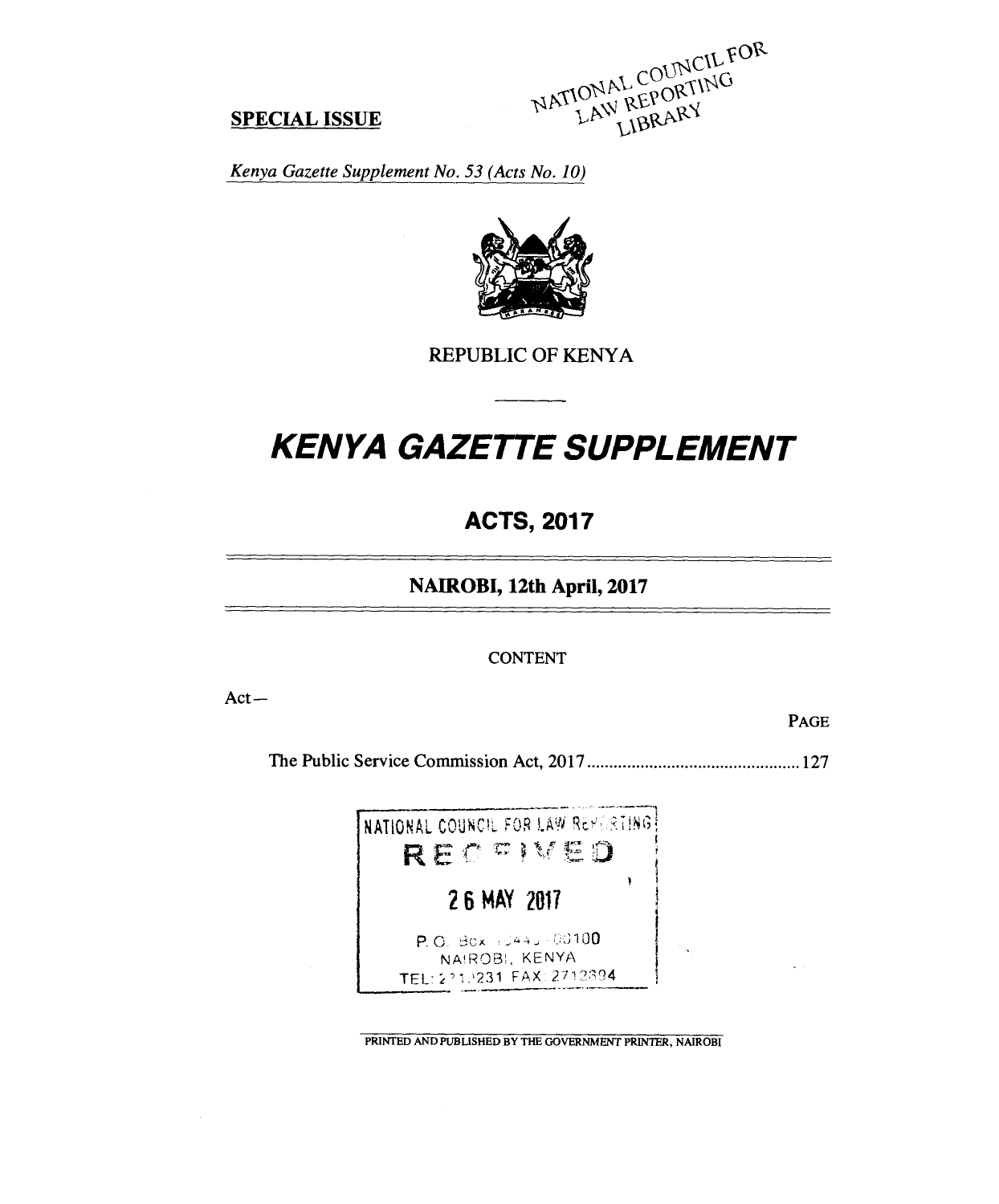# **THE PUBLIC SERVICE COMMISSION ACT**

#### **No. 10 of 2017**

# *Date of Assent: 7th April, 2017 Date of Commencement: 26th April, 2017*

# **ARRANGEMENT OF SECTIONS**

*Section* 

# **PART I—PRELIMINARY**

- 1—Short title.
- 2—Interpretation.
- 3—Scope and application.
- 4—Guiding principles.

# **PART II—COMPOSITION AND ADMINISTRATION**

- 5—Power of the Commission generally.
- 6—Access to Commission services.
- 7 Composition and appointment of members to the Commission.
- 8—Qualifications for appointment as chairperson and member of Commission.
- 9—Oath or affirmation of office.
- 10—Vacancy.
- 11—Filing of Vacancy.
- 12—Committees of the Commission.
- 13—Organisation of the Commission.
- 14—Conduct of business and affairs of the Commission.
- 15—Secretary to the Commission.
- 16—Secretariat.
- 17—Seal of the Commission.
- 18—Legal proceedings against the Commission.
- 19—Protection from personal liability.
- 20—Code of conduct of members and employees of the Commission.

# **PART III—FINANCIAL PROVISIONS**

21—Funds of the Commission.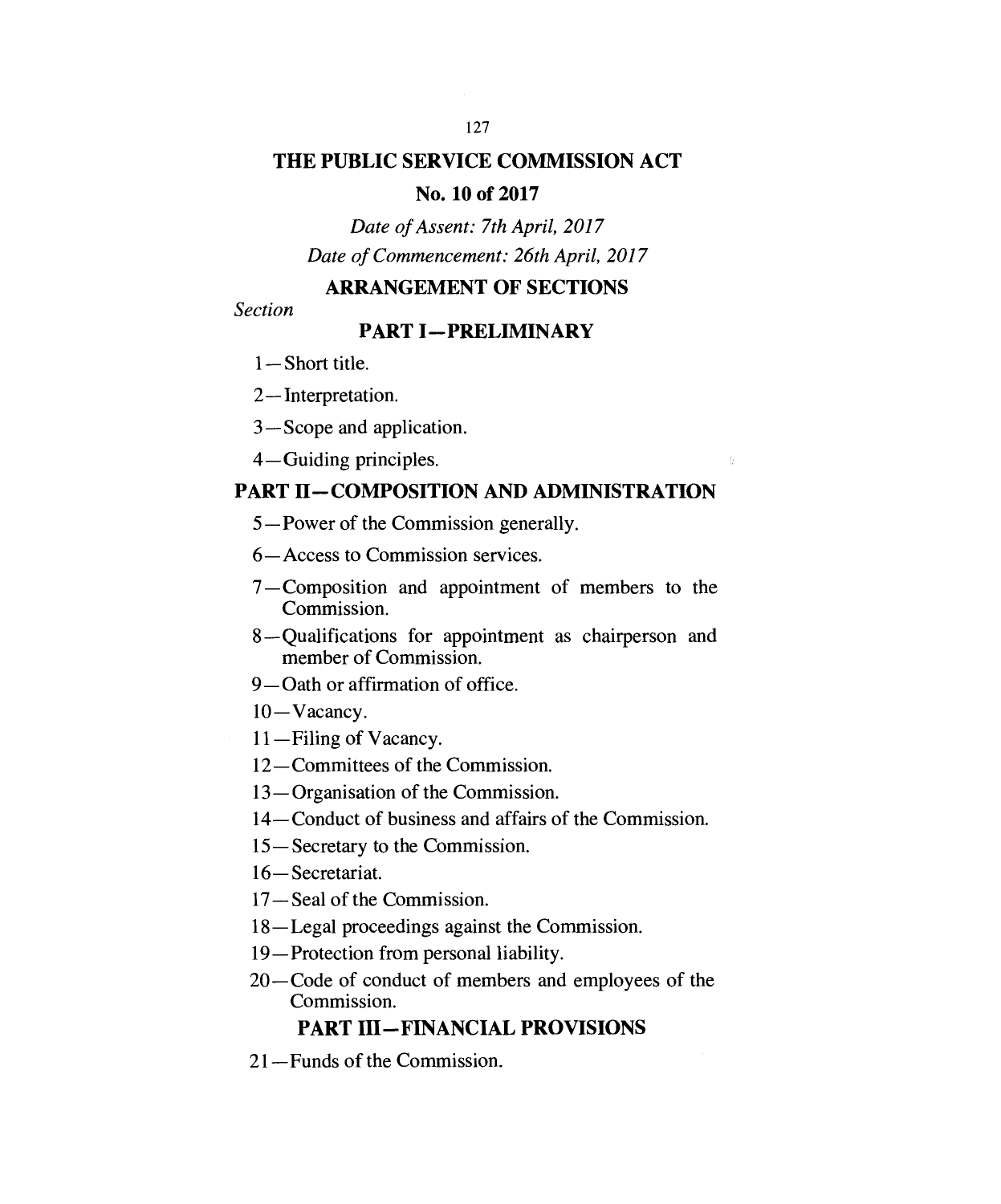22—Annual estimates.

23—Financial Year of the Commission.

24— Accounts and Audit.

# **PART IV—ESTABLISHMENT AND ABOLITION OF OFFICES IN THE PUBLIC SERVICE**

25 — Application of this Part.

26—Meaning of establishment of offices.

27—Conditions for establishment of offices.

28—Conditions for abolition of office.

29—Commission may act on its motion.

30—Recommendation to the President.

#### **PART V—DELEGATION**

31—Delegation of powers.

#### **PART VI—APPOINTMENTS, CONFIRMATION OF APPOINTMENTS AND TRANSFERS**

32—Appointment of an authorized officer.

33—Commission's authority to appoint.

34—Acting appointments.

- 35 Effective date of appointment, promotion and redesignation.
- 36—Criteria for appointment and promotion
- 37—Advertisement of vacancies.
- 38—Decision to be in writing.
- 39—Record of applicants.
- 40—Re-designation.
- 41—Confirmation of appointment.
- 42—Secondment.
- 43—Transfer.
- 44—Casual service.
- 45—Service on contractual terms.
- 46—Nomination or recommendation for appointment.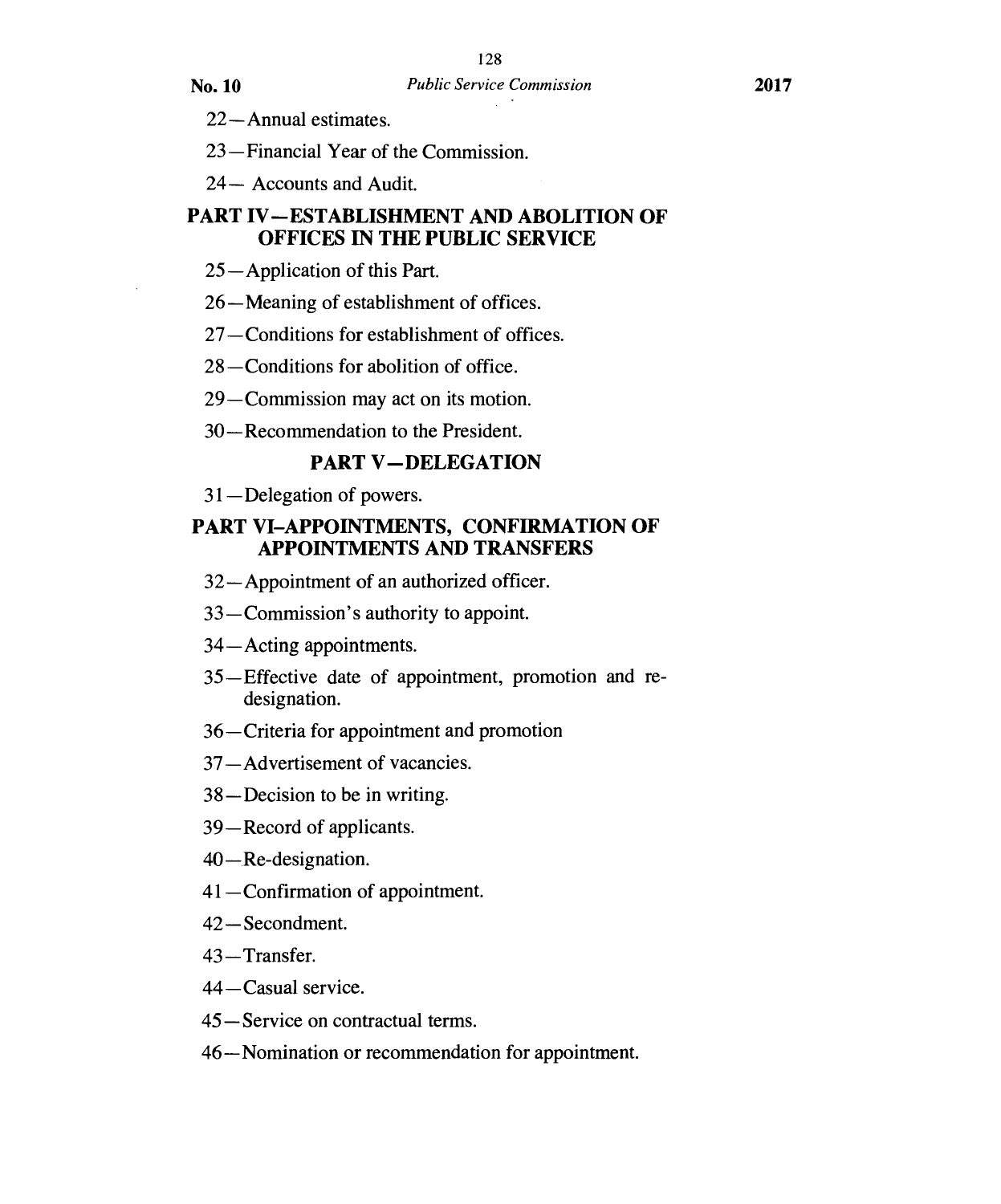- 47—Recommendation for appointment of Principal Secretaries.
- 48—Affirmative action.
- 49—Staff of partnerships and joint ventures.
- 50—Protection of accrued rights and benefits.
- 51—Vacancies dependant on exams.

#### **PART VII—REVIEWING AND MAKING RECOMMENDATIONS TO THE NATIONAL GOVERNMENT ON CONDITIONS OF SERVICE, CODE OF CONDUCT AND QUALIFICATIONS.**

- 52—Application of this Part.
- 53—Conditions of service.
- 54—Code of conduct.
- 55—Review of Qualifications.

#### **PART VIH—DEVELOPMENT OF HUMAN RESOURCE IN THE PUBLIC SERVICE**

56—Human resource development.

#### **PART IX—INVESTIGATION, MONITORING AND EVALUATION OF THE ORGANIZATION, ADMINISTRATION AND PERSONNEL PRACTICES OF THE PUBLIC SERVICE**

- 57—Monitoring and evaluation of the administration of the public service.
- 58—Organization of the public service.
- 59—Personnel practices in public service.
- 60—Investigation.
- 61—Reporting and use of findings.

#### **PART X—EFFICIENCY AND EFFECTIVENESS OF THE PUBLIC SERVICE**

62—Promotion of efficiency and effectiveness of the public service.

#### **PART XI—PROMOTION OF AND REPORTING ON VALUES AND PRINCIPLES OF GOVERNANCE AND VALUES AND PRINCIPLES OF PUBLIC SERVICE**

- 63—Promotion of values and principles of governance.
- 64—Report on national values and principles.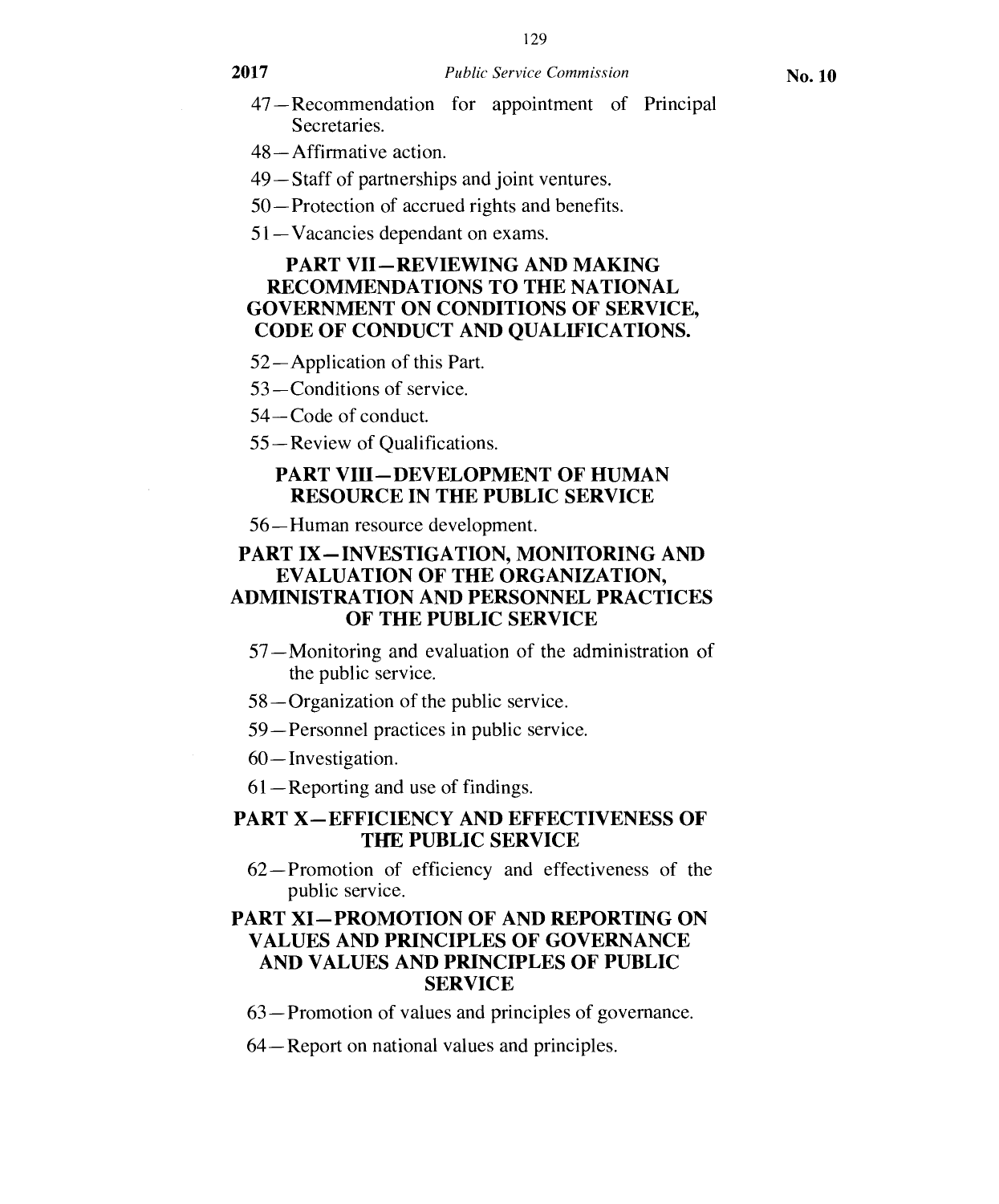No. **10** *Public Service Commission* **<sup>2017</sup>**

# **PART Xll —EXERCISE OF DISCIPLINARY CONTROL IN THE PUBLIC SERVICE**

- 65—Delegation of disciplinary powers to authorized officers.
- 66—Authorized officer may impose penalties.
- 67—Absence from duty without leave.
- 68—Types of Penalties.
- 69—General principles of disciplinary process.
- 70—Interdiction.
- 71— Suspension.
- 72—Duty to update interdicted or suspended officer.
- 73—Officer convicted of criminal offence.
- 74 —Appeals.
- 75 —Reviews.

# **PART XIII—PETITION FOR THE REMOVAL OF THE DIRECTOR OF PUBLIC PROSECUTIONS**

76—Petition for removal of the Director of Public Prosecutions.

# **PART XIV —RESIGNATION, RETIREMENT AND RELATED MATTERS**

- 77— Application of this Part.
- 78—Resignation.
- 79—Grounds for retirement and entitlement to pensions benefits.
- 80—Retirement on the basis of age.
- 81—Retirement on attainment of fifty years.
- 82—Retirement on grounds of ill health.
- 83—Retirement based on special contractual terms or a special retirement scheme.
- 84—Retirement decisions reviewable.

# **PART XV — HEARING AND DETERMINATION OF APPEALS IN RESPECT OF COUNTY GOVERNMENT PUBLIC SERVICE**

- 85—Appeal from County Government public service.
- 86—Procedure for appeal.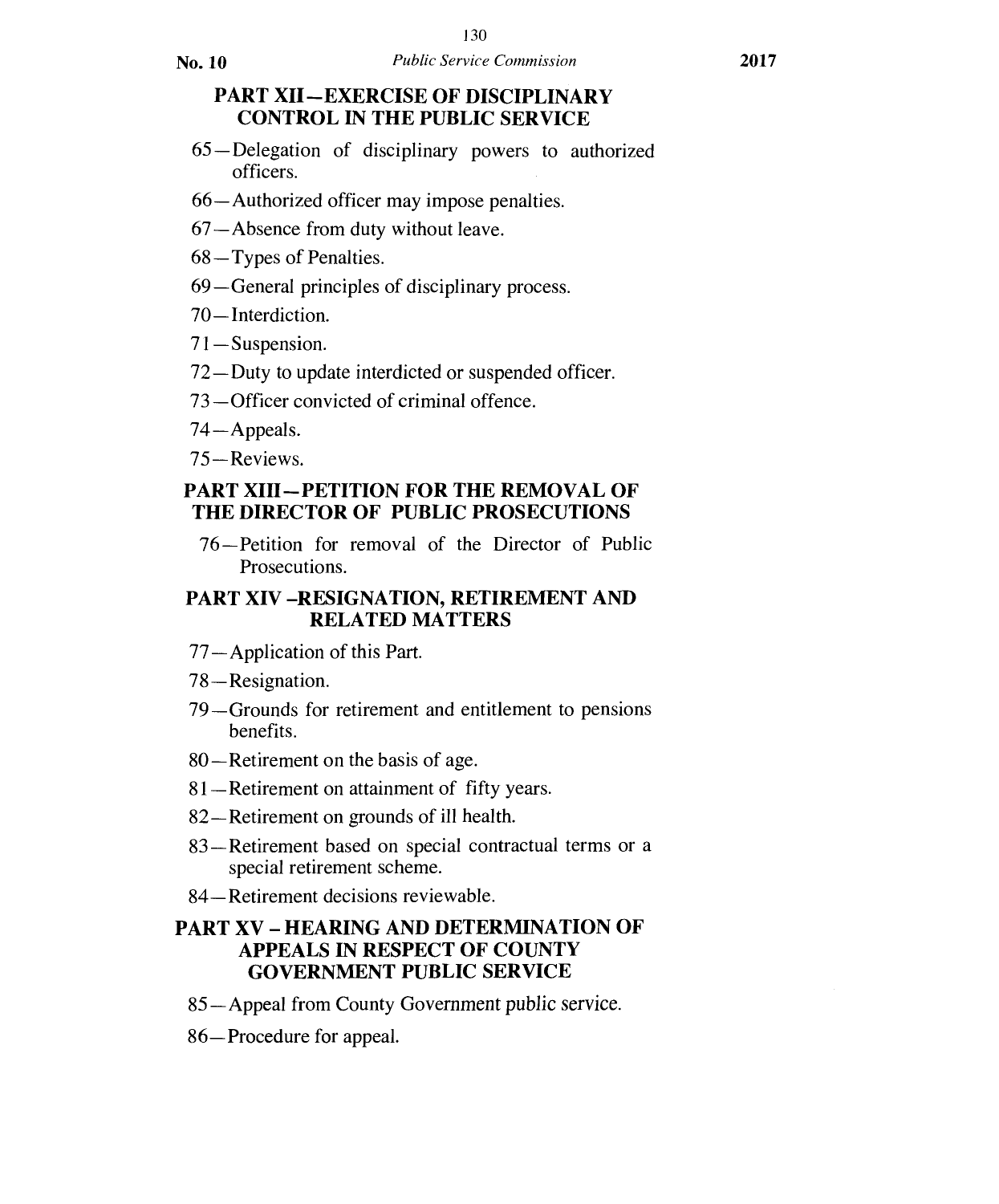- 87—The Commission may co-opt experts.
- 88—Procedure for review of a decision in respect of a county public service board.
- 89—Enforcement of appeal decision.

# **PART XVI — COMMISSION'S REPORTS TO THE PRESIDENT AND PARLIAMENT**

- 90—Annual Report.
- 91—Report to be published.

# **PART XVII— PROVISIONS ON DELEGATED POWERS**

92—Regulations.

#### **PART XVIII— MISCELLANEOUS PROVISIONS**

- 93—Communication of Commission's decisions.
- 94—Service of notices, etc.
- 95—Advance copies to the Commission.
- 96—Special obligations of the authorized officer.
- 97—Scheduled exercise of powers and functions of the Commission.
- 98—Commission may assign alternative Job Groups.
- 99—Management of information.
- 100— Offences.
- 101—Disclosure of interest.
- 102—Repeal of Act No. 13 of 2012.
- 103 Transition.
- 104—Transfer of assets, etc.
- **First Schedule—Procedure for appointment of Chairperson and members of the Commission**
- **Second Schedule—Oath or solemn affirmation of Chairperson/Vice-Chairperson/ Member of the Commission**
- **Third Schedule—The conduct of the business and affairs of the Commission**
- **Fourth Schedule—Oath or Solemn Affirmation of Secretary of the Commission**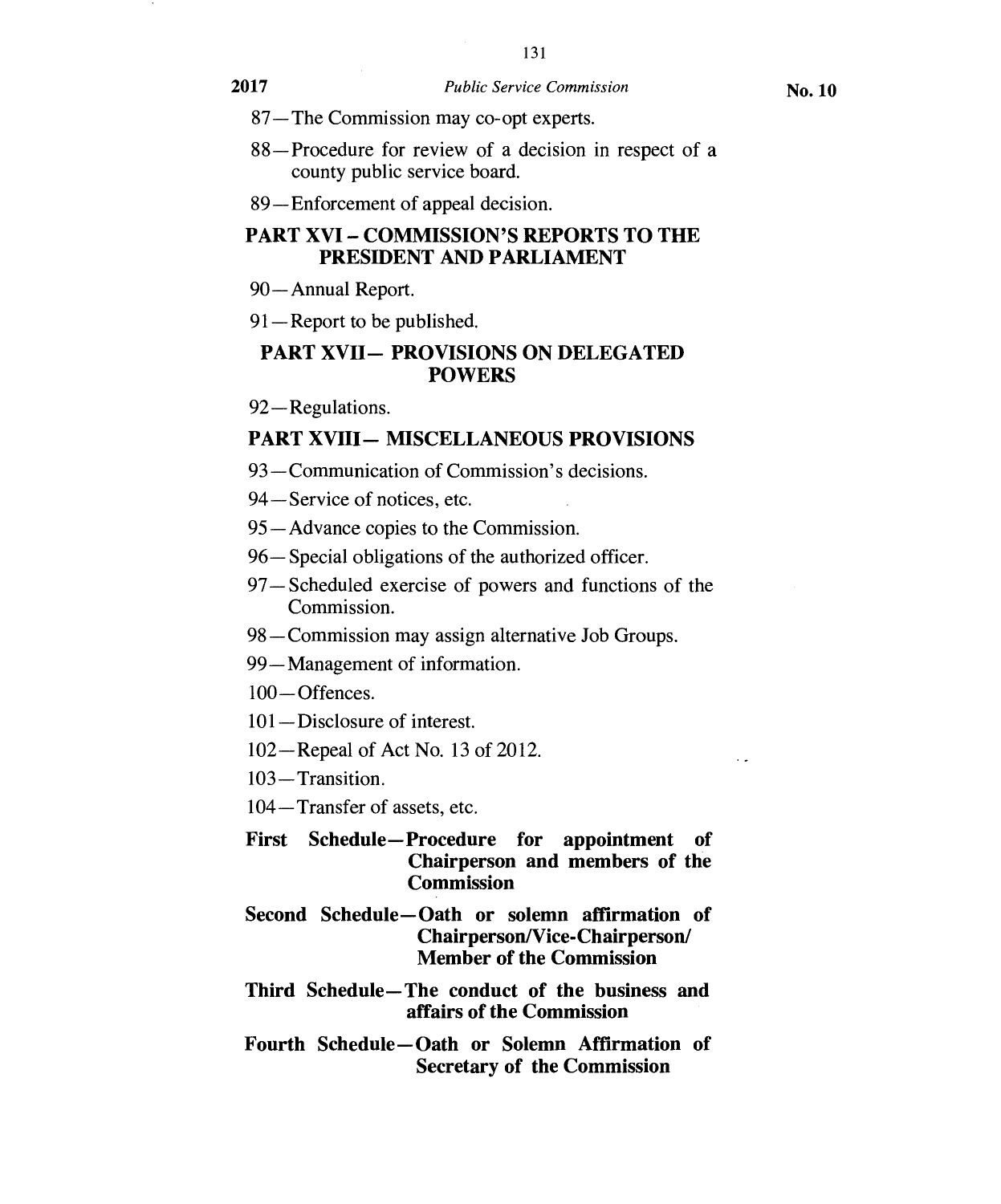#### **THE PUBLIC SERVICE COMMISSION ACT, 2017**

**AN ACT of Parliament to make further provision as to the functions, powers and the administration of the Public Service Commission established under Article 233 of the Constitution; to give effect to Article 234 of the Constitution and for connected purposes.** 

**ENACTED** by the Parliament of Kenya as follows

#### **PART I-PRELIMINARY**

1. This Act may be cited as the Public Service Short title. Commission Act, 2017.

2. In this Act, unless the context otherwise requires —

Interpretation.

"acting appointment" means temporary conferment upon a public officer, by the Commission or the relevant appointing authority, the power to perform duties of a public office other than the office the officer is substantively appointed to hold, while the public officer continues to hold the substantive appointment;

"affirmative action" means any measure designed to overcome or ameliorate an inequity or the systemic denial of opportunities;

"appointment" includes appointment, acting appointment, re-appointment, promotion and redesignation;

"authorized officer" in relation to the Commission, means any officer, body or authority appointed by the Commission to perform its delegated functions in a Ministry or State department, or any member of the Commission;

No. 11 of 2007.

"Cabinet Secretary" means the Cabinet Secretary responsible for matters relating to the public service;

"casual employee" has the meaning assigned to it in the Employment Act;

"Chairperson" means the chairperson of the Commission appointed in accordance with Article 233(2) of the Constitution;

"code of conduct" means any written standard that is issued by any lawful authority —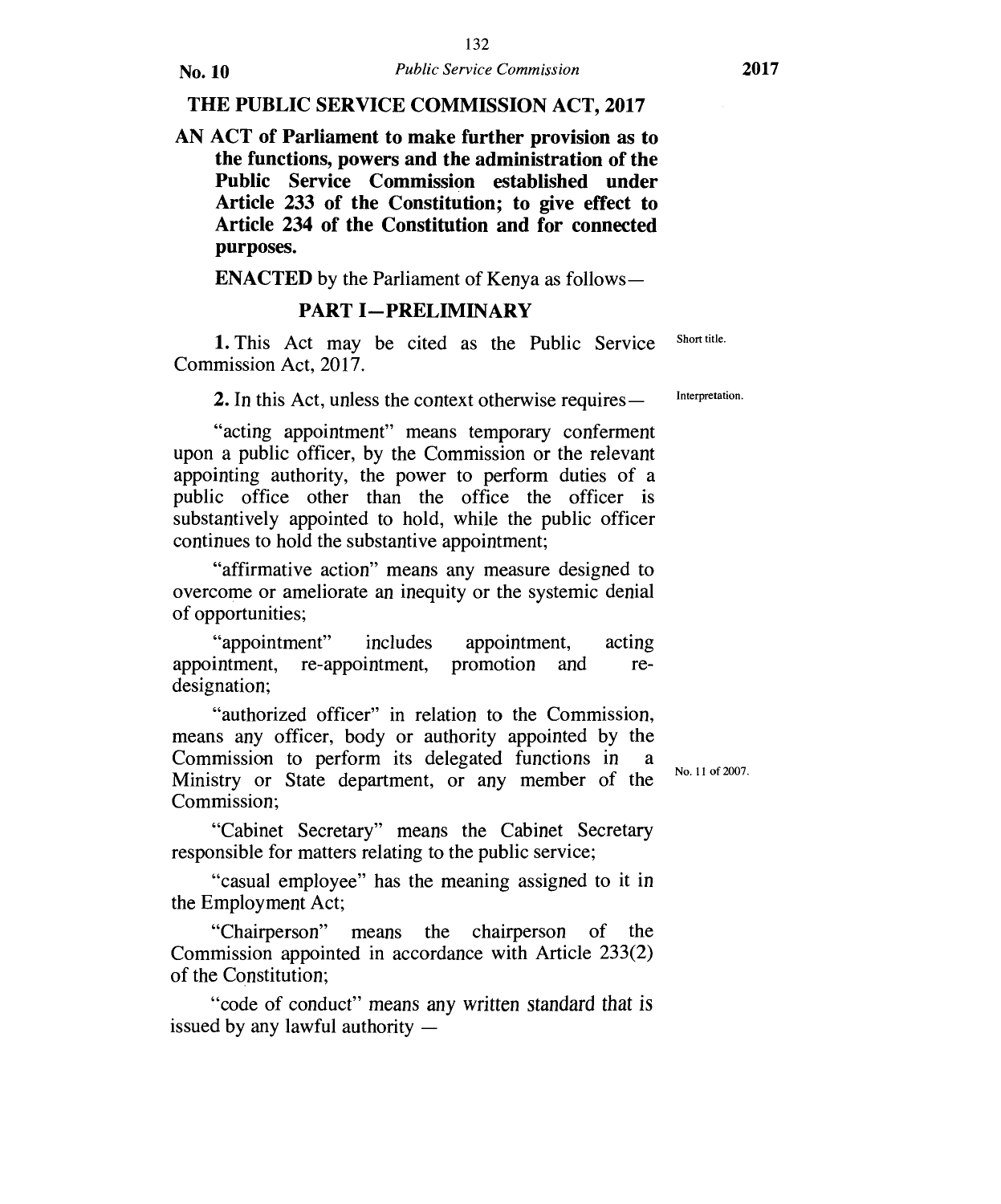- (a) that guides the behaviour of any category of public officers or public bodies; and
- (b) is aimed at ensuring ethical, efficient and effective performance of the public service;

"Commission" means the Public Service Commission established under Article 233 of the Constitution;

"conditions of service" means any right or obligation relating to a public officer including —

(a) appointment;

(b) standards of conduct;

- (c) removal;
- (d) working hours;
- (e) leave;
- (f) grievances;
- (g) disciplinary control;
- (h) medical care;
- (i) water;
- (j) welfare;
- (k) working environment;
- (1) housing; and

(m)pension benefits.

"confirmation in appointment" means the placement of a public officer on permanent and pensionable terms of service upon completion of the probation period;

"county government" means a county government established under Article 176 (1) of the Constitution;

"Director" means the Director of Public Prosecutions appointed under Article 157 of the Constitution;

"disciplinary control" includes control in so far as it relates to due process of justice and any of the lawful penalties that are provided for in this Act or specified in any written law;

"Judicial Service Commission" means the Judicial Service Commission established under Article 171(1) of the Constitution;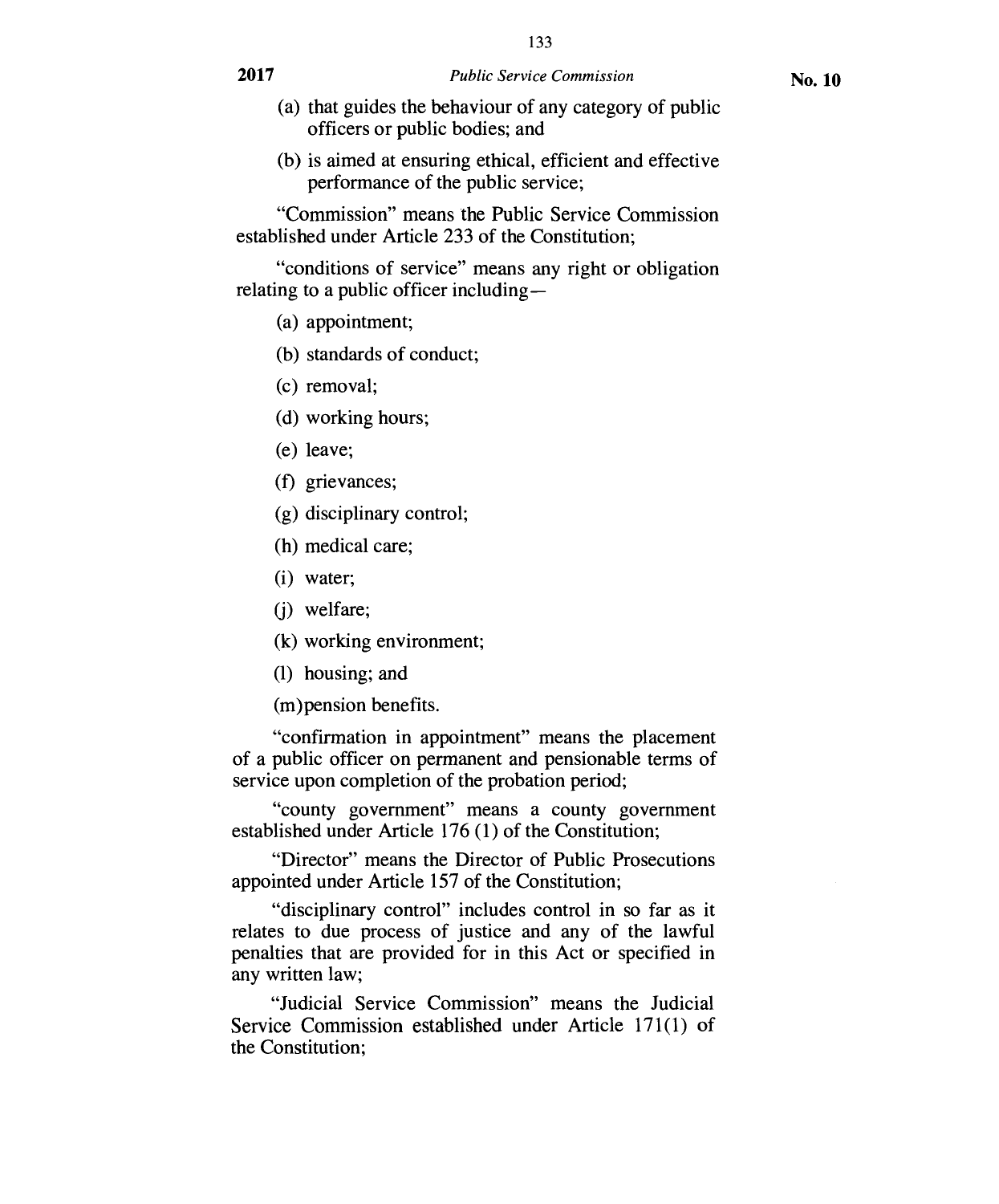"member" means a member of the Commission appointed in accordance with Article 233(2) of the Constitution and includes the chairperson and vicechairperson;

"minor offence" means any crime which upon conviction, the prescribed sentence is a fine or in default, imprisonment for a period not exceeding six months;

"National Police Service Commission" means the National Police Service Commission established under Article 246(1) of the Constitution;

"official document" means any document or paper prepared by any public officer in the course of employment or any document or paper which comes into the custody of any public officer in the course of employment;

"Parliamentary Service Commission" means the Parliamentary Service Commission established under Article 127(1) of the Constitution;

"pensionable public officer" means a public officer who has been confirmed in appointment and admitted to the permanent and pensionable establishment;

"pension benefits" means any pension, compensation, gratuity or other similar allowance payable to a person in respect of such person's service as a public officer, or to the widows, children, dependants or personal representatives of such person, in respect of that service;

"promotion" means the conferment upon a person in the public service of an office to which is attached added responsibility, higher salary or higher salary scale than that attached to the office to which the person was last substantively appointed;

"a public body" includes—

- (a) any corporation, council, board, committee or other body which has power to act under and for purposes of any written law relating to the undertakings of a public utility or otherwise to administer funds belonging to or granted by the Government or money raised by rates, taxes or charges in pursuance of any such law;
- (b) a corporation, the whole or a controlling majority of shares which are owned by a person or entity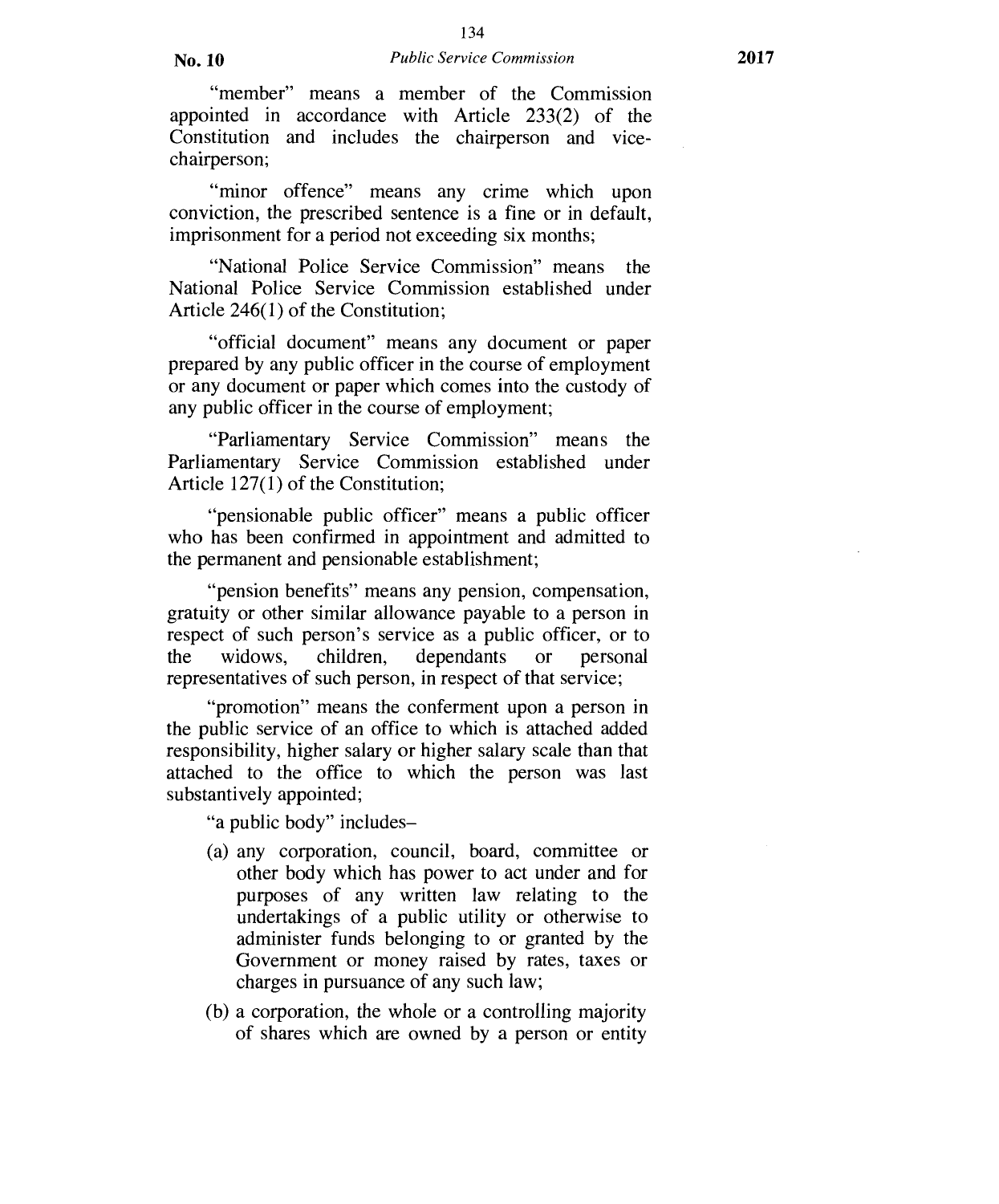- (c) statutory public bodies; or
- (d) any public body brought under the jurisdiction of the Commission by an Act of Parliament for a specified function to the extent of that function;

"public service" has the meaning assigned to it in Article 260 of the Constitution;

"public officer" means any person other than a state officer who holds a public office;

"publicise", in relation to a document, means to make known to the public, through the national, local media and other lawful means;

"publish" in relation to a document, includes —

- (a) publishing, preparing and issuing a document in a newspaper, Government Gazette or other publication of general circulation in Kenya;
- (b) publication of an abridged or summary version of the document without losing the core content of the document; or
- (c) posting the document on the internet on a Government website;

"re-designation" means the movement of a public officer from one career path or cadre to another at a grade equal to or substantially equal to the one held before the movement, to facilitate the public officer's horizontal mobility;

Provided that the posting, deployment or secondment of a public officer from one duty station to another in the same grade in the public service shall not be regarded as a re-designation;

"representative" means any person who represents a public officer on any matter related to the employment of the public officer and excludes an advocate or union representative;

"reprimand" means a form of disciplinary action imposed after formal charges that declares an officer's conduct improper;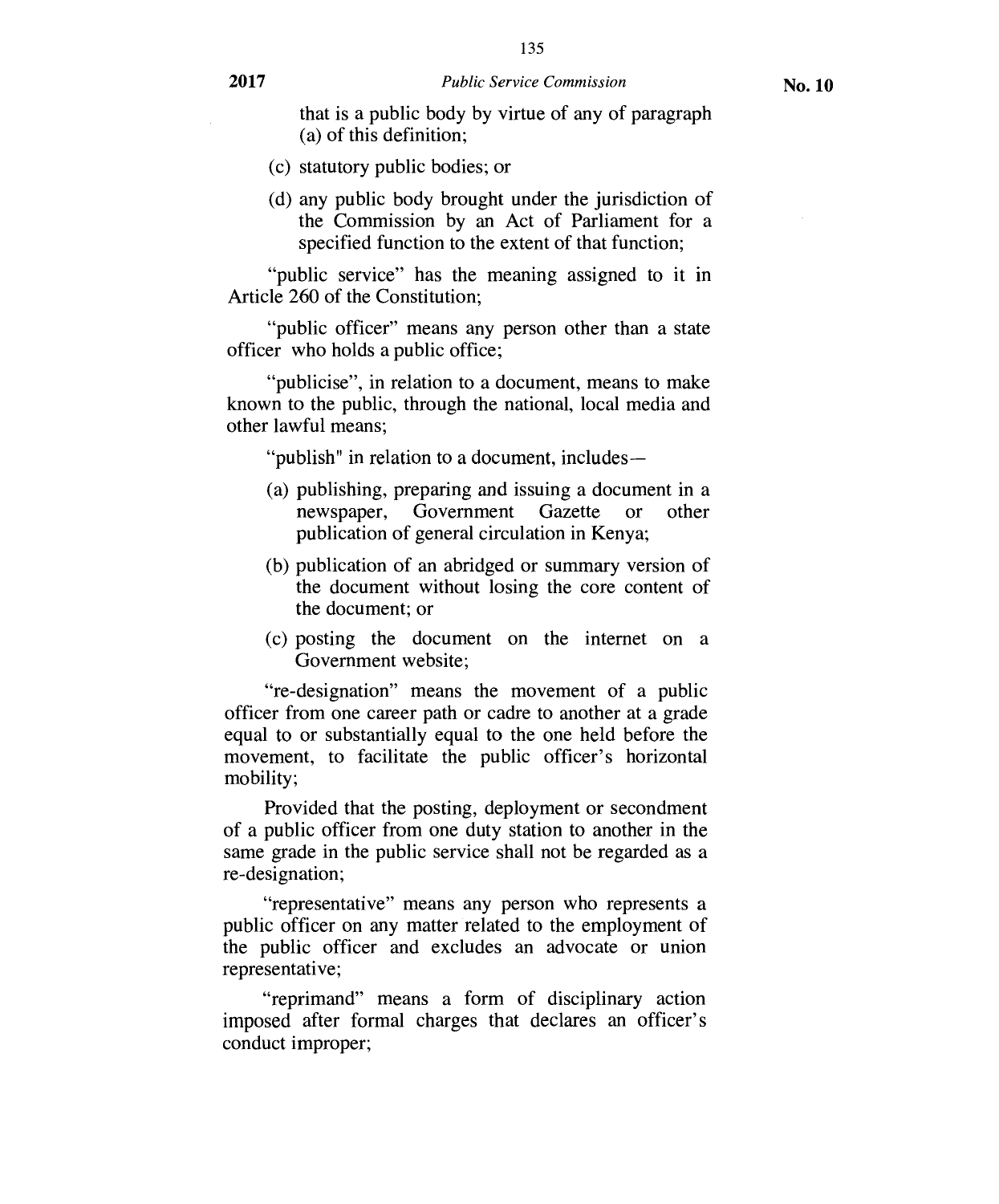"resignation" means the action of a public officer's exit from the public service in accordance with section 78;

"retirement" means the exit of an officer from the public service with full separation benefits, including pension benefits as may be provided for in the applicable law, contract of service or a special retirement scheme agreed and upon between the public officer and the relevant lawful authority;

"secondment" means an arrangement in which a pensionable employee is temporarily released from an organisation within the public service to another organisation which does not have reciprocal pension arrangements, to provide critical skills or acquire new skills while preserving the pension rights of the employee;

"Secretary" means the Secretary to the Commission appointed in accordance with Article 233(6) of the Constitution and the procedure set out in section 15;

"State office" has the meaning assigned to it in Article 260 of the Constitution;

"Teachers Service Commission" means the Teachers Service Commission established under Article 237(1) of the Constitution;

"transfer" means the deployment of an officer from one ministry to another or from one duty station to another;

"transfer of service" means the movement of appointment of a pensionable employee from one public service organization to another, which has reciprocal pension arrangements and has been declared a "Public Service" for purposes of preserving the employee's previous pensionable services; and

"vice-chairperson" means the vice-chairperson of the Commission appointed under Article 233(2) of the Constitution.

3. Subject to Articles 155(3)(a), 158(3) , 234(2)(a), 234(3) and 252(1) of the Constitution and section 28 of the Kenya Defence Forces Act, this Act shall apply to all public bodies and persons holding office in the public service.

Scope and application.

No. 25 of 2012.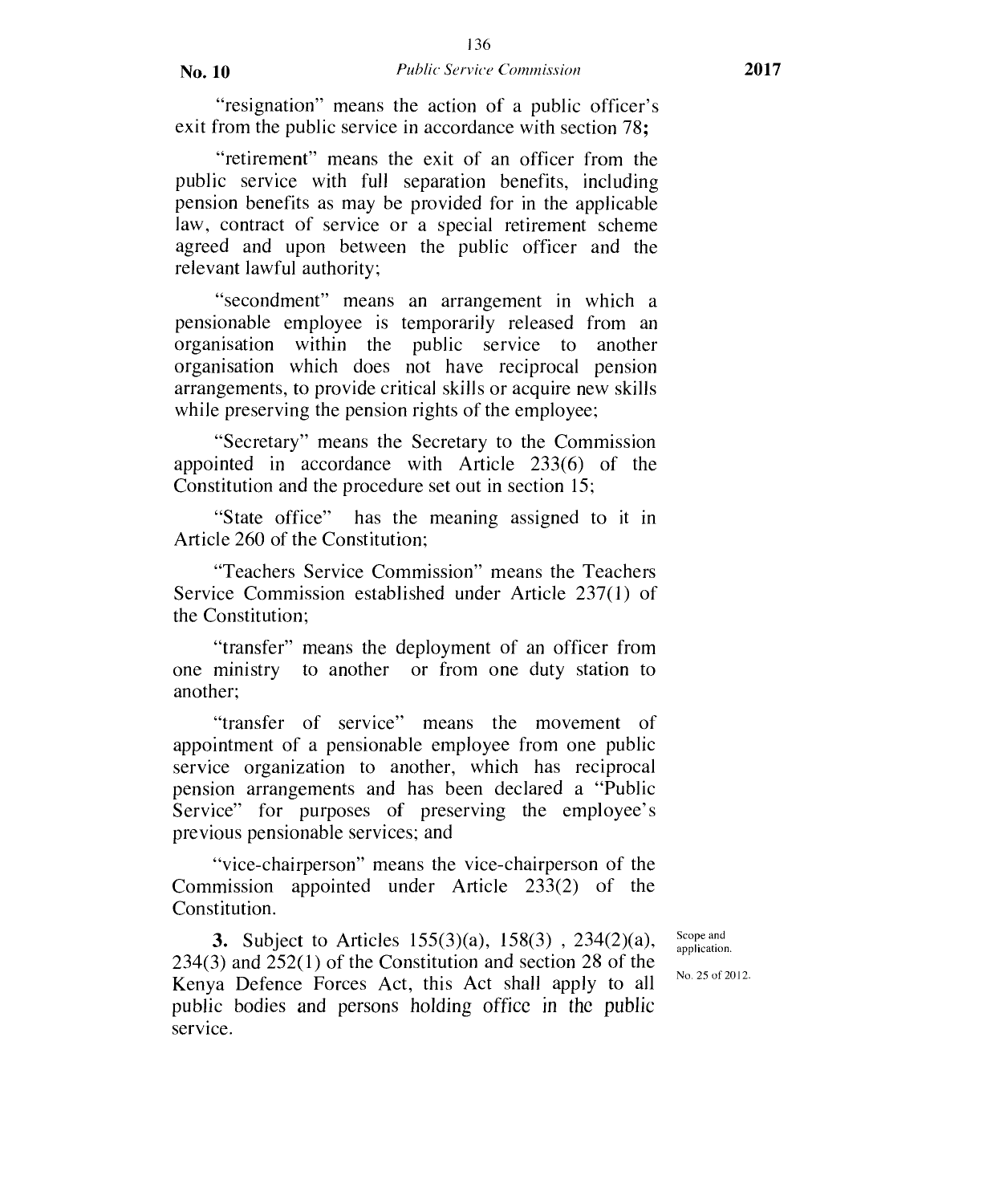137

**No. 10**  Guiding principles.

4. The Commission shall in fulfilling its mandate, be guided by the national values and principles of governance in Article 10 of the Constitution and the values and principles of public service in Article 232 of the Constitution.

#### **PART II—COMPOSITION AND ADMINISTRATION**

5. The Commission has power to—

Powers of the Commission generally.

- (a) issue summons as may be necessary for the fulfilment of its mandate;
- (b) require that statements be given under oath or affirmation and to administer such oath or affirmation;
- (c) obtain, by lawful means, information it considers relevant, including requisition of reports, records, documents and any information from a person, including public bodies, and to compel the production of such information for the proper discharge of its functions;
- (d) interview a person or group of persons;
- (e) call upon a person to meet with the Commission or its staff, or to attend a session of the Commission subject to adequate provision being made to meet the expenses for that purpose;
- (f) compel the attendance of a person who fails to respond to a request of the Commission to appear before the Commission and to answer questions relevant to the subject matter of the session or hearing;
- (g) acquire, hold, charge and dispose movable and immovable property;
- (h) conduct audits in a public institution except those institutions excluded under Article 234 (3) of the Constitution, in order to establish the level of compliance of such institutions with the values and principles in Articles 10 and 232 of the Constitution;
- (i) require any public institution to provide a special report on matters relating to the institution's compliance with the values and principles in Articles 10 and 232 of the Constitution; and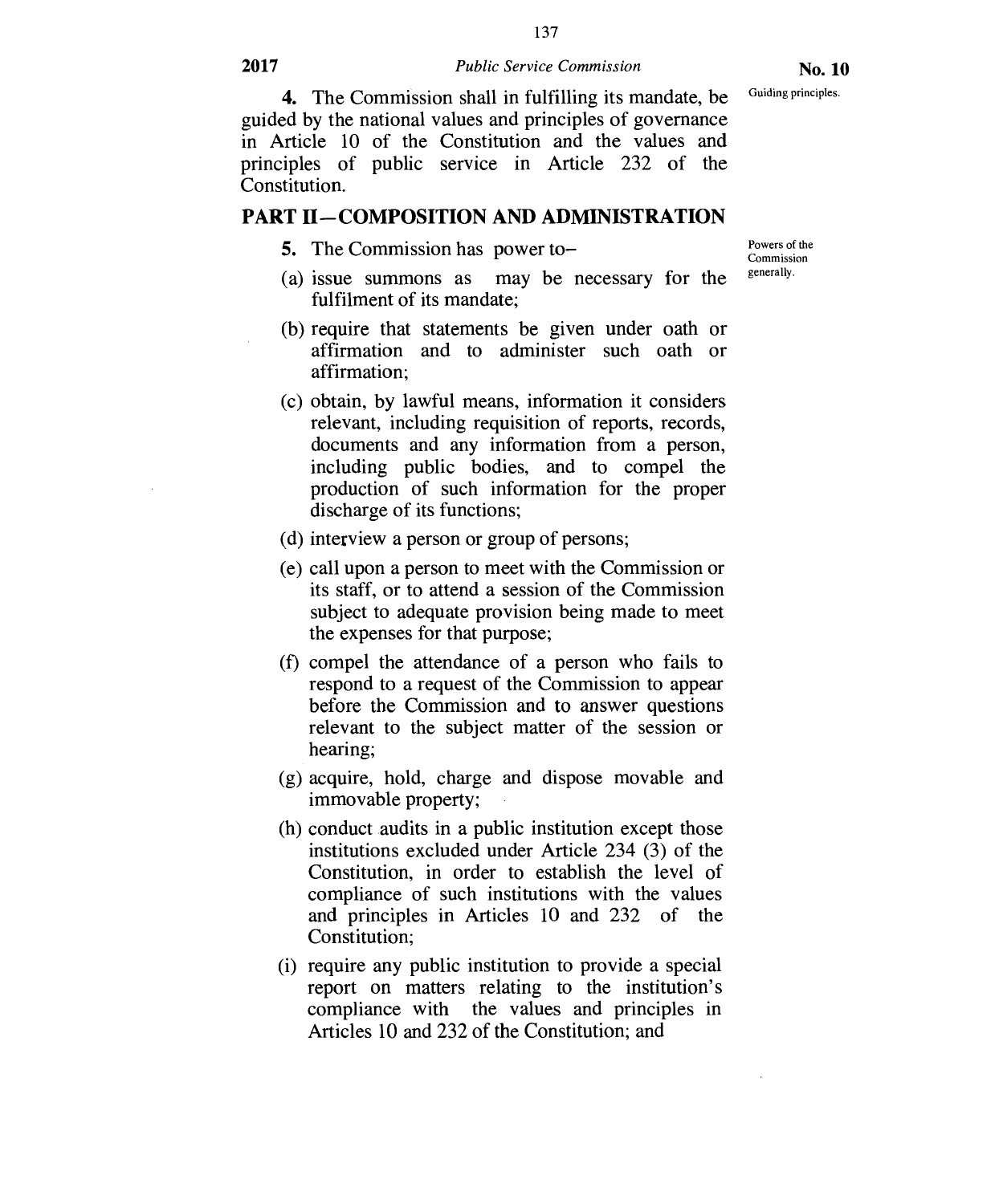(j) do or perform all such other things or acts for the proper discharge of its functions under the Constitution, this Act and any written law as may lawfully be done or performed by a body corporate.

**6.** The Commission shall ensure reasonable access to its services in all parts of the Republic, so far as it is appropriate to do so, having regard to the nature of its services.

**7.** (1) The Commission shall consist of a chairperson, vice-chairperson and seven other members.

(2) The members in subsection (1) shall be representative in terms of persons with disabilities, gender and ethnicity.

(3) The procedure set out in the First Schedule shall apply to the appointment of the members of the Commission.

(4) The members of the Commission shall serve on full-time basis for a term of six years and shall not be eligible for reappointment.

(5) Subject to Article 250(1) of the Constitution and the Third Schedule on the quorum of the Commission, the Commission shall be properly constituted notwithstanding a vacancy in its membership.

**8.** (1) Subject to Article 233(3) of the Constitution, a person shall be qualified for appointment as the chairperson or vice-chairperson of the Commission if that person —

- (a) is a citizen of Kenya;
- (b) holds a degree from a university recognized in Kenya;
- (c) has at least ten years experience in their respective profession;
- (d) has at least six years experience in a managerial position either in the public or private sector; and
- (e) meets the requirements of leadership and integrity in Chapter Six of the Constitution.

(2) A person shall be qualified for appointment as a member if such person —

Access to Commission services.

Composition and appointment of members to the Commission.

Qualifications for appointment as chairperson and member of Commission.

d.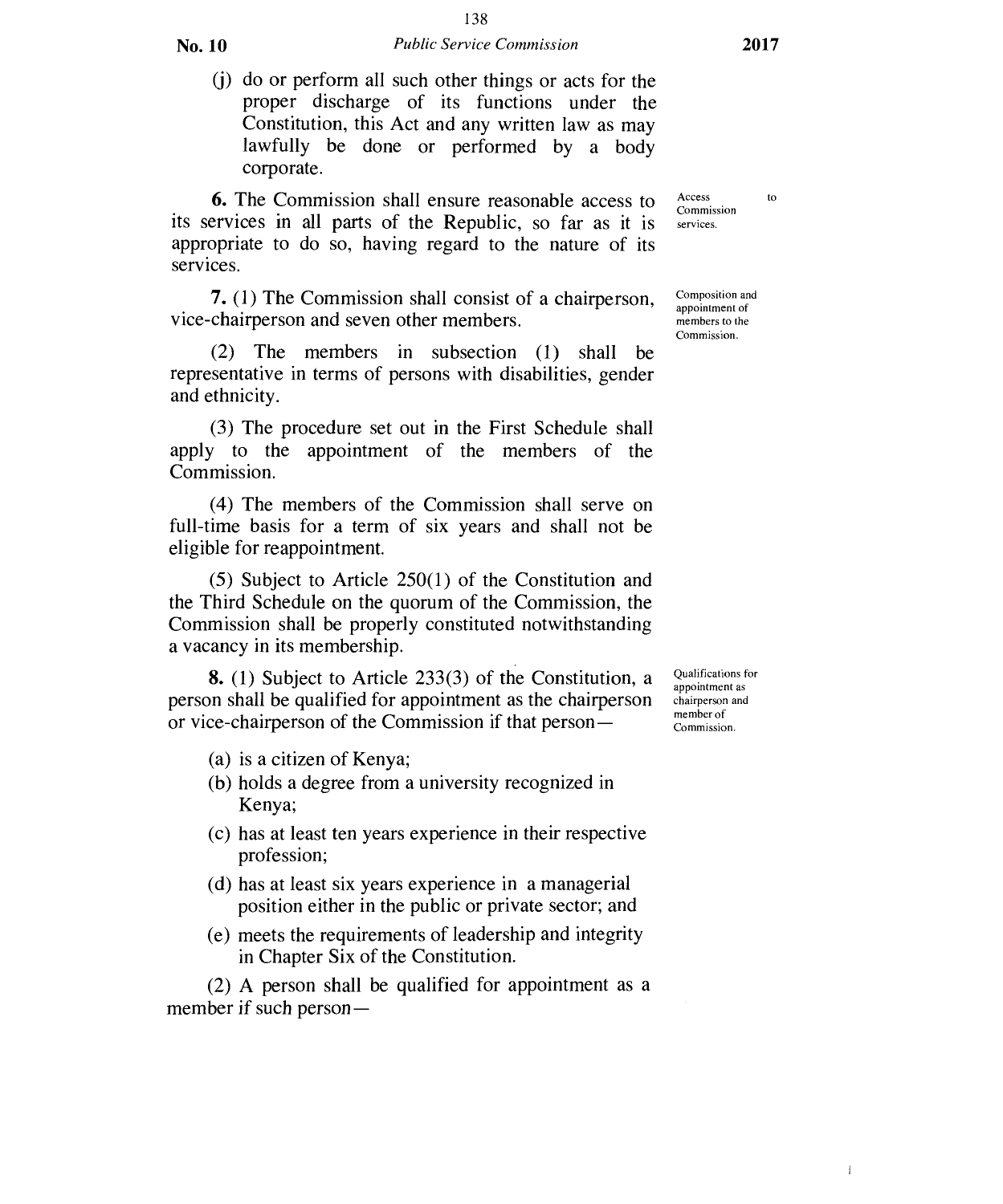- (a) is a citizen of Kenya;
- (b) holds a degree from a university recognized in Kenya;
- (c) has at least ten years experience in their respective profession; and
- (d) meets the requirements of leadership and integrity in Chapter Six of the Constitution.

**9.** The members of the Commission shall, before assuming office, take and subscribe to the oath or affirmation of office prescribed in the Second Schedule.

**10.** (1) The office of a member of the Commission shall become vacant if the holder—

(a) dies;

- (b) resigns from office by notice in writing, addressed to the President; or
- (c) is removed from office in accordance with Article 251 of the Constitution.

(2) The President shall, within fourteen days after the occurrence of a vacancy in the office of a member, publish such vacancy in the newspaper and in the Kenya Gazette.

**11.** (1) Where a vacancy occurs in the office of the chairperson, vice-chairperson or member, the appointment procedure provided for in the Constitution and the First Schedule shall apply.

(2) In filling vacancies of the chairperson, vice chairperson and members of the Commission, the President shall have due regard to continuity of service.

(3) In accordance with sub section (2), the President shall ensure that the terms of the persons nominated do not lapse at the same time.

**12.** (1) The Commission may from time to time establish such committees as may be necessary for the better carrying out of its functions and the exercise of its powers.

(2) The Commission may co-opt into the membership of any of the committees established under subsection (1), any person or persons whose knowledge and skills are Filling of Vacancy.

Committees of the Commission.

Oath or affirmation of office.

Vacancy.

**No. 10**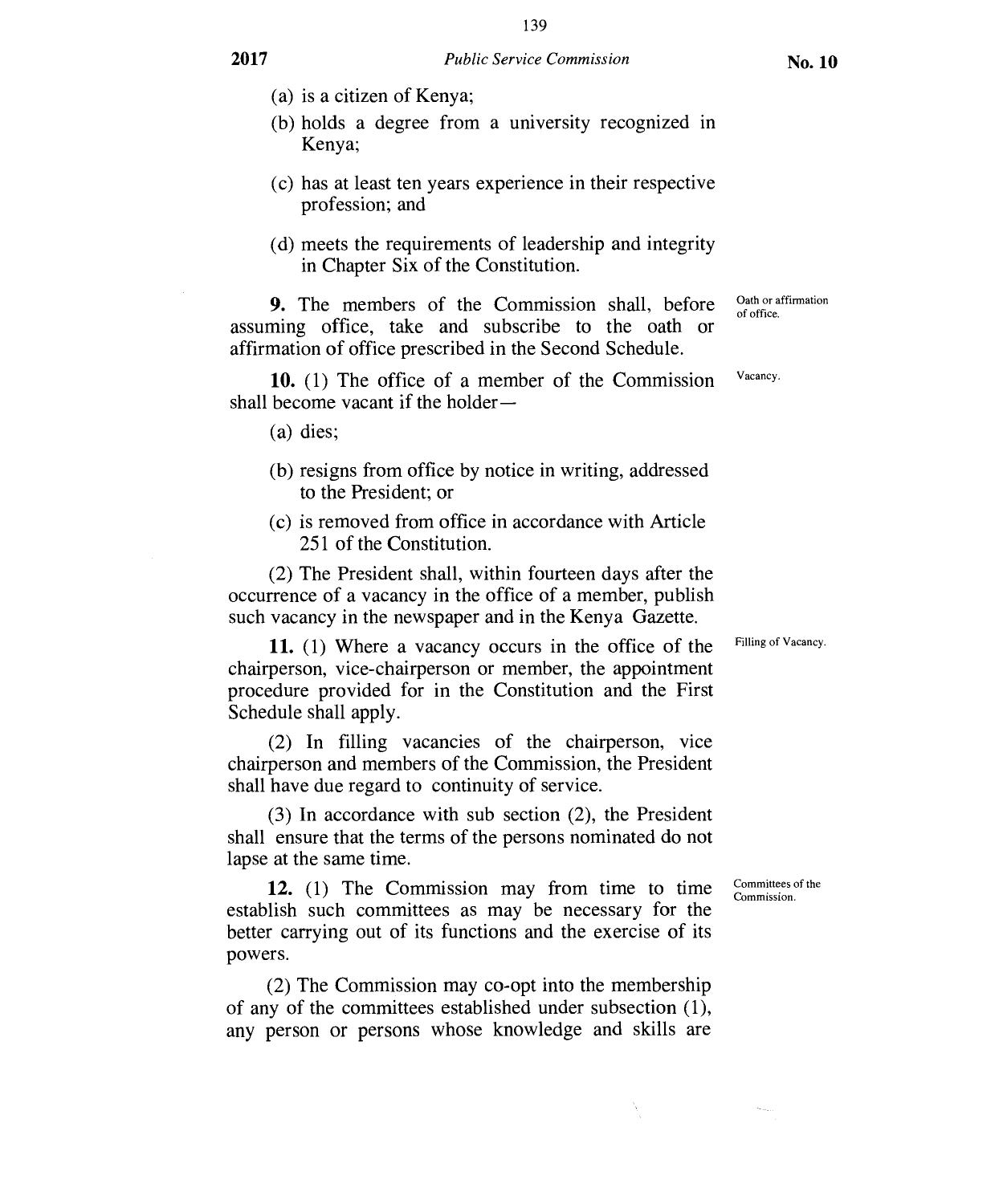(3) A person co-opted under subsection (2), shall have no right to vote at any meeting of the committee.

13. (1) The Commission may establish such directorates, departments, divisions or units as it may determine for the better carrying out of its functions.

(2) Every directorate, department, division or unit created by the Commission shall act in accordance with the mandate approved by the Commission and directives given by the Secretary.

14. (1) The conduct and regulation of the business and affairs of the Commission are as provided for in the Third Schedule but subject thereto, the Commission may regulate its own procedure.

(2) The Commission may invite any person to attend any of its meetings and to participate in its deliberations, but such a person shall not have a vote in any decision of the Commission.

15. (1) There shall be a Secretary to the Commission.

(2) The Secretary shall be recruited by the Commission through an open, transparent and competitive recruitment process.

(3) A person shall be qualified for appointment as the Secretary under subsection  $(1)$ , if that person —

- (a) is a citizen of Kenya;
- (b) holds a degree from a university recognized in Kenya;
- (c) has at least ten years relevant professional experience;
- (d) has at least five years experience in a leadership position at senior management level in a public service or private sector organization; and
- (e) meets the requirements of leadership and integrity as prescribed in Chapter Six of the Constitution.

(4) The Secretary shall, before assuming office, take and subscribe to the oath or affirmation of office prescribed in the Fourth Schedule.

Organisation of the Commission.

Conduct of business and affairs of the Commission.

Secretary to the Commission.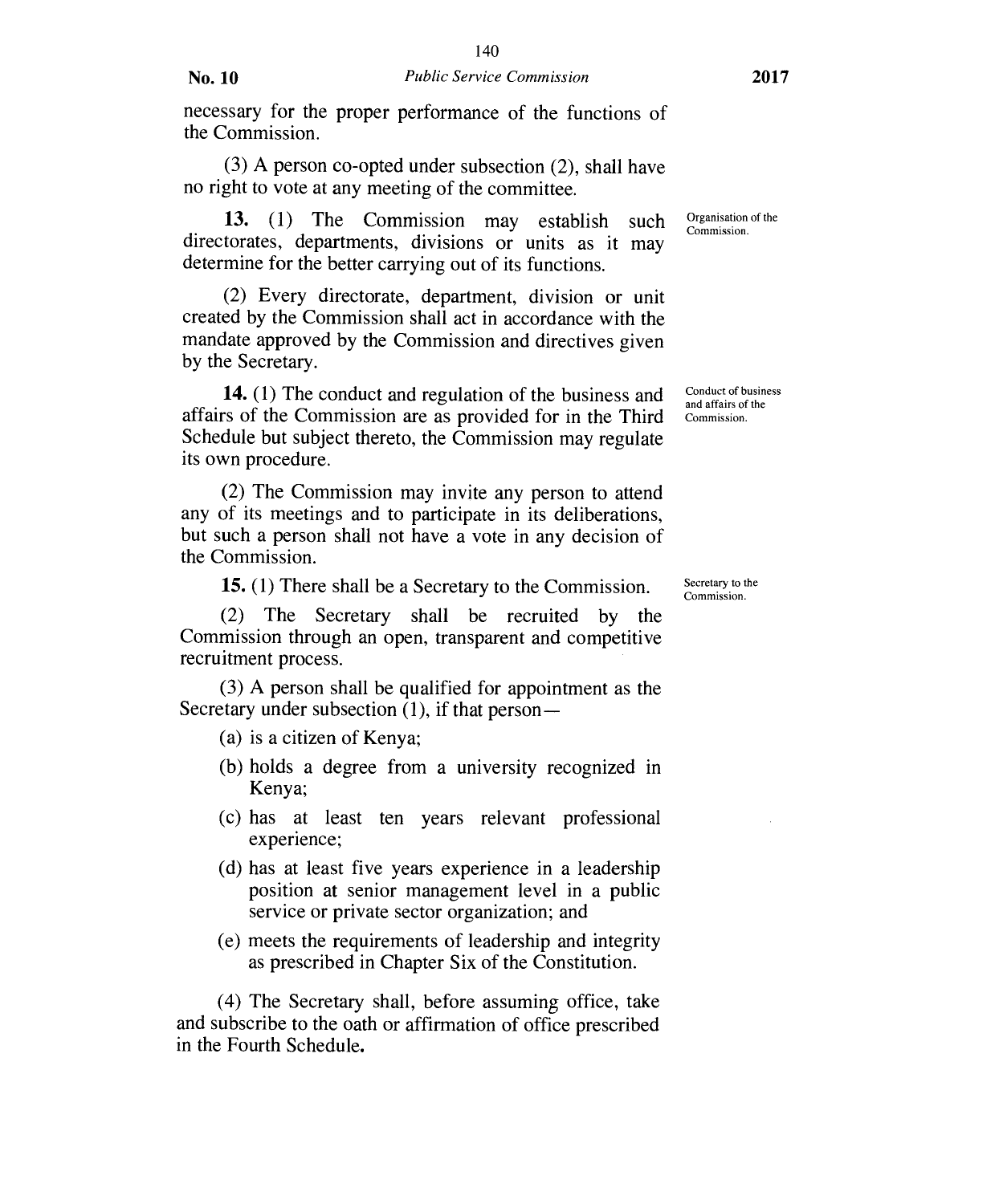141

(5) The Secretary shall hold office for a term of five years and shall be eligible for re-appointment once.

- (6) The Secretary shall be —
- (a) the chief executive officer;
- (b) the head of the secretariat of the Commission;
- (c) the accounting officer of the Commission;
- (d) the custodian of the records and seal of the Commission;
- (e) responsible for
	- (i) the execution of the decisions of the Commission;
	- (ii) assignment of duties and supervision of the staff of the Commission;
	- (iii) the preparation and submission of the programmes necessary for the achievement of the Commission's mandate for approval by the Commission;
	- (iv) ensuring compliance by the staff with the values and principles of the public service; and
	- (v) the performance of such other duties as may be assigned by the Commission or any other written law.

(7) The Secretary may be removed from office on the following grounds —

- (a) inability to perform functions of the office arising out of physical or mental infirmity;
- (b) mincompetence;
- (c) gross misconduct;
- (d) bankruptcy; or
- (e) violation of the Constitution.

(8) Before removal under subsection (7), the Secretary shall be informed, in writing, of the reasons for the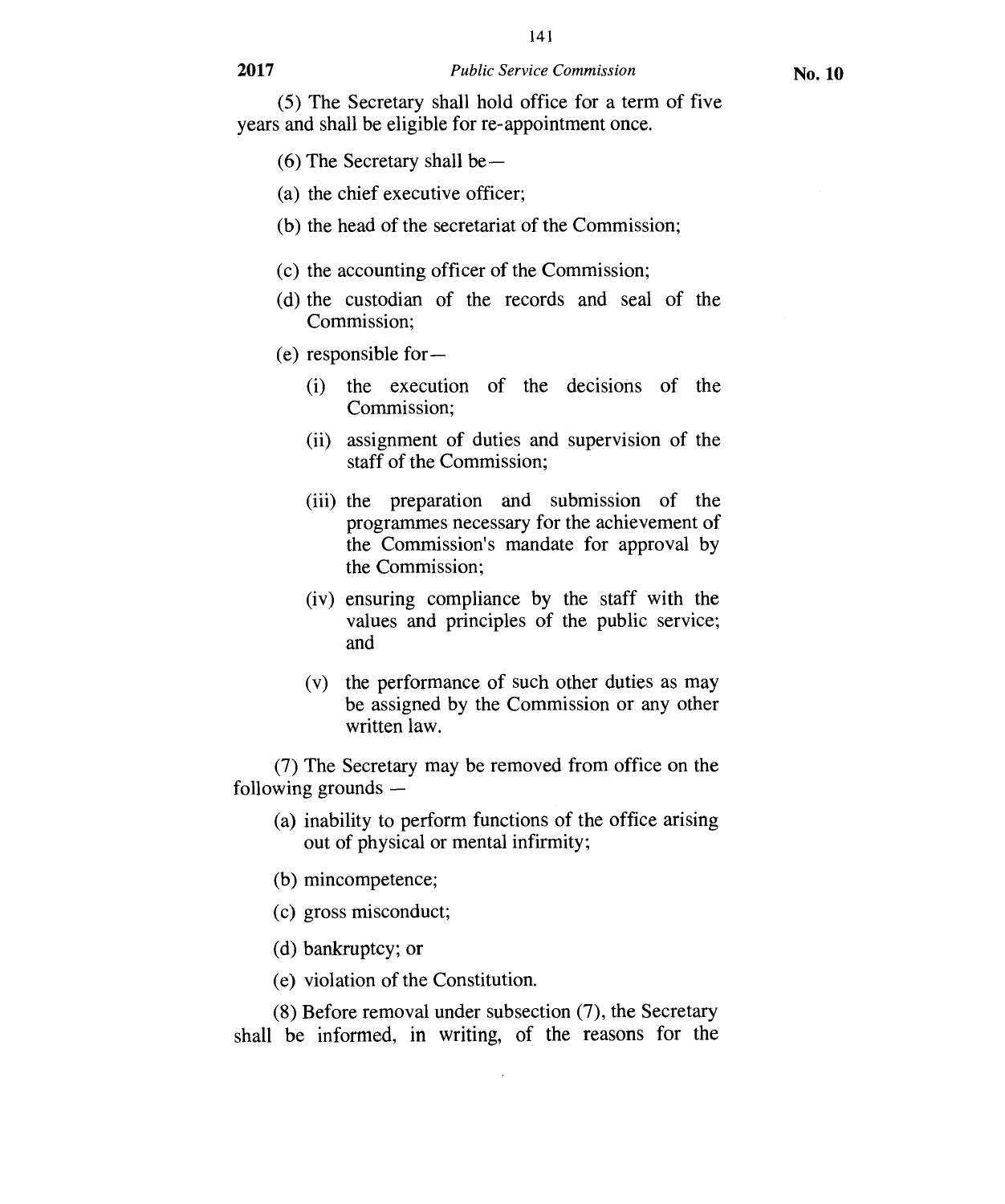intended removal, and shall be given an opportunity to put a defence against any such allegations, either in person or through a representative.

(9) The Secretary appointed under subsection (2) shall be a State officer.

**16.** (1) There shall be a secretariat of the Commission which shall be headed by the Secretary.

- (2) The secretariat shall comprise of —
- (a) such professional, technical and administrative officers and support staff as may be appointed by the Commission; and
- (b) such public officers as may be seconded to the Commission upon its request.

(3) The Commission shall ensure that the appointments made under subsection (2), comply with Article 232 (g), (h) and (i) of the Constitution.

**17.** (1) The seal of the Commission shall be such device as may be determined by the Commission and shall be kept by the Secretary.

(2) The affixing of the seal shall be authenticated by the Chairperson and the Secretary or any other person authorized in that behalf by a resolution of the Commission.

(3) Any document purported to be under the seal of the Commission or issued on behalf of the Commission shall be received in evidence and shall be deemed to be so executed or issued, as the case may be, without further proof, unless the contrary is proved.

**18.** The Government Proceedings Act shall apply with respect to any proceedings against the Commission.

**19.** (1) Nothing done by a member, officer, member of staff or agent of the Commission shall, if done in good faith for the purpose of executing the powers, functions or duties of the Commission under the Constitution or this Act, render such member, officer, member of staff or agent personally liable for any action, claim or demand.

(2) Subsection (1) shall not relieve the Commission of the liability to pay compensation or damages to a person

Legal proceedings against the Commission. Cap 40. Protection from personal liability.

Seal of the Commission.

Secretariat.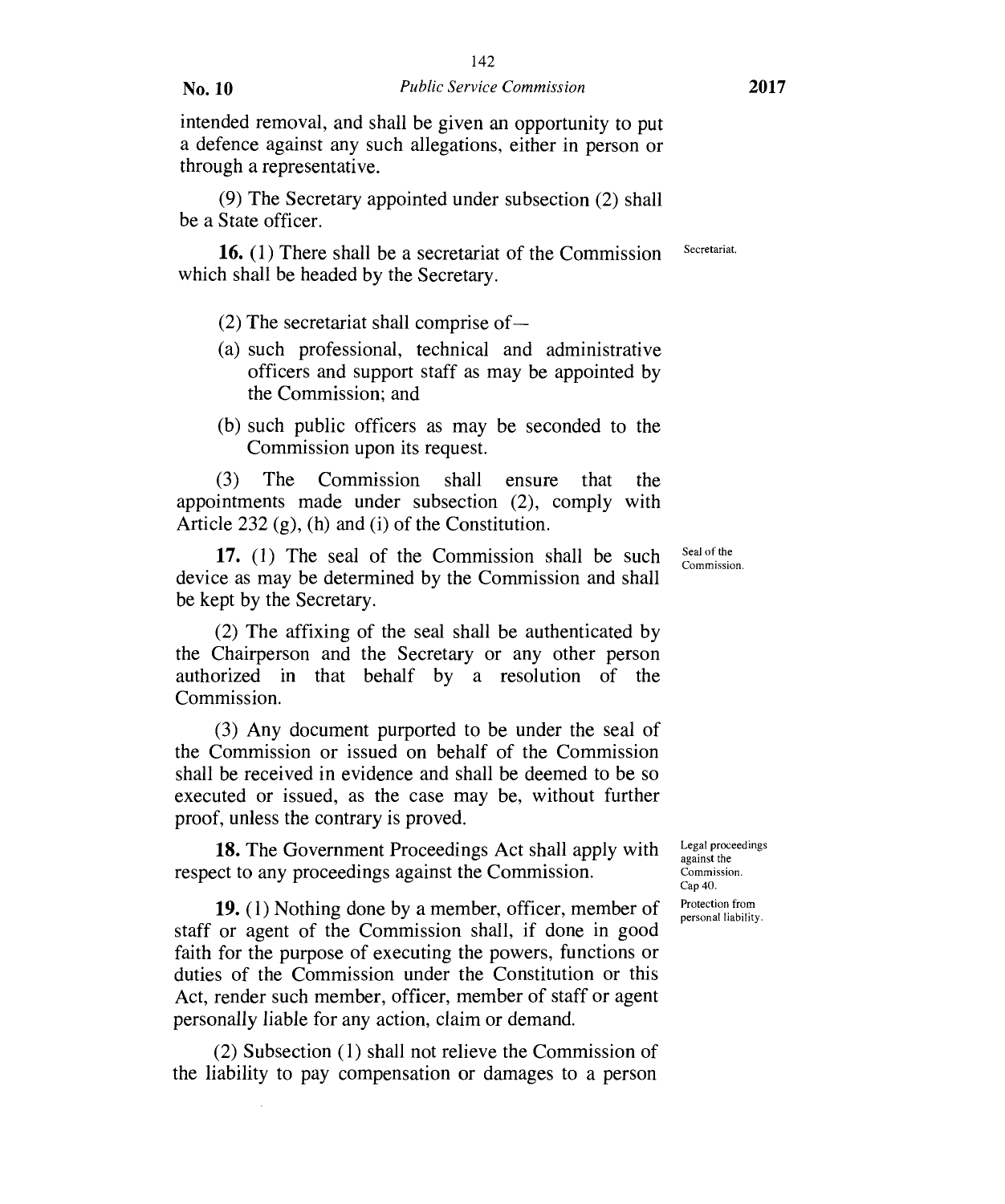**20.** Members and employees of the Commission shall subscribe to such code of conduct as the Commission may prescribe, by regulations.

#### **PART HI—FINANCIAL PROVISIONS**

- **21.** The funds of the Commission shall consist of—
- (a) monies allocated by Parliament for purposes of the Commission;
- (b) any grants, gifts, donations or other endowments from legitimate sources given to the Commission; and
- (c) such funds as may vest in or accrue to the Commission in the performance of its functions under this Act or under any other written law.

**22. (1)** At least three months before the commencement of each financial year, the Commission shall cause to be prepared estimates of revenue and expenditure of the Commission for that year.

(2) The annual estimates shall make provision for all the estimated expenditure of the Commission for the financial year concerned and in particular, shall provide for the—

- (a) payment of remuneration in respect of the staff of the Commission;
- (b) payment of pensions, gratuities and other charges in respect of benefits which are payable out of the funds of the Commission;
- (c) acquisition of assets and maintenance of the buildings and grounds of the Commission;
- (d) funding of training, research and development activities of the Commission; and
- (e) creation of such funds that may be necessary to meet future or contingent liabilities of the Commission in respect of benefits, insurance or replacement of buildings, installations, equipment and in respect of such other matters as the Commission may consider necessary.

**No. 10** 

Code of conduct of members and employees of the Commission.

Funds of the Commission.

Annual estimates.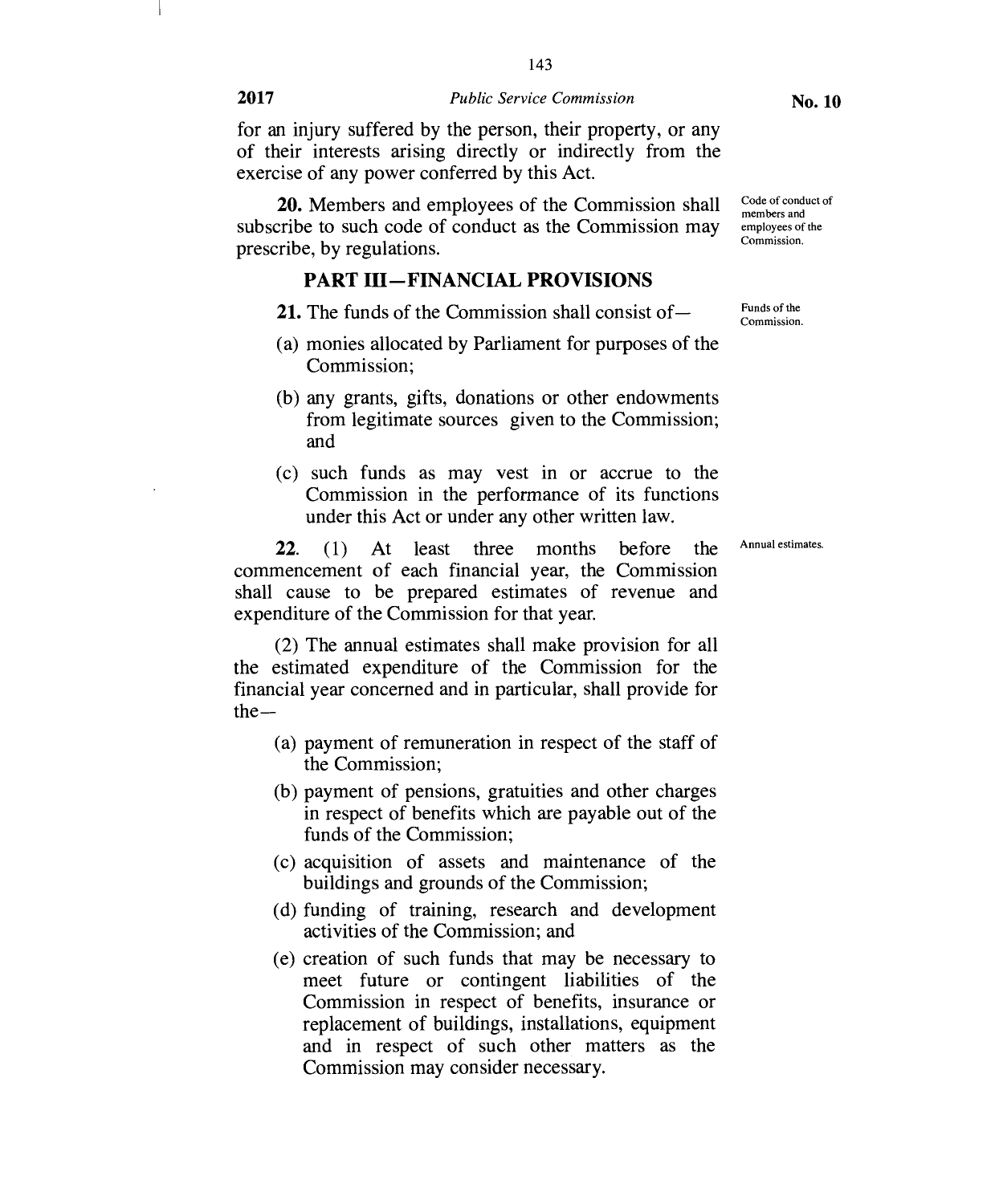(3) The annual estimates shall be approved by the Commission before the commencement of the financial year to which they relate and shall be submitted to the Cabinet Secretary responsible for finance for tabling in Parliament.

23. The financial year of the Commission shall be the period of twelve months ending on the thirtieth June in each year.

24. (1) The Commission shall cause to be kept all proper books and records of account of the income, expenditure, assets and liabilities of the Commission.

(2) The annual accounts of the Commission shall be prepared, audited and reported upon in accordance with the Public Audit Act.

# **PART IV—ESTABLISHMENT AND ABOLITION OF OFFICES IN THE PUBLIC SERVICE**

25. This Part shall apply in the exercise of the Commission's constitutional function to establish and abolish offices in the public service under Article 234(2) (a) of the Constitution.

26. For the purpose of this Part, "establishment of offices in the public service" means the determination and creation of the number and kinds of offices in the public service.

27. (1) The Commission may establish an office in the public service after receipt of a written request by an authorized officer of a public body if the Commission is satisfied that —

- (a) the request is based on comprehensive plans informed by the public body's workload analysis;
- (b) the financial implications of creating the office are indicated;
- (c) the office to be created relates to or supports the core functions of the public body;
- (d) the office to be created is to be domiciled in the requesting public body;
- (e) information on the current authorized establishment, level of grading, designation, extra posts required and evidence of optimum utilization of existing posts has been submitted;

Financial year of the Commission.

Accounts and audit.

No. 34 of 2015.

Application of this Part.

Meaning of establishment of offices.

Conditions for establishment of offices.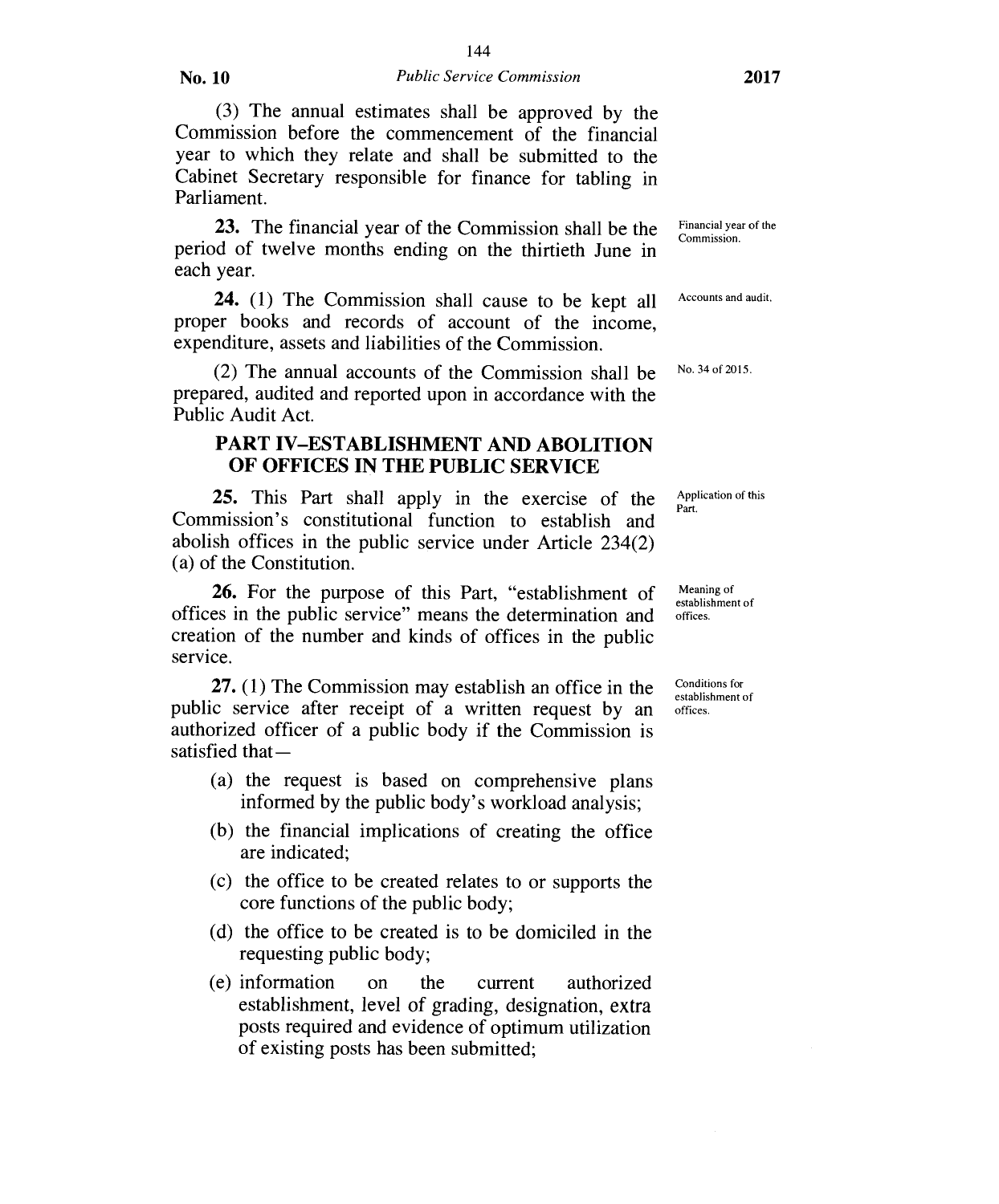(g) the functions of the office to be established are consistent with the Constitution or any other legislation.

(2) The written request for establishment of an office shall include a statement by the respective authorized officer verifying that the conditions in subsection (1) have been met.

public bodies; and

**28.** (1) The Commission shall abolish an office in the public service upon receiving a written request by an authorised officer.

(2) The Commission in making a determination as to whether to abolish an office, shall satisfy itself that—

- (a) the office relates to the provision of public services that are no longer necessary in view of improved methods for service delivery;
- (b) the request is based on a comprehensive plan informed by the department's workload analysis;
- (c) there is an indication of the financial implications of abolishing the office, including savings to be made in relation to services relating to the office;
- (d) information on the current authorized establishment, level of grading, designation, and evidence of optimum utilization of existing posts is submitted;
- (e) the office when abolished shall eliminate duplication and overlaps of functions by public bodies; and
- (f) the functions of the office, if not abolished are inconsistent with the Constitution or any other legislation.

**No. 10** 

Conditions for abolition of office.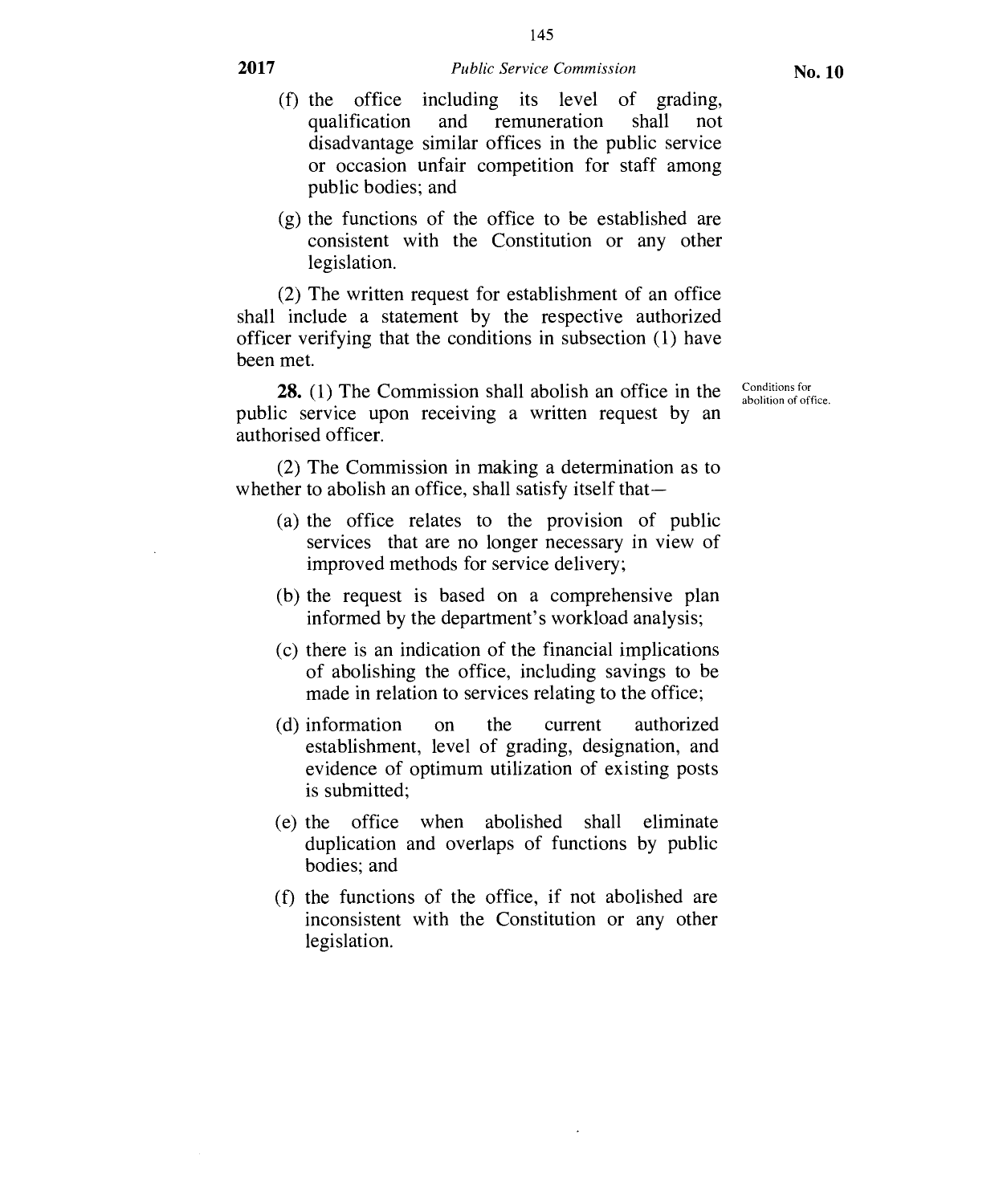#### No. 10 *Public Service Commission* 2017

(3) Any decision by the Commission to abolish an office in the public service shall be subject to the due process of deployment, transfer, removing or retiring the affected public officer as prescribed under this Act or the terms and conditions applicable to the public officer.

**29.** (1) Subject to the provisions of this Part, the Commission may on its own motion establish or abolish any office in the public service.

(2) The Commission shall, before establishing or abolishing an office under subsection (1), give the authorized officer of the concerned public body an opportunity to make representation in respect of the action to be taken under subsection (1).

(3) The Commission's decision to act on its own motion shall be based on the need to facilitate improvement in service delivery and shall comply with the conditions prescribed in section 28.

**30.** (1) Where the President, under Article 132 (4) (a) of the Constitution, requests the Commission to recommend the establishment of an office in the public service, the Commission shall act in accordance with the conditions provided for in this Part.

(2) Where the President considers it necessary to establish an office in the public service under Article 132 (4) (a) of the Constitution, a request to the Commission for recommendation for establishment of an office shall be in writing.

#### **PART V —DELEGATION**

**31.** (1) The Commission may, where appropriate and in writing, delegate any power or assign a duty conferred to it under the Constitution or this Act to its members, an officer, body or authority in the public service.

(2) A delegation or assignment under subsection (1) shall not prevent the Commission from exercising the power .

(3) A delegation under this section —

(a) shall be subject to any conditions that the Commission may impose;

Commission may act on its motion.

Recommendation to the President.

Delegation of powers.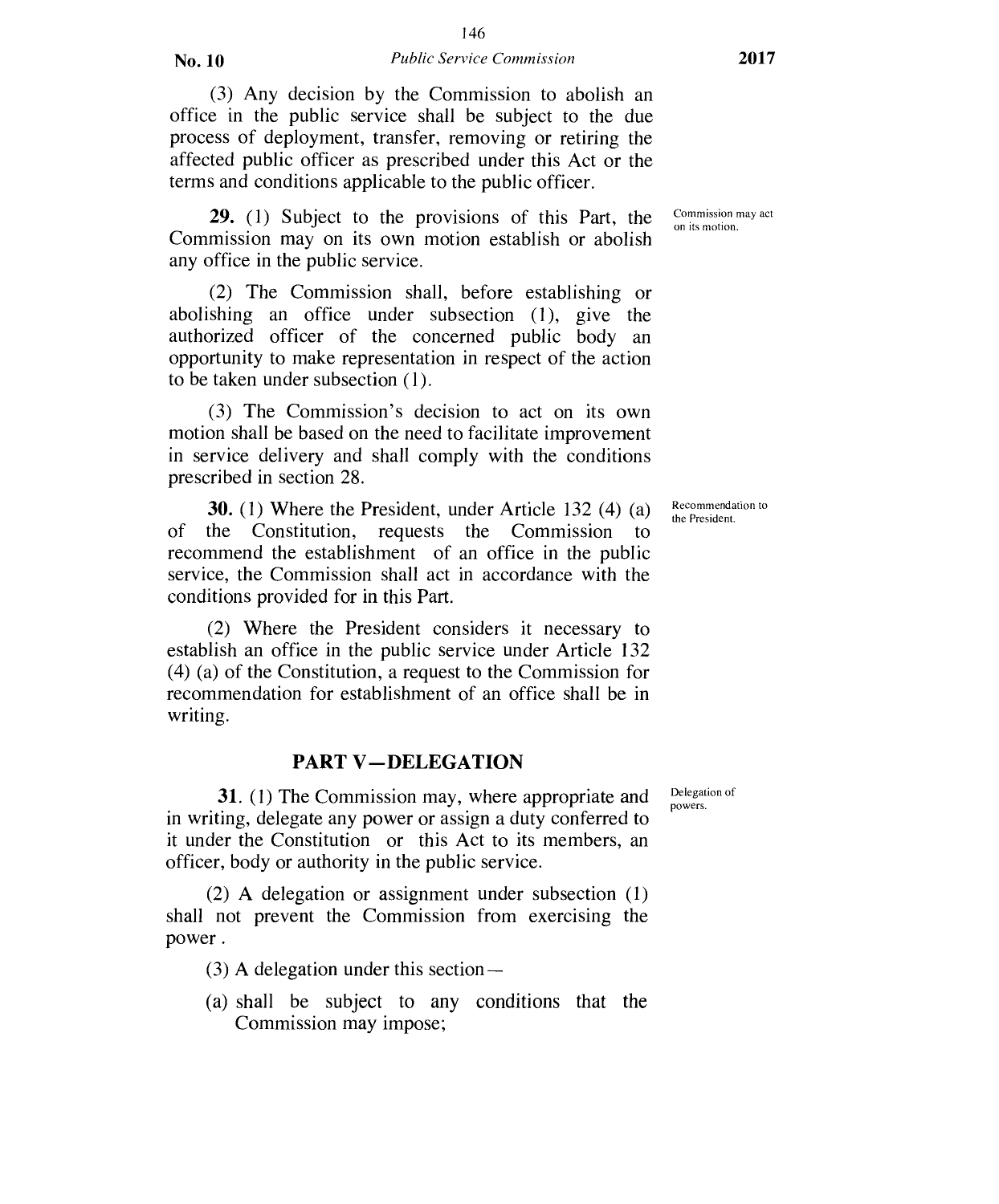- (b) shall not divest the Commission of the responsibility concerning the exercise of the powers or the performance of the duty delegated, and
- (c) may be withdrawn, and any decision made by the person to whom the delegation is made may be withdrawn or amended by the Commission.

(4) The Commission may, at any time, institute an audit, investigation, inquiry or visit to determine whether the delegated powers are properly exercised by the authorized officer.

(5) Where the audit, investigation, inquiry or visit establishes that an authorized officer has breached any condition or improperly exercised delegated powers, the Commission shall take corrective measures including revoking the delegation.

### **PART VI — APPOINTMENTS, CONFIRMATION OF APPOINTMENTS, AND TRANSFERS**

32. The Commission shall in writing, designate authorized officers to be responsible for the proper management of its delegated functions in ministries or state departments.

33. (1) The Commission shall have such powers as may be necessary to discharge its functions under Article 234(2) (a) (ii) of the Constitution.

(2) The Commission's authority under subsection (1) shall be exercised at the request of the authorized officer of the public body to which the appointment needs to be made.

**34.** (1) Acting appointments shall be  $-$ 

- (a) made by the lawful appointing authority; and
- (b) subject to the prescribed regulations and procedures which apply to appointments.

(2) A person shall not be appointed to hold a public office in an acting capacity unless the person satisfies all the prescribed qualifications for holding the public office.

(3) An officer may be appointed in an acting capacity for a period of at least thirty days but not exceeding a period of six months.

Acting appointments.

Appointment of an authorized officer.

Commission's authority to appoint.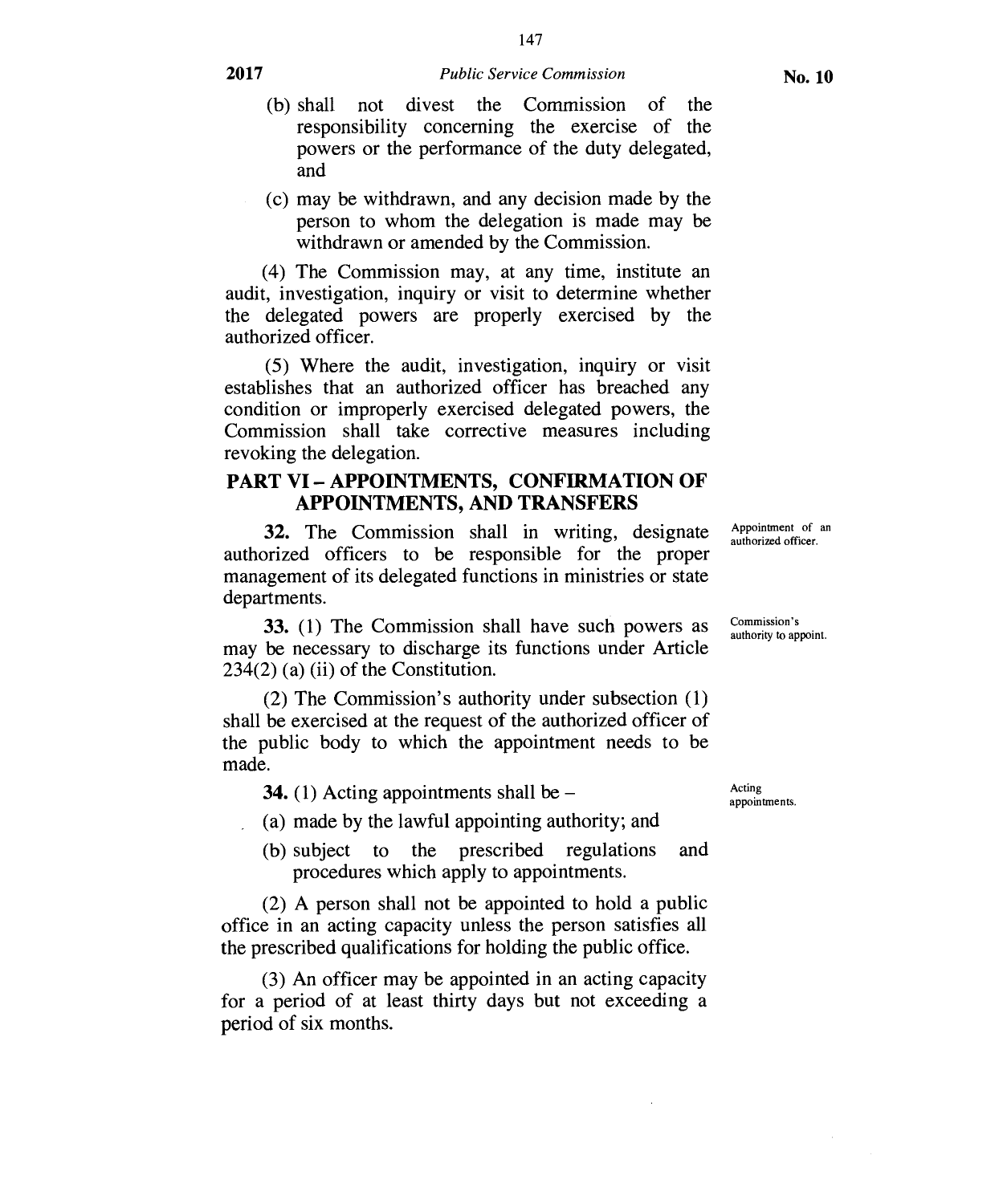(4) A public officer may be assigned to perform duties vested in another public officer during a temporary absence of the other public officer.

(5) An acting appointment under subsection (4) shall—

- (a) be in favour of a public officer who is duly qualified and competent to perform the duty; and
- (b) not undermine the expeditious appointment or deployment of a competent person to the public office concerned.

(6) The Commission shall, whenever it comes to its attention that an authorised officer has purportedly made an acting appointment or assignment, in contravention of the provisions of this section, take corrective action.

35. The effective date of appointment, acting appointment, promotion or re-designation shall be the date of the decision to appoint, promote or re-designate or such date as the Commission or authorised officer may determine.

Effective date of appointment, promotion and redesignation.

Criteria for appointment and promotion

36. (1) In selecting candidates for appointment or promotions, the Commission or other lawful appointing authority shall have regard to —

- (a) merit, equity, aptitude and suitability;
- (b) the prescribed qualifications for holding in the office;
- (c) the efficiency of the public service;
- (d) the provable experience and demonstrable milestones attained by the candidate; and
- (e) the personal integrity of the candidate.

(2) For the purposes of this section, "merit" in regard to a person means, the person—

- (a) has the abilities, aptitude, skills, qualifications, knowledge, experience and personal qualities relevant to the carrying out of the duties in question;
- (b) has potential for development; and
- (c) meets the criteria set out in subsection (1).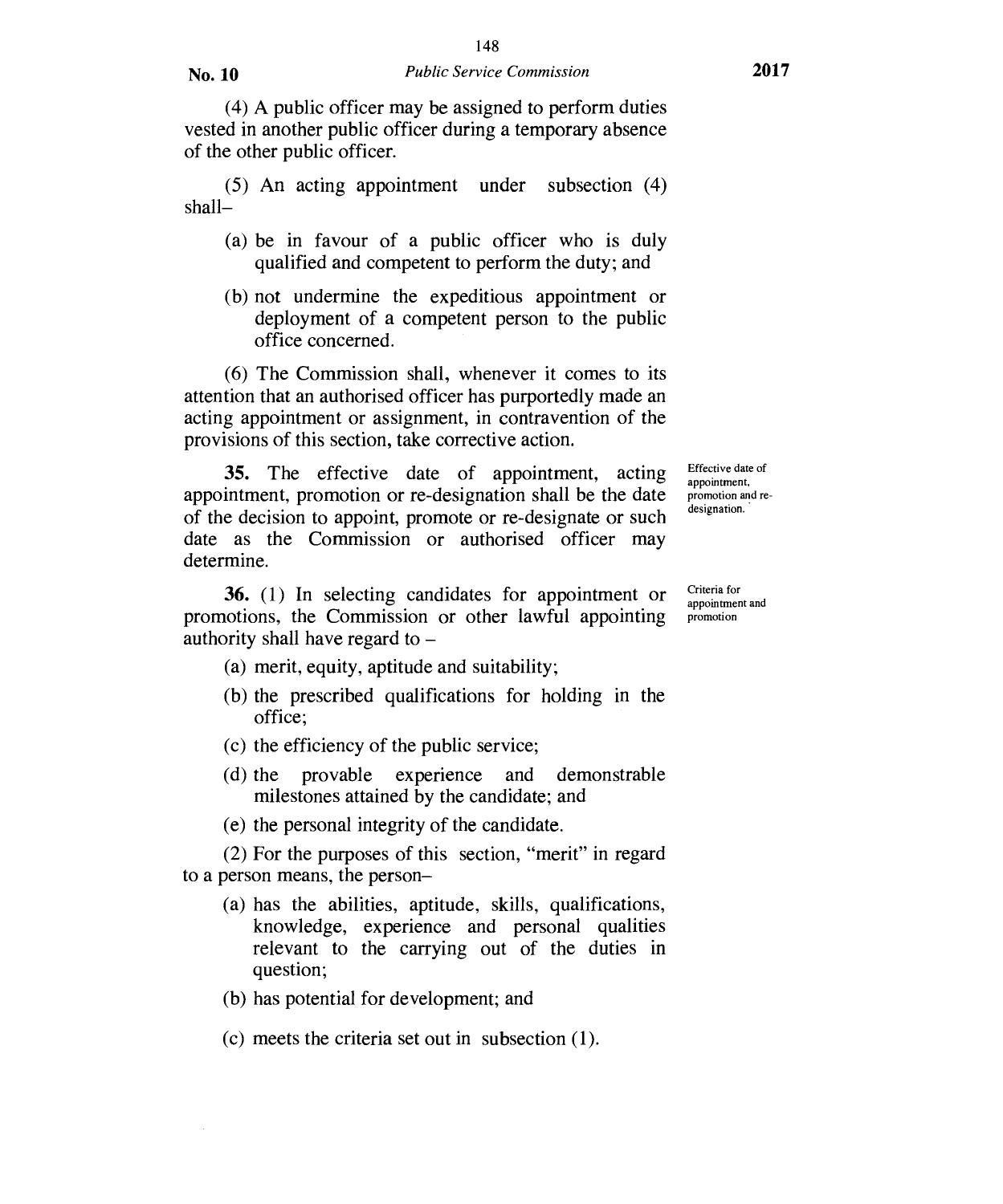149

(3) In making appointments or promotions, the Commission or authorized officer are bound by the constitutional principles which require that —

- (a) no applicant or candidate is discriminated on any ground;
- (b) no one gender constitutes more than two thirds of those appointed;
- (c) at least five percent of the appointments constitute persons with disabilities;
- (d) there is proportionate representation of all ethnic communities; and
- (e) the youth are appointed.

(4) For purposes of ensuring representation of the diverse Kenyan Communities in the public service, the Commission or authorized officer shall, where necessary, adopt affirmative action measures in line with Articles 27(6) and 56(c) of the Constitution.

(5) Where the Commission or other authorized officer prescribes a standard application form for submitting applications for employment, the Commission or other lawful appointing authority shall ensure that the form meets the requirements of this Act.

(6) Where an expatriate is to be appointed to a position that falls within the Commission's jurisdiction, the Commission shall approve such an appointment.

(7) The Commission shall approve the appointment of an expatriate only where the expertise sought is not locally available.

37. (1) Where a vacancy in a public office is to be filled, the Commission or authorized officer shall invite<br>applications by advertising the vacancy in the advertising the vacancy in the Commission's website, at least one daily newspaper of nationwide coverage, the radio and other modes of communication, so as to reach as wide a population of potential applicants as possible.

(2) The Commission or an authorised officer shall ensure that an invitation for application does not discriminate against any person.

(3) The advertisements in subsection (1) shall be conducted in an efficient and effective manner so as to Advertisement of vacancies.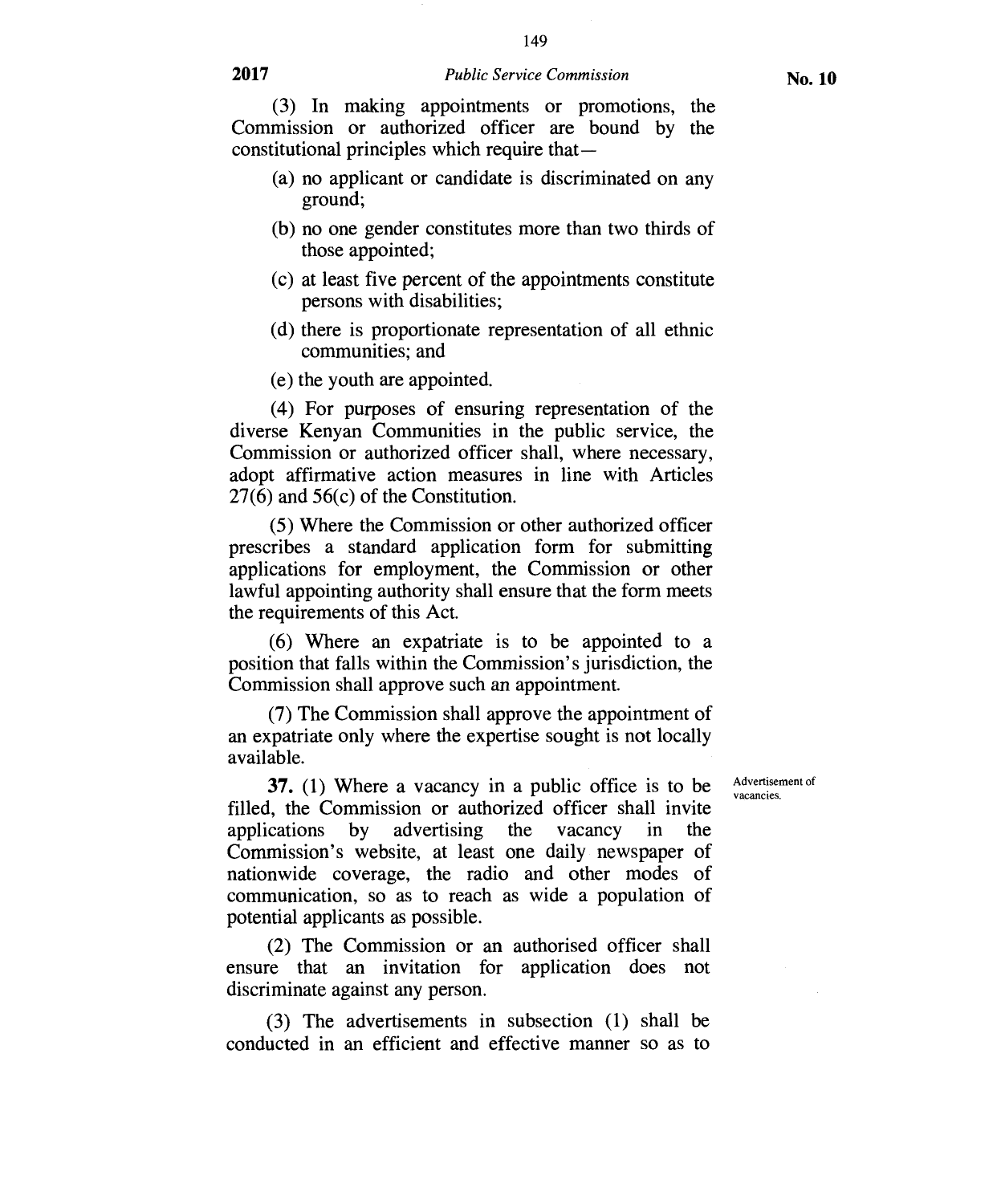(4) An advertisement inviting applications to fill any vacancy in a public office shall provide for —

- (a) the title and rank of the public office;
- (b) the public body in which the office is tenable;
- (c) the background and context of the work, where necessary;
- (d) the terms of employment;
- (e) the applicable remuneration including salary, allowances and other benefits;
- (f) the prescribed qualifications applicable, including any desired previous achievements;
- (g) the core duties of the office;
- (h) the expected deliverables of the office;
- (i) the supervision, accountability and reporting arrangements;
- (j) any added advantage applicable;
- (k) the mode and deadline of transmitting the application;
- (1) any consideration that may occasion disqualification; and

(m) any consideration of equity or affirmative action.

38. Any appointment, acting appointment, promotion, re-designation, transfer, deployment, delegation or assignment of a duty in the public service shall be in writing.

39. The Commission or any other lawful appointing authority shall maintain a record of all applications received in response to an advertisement inviting applications.

40. (1) The criteria for appointment of public officers prescribed under this Part shall apply when selecting public officers for re-designation.

(2) A public officer who wishes to re-designate shall apply, in writing, to the respective authorized officer or to Decision to be in writing.

Record of applicants.

Re-designation.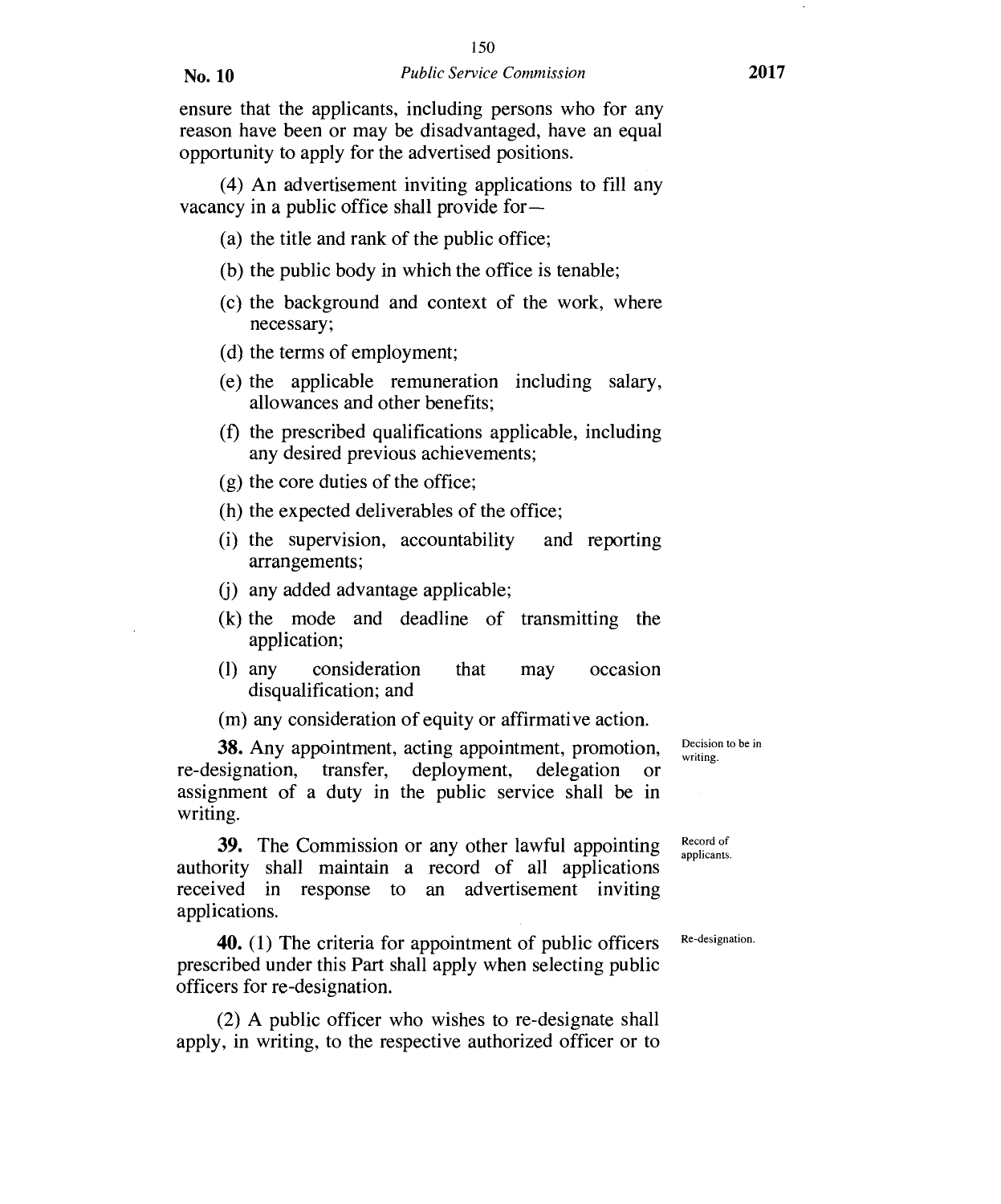the Commission through the concerned authorized officer, as the case may be, for re-designation.

(3) A public officer may be re-designated to hold or act in a public office if —

- (a) the office is vacant;
- (b) he or she meets all the qualifications;
- (c) the re-designation shall not disadvantage any public officer who is already serving in the particular cadre;
- (d) the officer has consented to such a decision; and
- (e) the decision shall not reduce the public officer's salary.

(4) A re-designation shall take effect on a date to be determined by the Commission or authorized officer.

**41.** (1) Where it is necessary to appoint a public officer on probationary terms before confirmation of appointment, the probationary period shall not exceed six months but may be extended, with the consent of the public officer, for a further period of not more than six months.

(2) The probationary period of service shall not be extended except on account of —

- (a) affording the public officer further opportunity to fulfil a condition for confirmation of appointment prescribed in writing prior to the appointment of the public officer; or
- (b) affording the public officer an opportunity to improve with respect to any matter in which the public officer's work or conduct have been adversely reported on.

(3) An authorized officer or the Commission shall, where it is necessary to extend a probationary period–

- (a) notify the affected public officer of the intended extension at least thirty days before the expiration of the probationary period; and
- (b) give reasons for the intended extension.

(4) Where the affected public officer is not notified in accordance with subsection (3), or where the authorized Confirmation of appointment.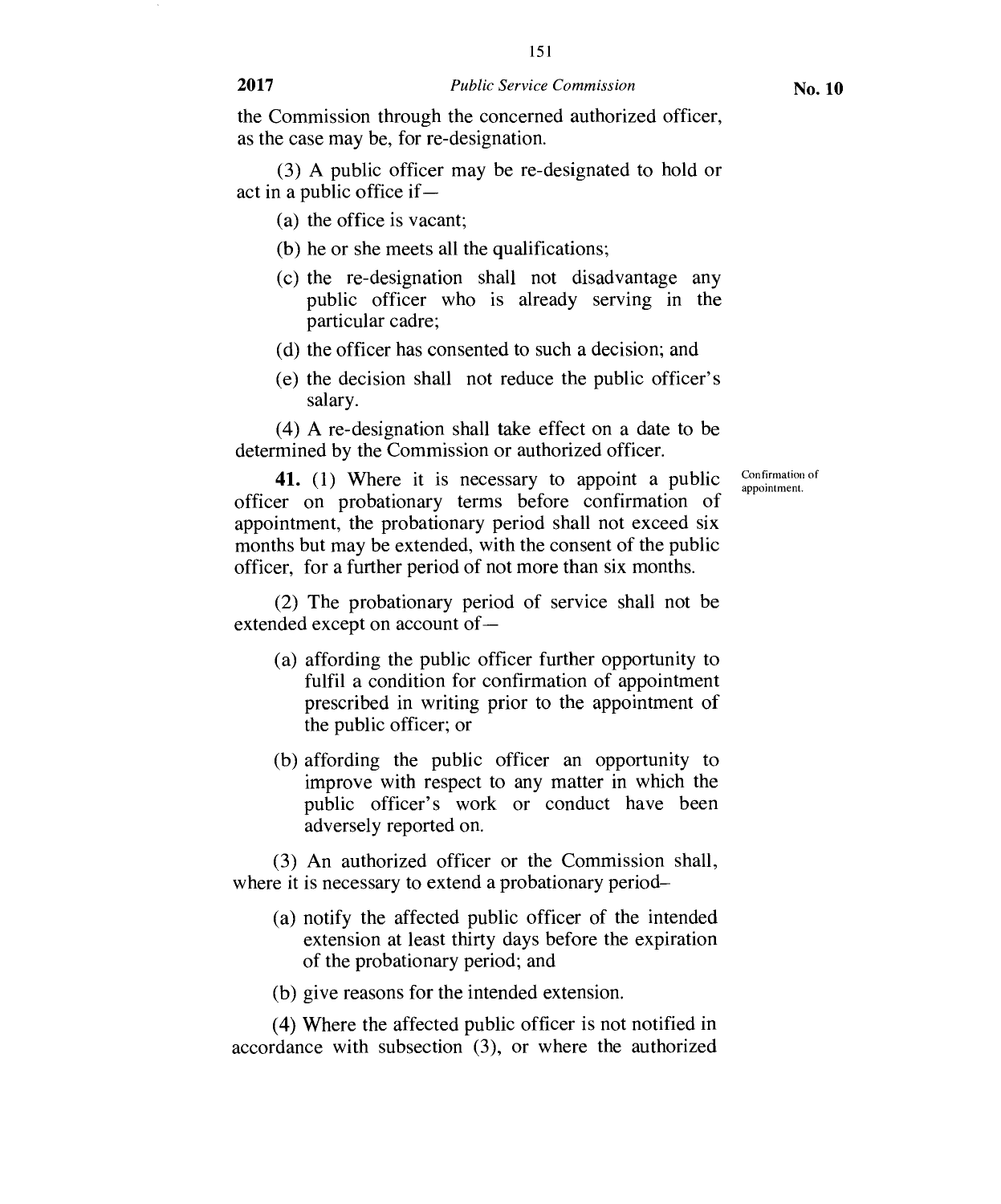officer has failed to confirm the appointment of the public officer who was initially appointed on probationary terms and the probationary period has lapsed, the officer shall stand confirmed in appointment upon the expiry of the probationary period.

(5) The period served on probationary terms shall be taken into account when computing the period of service for the purpose of payment of pension benefits, gratuity or any other terminal benefits.

(6) Appointment on probationary terms shall only apply to a person appointed from outside the public service and shall not apply to any person already employed in the service of the county governments, the national government or any public body.

**42.** (1) The authority to second a public officer shall vest in the Commission and shall be carried out on the request of an authorised officer or a public officer.

(2) Unless there is an agreement to the contrary, the public body or the organization to which a public officer is seconded shall bear all the costs, remuneration, allowances and other benefits due to the officer during the period of secondment.

(3) Where it is no longer necessary for a public officer on secondment to remain seconded and the secondment period has not lapsed, the public officer shall be entitled to revert to the public office held before the secondment.

(4) The Commission shall not approve secondment of a public officer, if —

- (a) the public officer to be seconded has not served in the public service for at least three consecutive years after the initial appointment;
- (b) the public body or organization to which the public officer is to be seconded presents a conflict of interest with the public office held by the public officer or the core functions of the public body in which the public officer is employed;
- (c) the public officer may be exposed to undesirable experience in view of the core functions of the organization to which the public officer is to be seconded ; or

Secondment.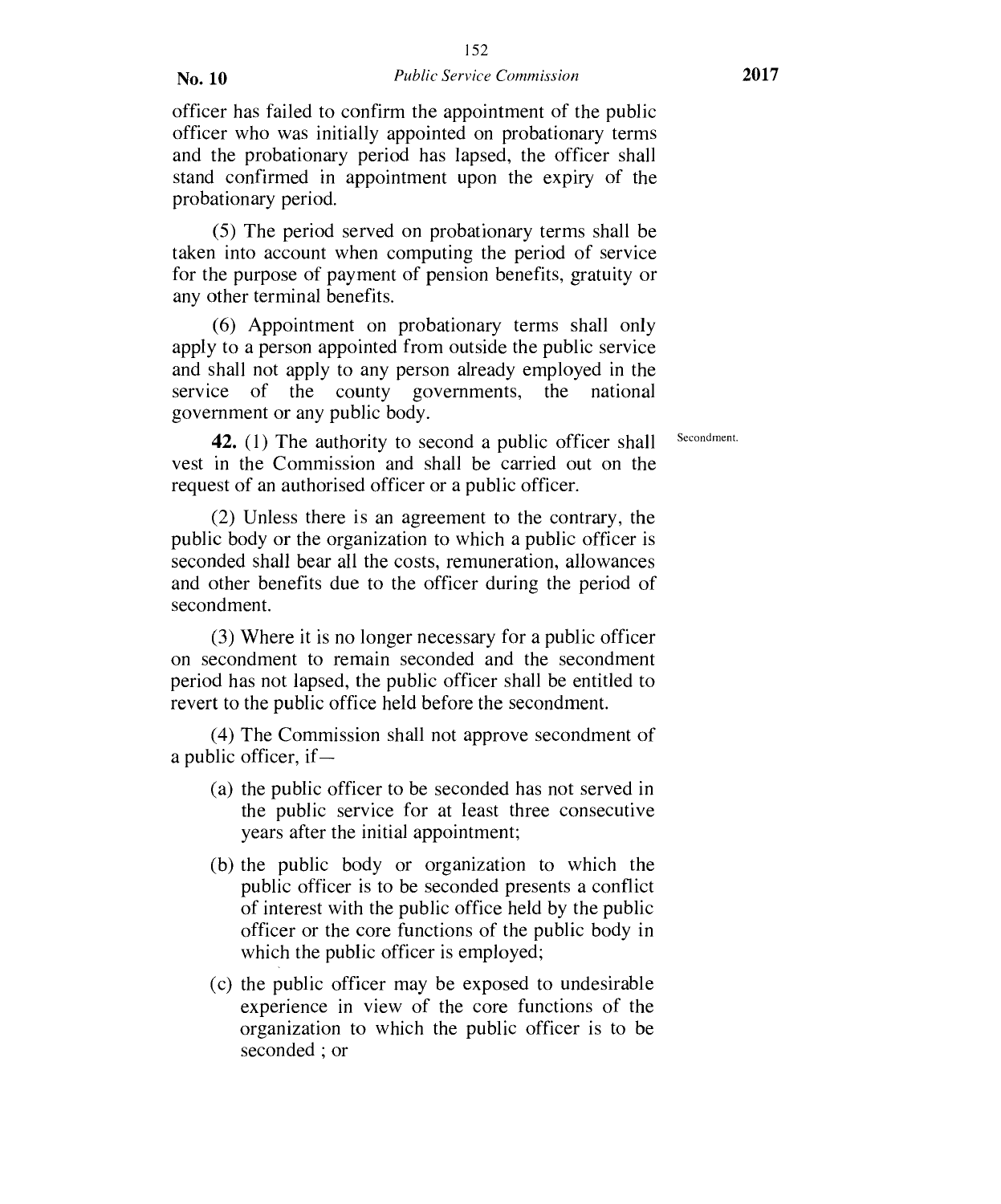(d) the secondment, if permitted, would bring the public service or the public officer into disrepute.

(5) An authorised officer or other lawful authority shall not approve a request for secondment unless the Commission has approved the secondment in writing.

(6) The period of secondment shall vary from case to case depending on the overall assessment under this Act but shall not in any case exceed the prescribed period:

Provided that a public officer who intends to remain on secondment after the expiry of six consecutive years, shall retire from the public service with accrued retirement and other terminal benefits in accordance with the relevant law or agreement.

43. (1) Where an authorized officer intends to transfer Transfer. a public officer from the ministry or department where such a public officer is currently deployed to another ministry or department without a change of designation or grading, the recommendations and comments of the authorized officer concerned shall be sent to the Commission, which shall decide whether the transfer should be approved.

(2) Where an authorized officer intends to transfer a public officer from the office where such a public officer is currently deployed to another office of different designation but of similar grading, either in the same ministry or department, the authorized officers concerned shall forward their recommendations and comments to the Commission, which shall decide whether the transfer should be approved.

(3) In effecting a transfer the following shall be taken into account—

- (a) the transfer shall lead to improved service delivery;
- (b) the interest of the children, if any, of the affected public officer; and
- (c) the transfer shall not be arbitrary.
- (4) Nothing in this Part shall apply to  $-$
- (a) the posting of public officers from one station to another in their substantive capacities within ministries or departments; or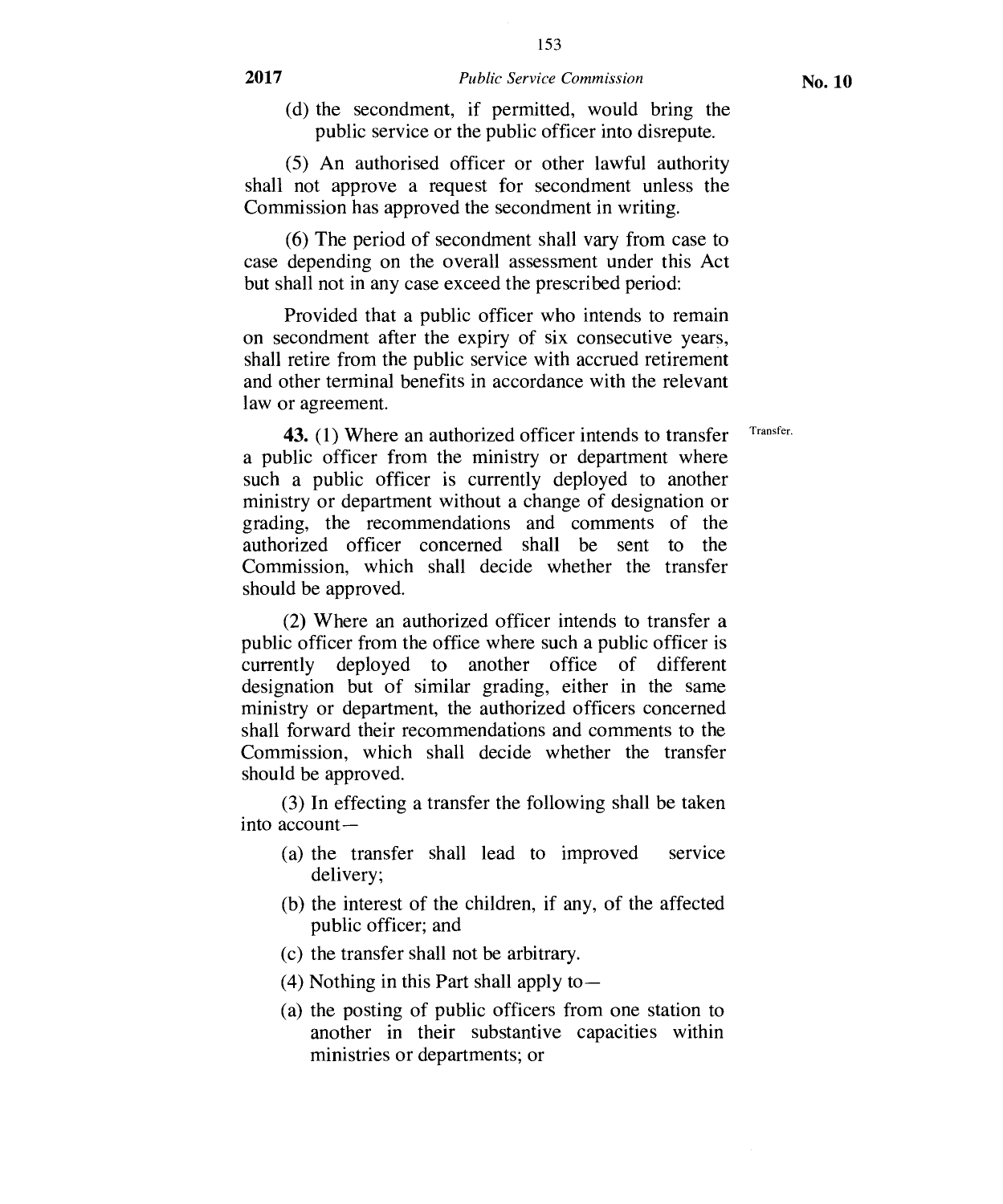(b) the transfer between ministries or departments of public officers in any office which is common to departments generally, which shall be effected by the authorized officers concerned in consultation, where necessary, with the Commission.

44. The Commission shall prescribe the terms and conditions for employment of casual employees within the public service.

45. (1) A person may be engaged on a term of contract, for a period of at least twelve months but not exceeding five years.

(2) A person may be engaged on a term of contract if the following requirements are met—

- (a) the office where such a person is to be deployed has been created by the Commission;
- (b) the office where such a person is to be deployed exists in the contractual establishment;
- (c) the person has expressed the desire to serve on a term of contract;
- (d) there is no other public officer performing the function; and
- (e) the person does not qualify to be employed under any other terms of service.

(3) The extension of a term of contract may be allowed by the Commission or other appointing authority  $if -$ 

- (a) the workload justifies further engagement;
- (b) the performance of the public officer is satisfactory;
- (c) the public officer has expressed, in writing, the willingness to engage for a further term of service;
- (d) the decision shall in no way disadvantage any public officer employed on permanent terms; and
- (e) the decision is made at least three months before the expiry of the affected public officer's term of contract.

Casual service.

Service on contractual terms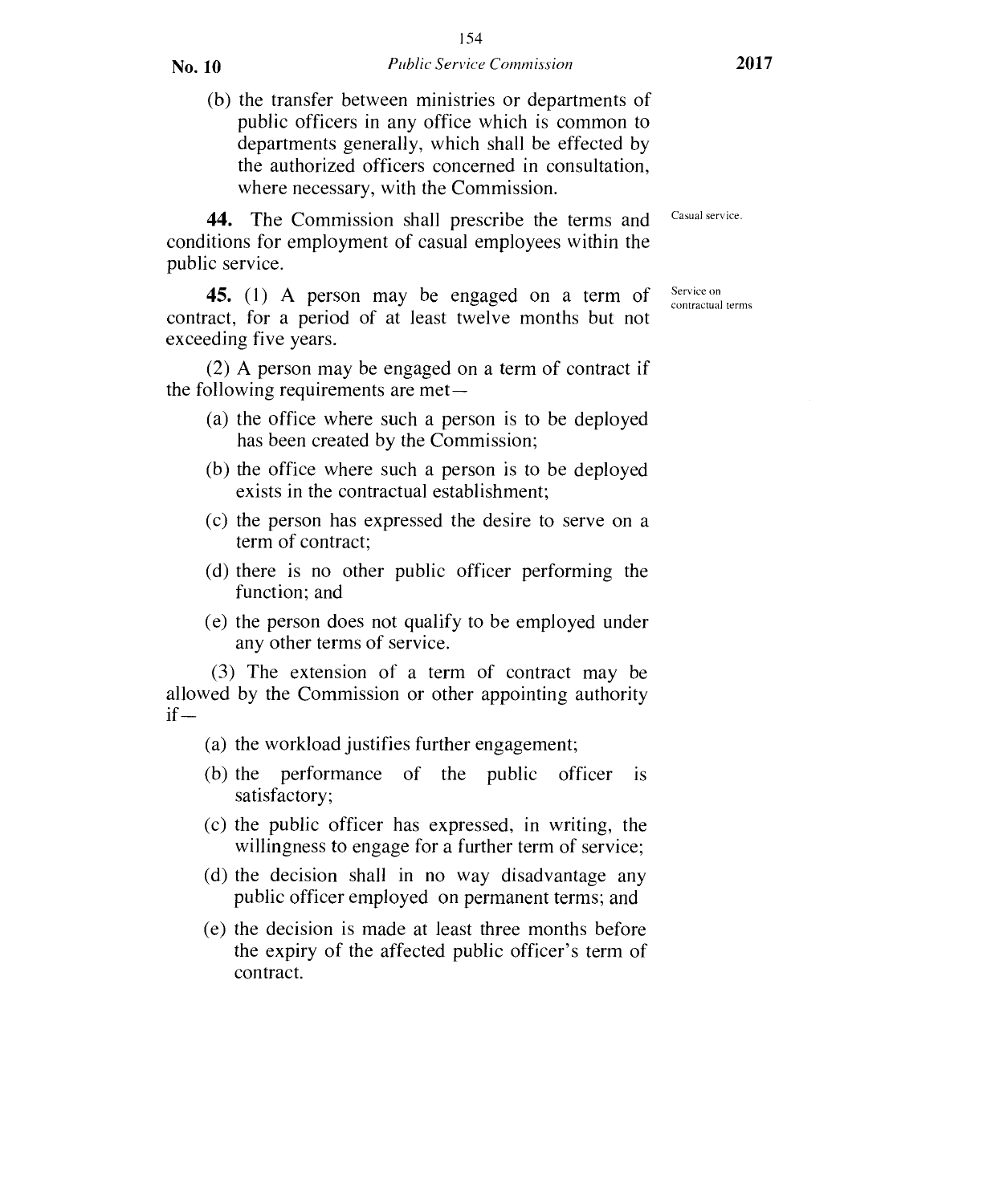155

(4) The Commission shall regulate the employment of persons on a term of contract as contemplated under this section.

**46.** (1) Where the Commission is **required by the**  Constitution or any legislation to nominate or recommend a person for appointment, the Commission **shall,—** 

- (a) abide by the Constitutional requirement of fair competition and merit as a basis of appointment; and
- (b) ensure that the appointment facilitates achievement of a representative public service .

(2) The Commission shall, subject to the Constitution or any other legislation prescribe, in regulations, the qualifications and criteria for nomination to the public office for which it is required to nominate a person for appointment.

**47.** (1) This section applies to the recommendation of persons for nomination by the President for appointment as Principal Secretary under Article 155 **(3)** (a) of the Constitution.

Principal **Secretaries** 

Recommendation for appointment of

(2) A person is eligible for appointment as a Principal Secretary if the person-

- (i) is a citizen of Kenya;
- (ii) holds a degree from a university recognized in Kenya;
- (iii) has at least ten years relevant professional experience, five years of which should have been in a leadership position or at a top management level in the public service or private sector;
- (iv) possesses general knowledge of the organization and functions of Government;
- (v) demonstrates anunderstanding of the goals, policies and developmental objectives of the nation;
- (vi) has demonstrable leadership and management capacity including knowledge of financial management and strategic people management; and

Nomination or recommendation for appointment.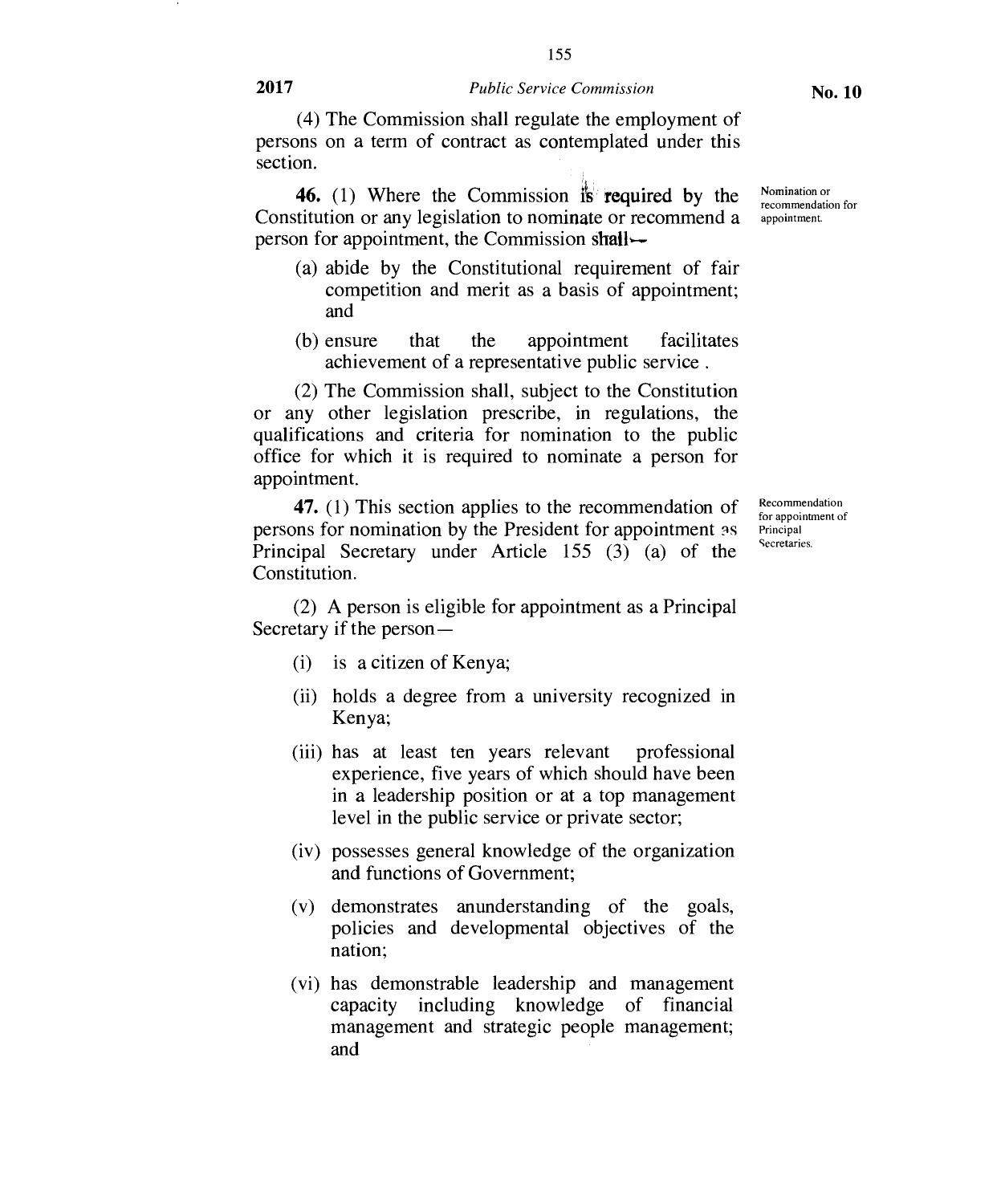(vii) meets the requirements of Chapter Six of the Constitution.

(3) The Commission shall, in making the recommendations under this section, submit to the President a list of nominees for appointment, paying attention to inclusiveness in terms of gender, Kenya's diverse communities, persons with disabilities and the youth.

(4) In case of a rejection of a nominee or nominees by the President, the Commission shall recommend a fresh list of nominees from those interviewed by the Commission.

48. The Commission shall make regulations to give effect to the requirements of the Constitution regarding inclusiveness in terms of gender, Kenya's diverse communities, persons with disabilities and the youth.

49. The terms of contract with respect to staff in a joint venture or partnerships shall apply for the period of joint venture or partnership.

50. Subject to this Act, where a public officer is appointed, re-designated or seconded from one public body to another public body, the public officer's accrued benefits relating to the previous period in public service shall not be lost.

51. Where vacancies are to be filled in accordance with the results of examinations approved by the Commission, the Commission shall make such arrangements and issue such directions as may be appropriate.

#### **PART VII—REVIEWING AND MAKING RECOMMENDATIONS TO THE NATIONAL GOVERNMENT ON CONDITIONS OF SERVICE, CODE OF CONDUCT AND QUALIFICATIONS.**

52. This Part shall apply to the discharge of the functions and powers of the Commission under Article 234(2) (g) of the Constitution.

53. (1) Except where conditions of service applicable to a public officer are more favourable than those prescribed in any written law governing employment, the provisions of the written law shall apply to public officers.

Affirmative action.

Staff of partnerships and joint ventures.

Protection of accrued rights and benefits.

Vacancies dependant on exams.

Application of this Part.

Conditions of service.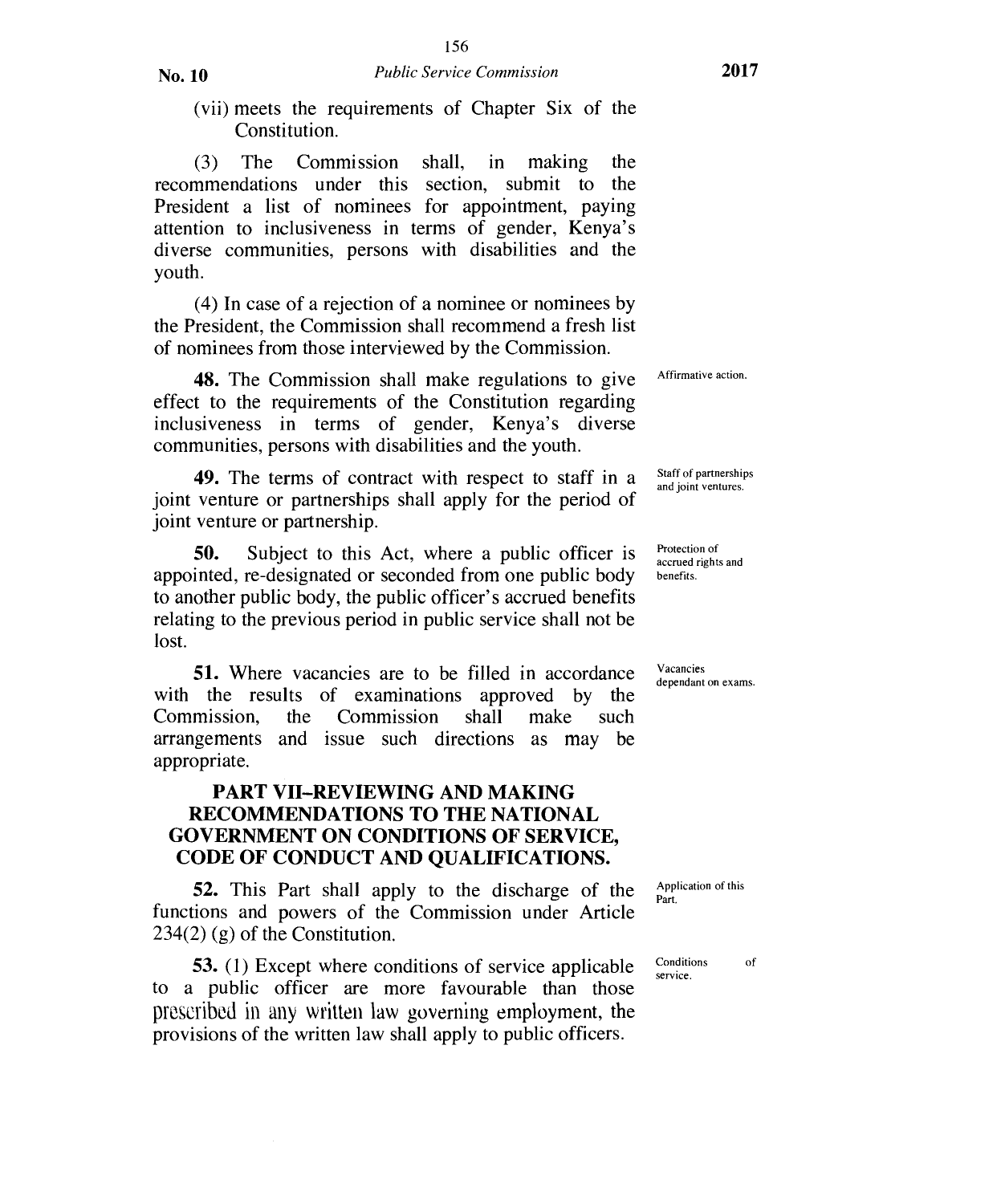(2) The Commission may on its own initiative or upon request by any authorized officer, make recommendations on the conditions of service relating to public officers to the Cabinet Secretary.

(3) The Commission shall give any interested party an opportunity to make representations before reviewing or making any recommendation under this section.

(4) The Commission shall establish a framework for the continuous review of the conditions of service of the public service by taking into account the priorities and changing needs of the public service.

(5) The factors that shall guide the Commission when reviewing and making any recommendation under this section shall include —

- (a) parity of treatment of public officers;
- (b) any current or future needs of a public body;
- (c) legitimate expectations of respective public officers including the accrued or accruing benefits;
- (d) the need to harmonise the conditions of service of public officers;
- (e) fiscal sustainability;
- (f) the need to attract and retain qualified and motivated public officers;
- (g) the need to compensate rare, unique, innovative or talented performers;
- (h) productivity;
- (i) legislation; and
- (j) the cost of living.

Code of conduct.

**54.** (1) The Commission may, on its own initiative, on request by any authorized officer or request by a professional body, review and make recommendations on any code of conduct applicable to any public body, category of public officers or all public officers in a public body.

(2) The Commission shall from time to time take measures to review the codes of conduct by taking into account the priorities and changing needs of the public service.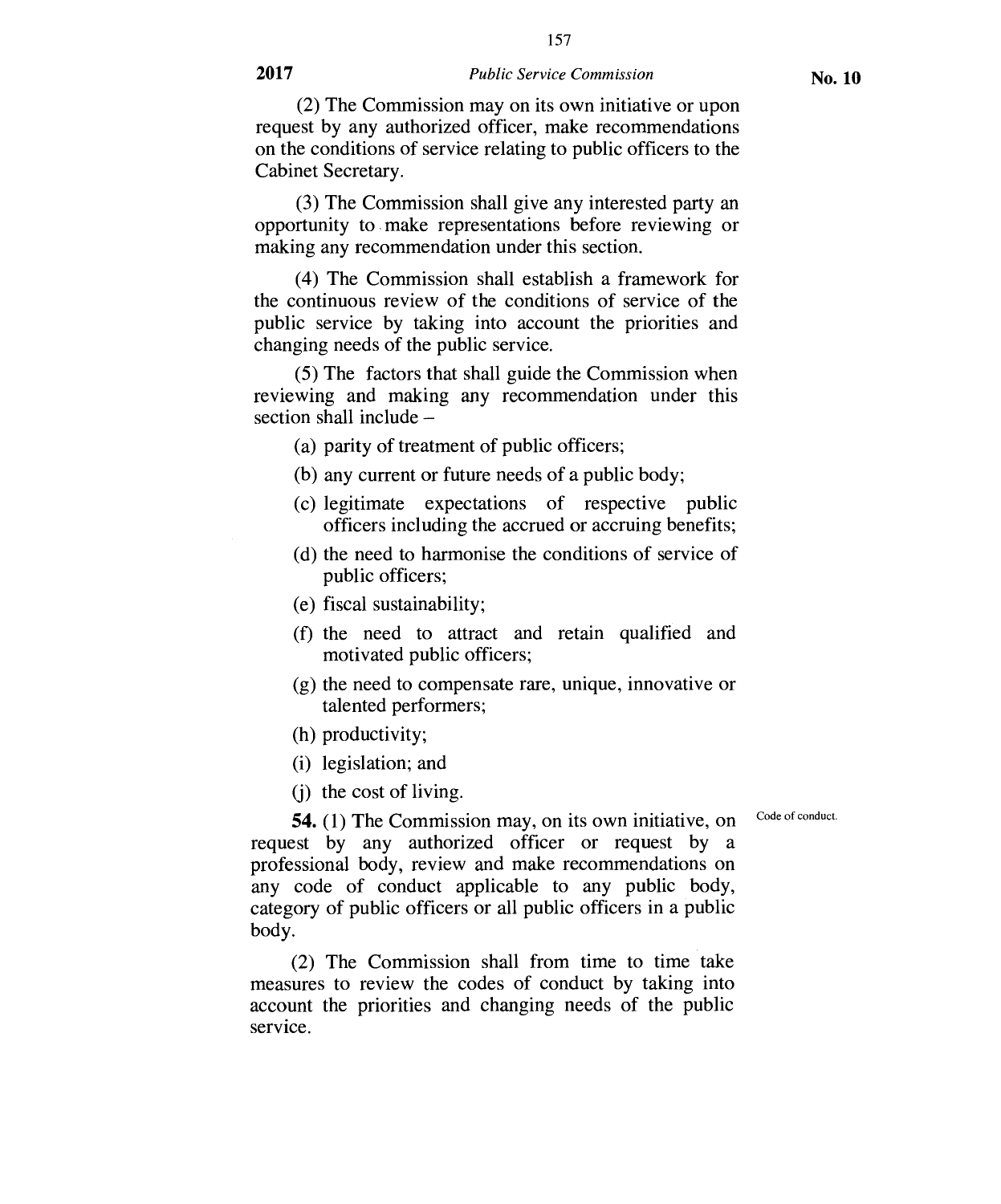(3) The Commission shall, when reviewing and making recommendations relating to any code of conduct, take into account —

- (a) the national values and principles of governance in Article 10 of the Constitution;
- (b) the values and principles of public service in Article 232(1) of the Constitution;
- (c) the provisions of Chapter Six of the Constitution;
- (d) any statutory provisions governing the conduct of a profession or occupation;
- (e) any views of affected parties; and
- (f) any applicable legislation, convention or treaty.

**55.** (1) The Commission may on its own initiative, upon request by any authorized officer, public officer, professional body or association, review and make recommendations to the Cabinet Secretary on qualifications relating to a public office, category of public offices or all public officers in a public body.

(2) The Commission or any other lawful authority shall not appoint any person to hold or act in a public office for which qualifications have not been determined.

(3) The Commission may in reviewing the qualifications, consult the relevant professional bodies.

(4) The Commission shall afford interested or affected persons an opportunity to make representations before reviewing or making recommendation under this section.

(5) The Commission shall be guided by the following factors when reviewing and making recommendations on qualifications under this section including—

(a) parity of treatment of public officers;

- (b) the human resource needs of the public office;
- (c) legitimate expectations of the public officers concerned, including career progression;
- (d) the need to eliminate unfair competition for available human resource among public bodies;
- (el the prevailing and projected workload status of the concerned public body;

Review of qualifications.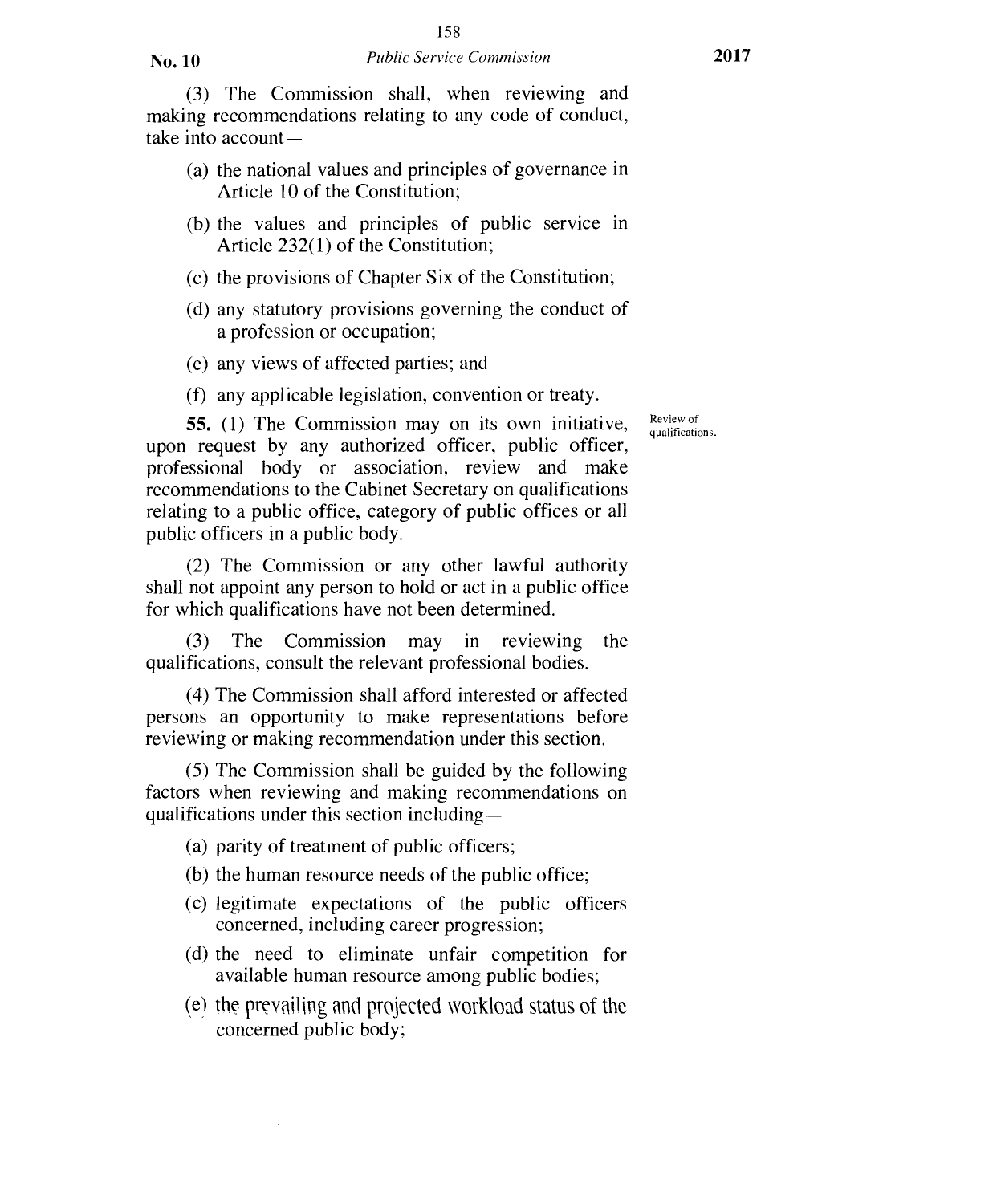- (f) the capacity of the country to generate persons holding the desired competencies and skills attached to the concerned public office;
- (g) the need to attract and retain competent, qualified and motivated public officers;
- (h) the need to build a service that embraces continuous improvement and innovation;
- (i) the need to standardize qualifications in the service; and
- (j) any applicable convention or treaty relating to employment.

(6) The Commission shall, when recommending qualifications establish the necessary framework to ensure that the qualifications do not in any way disadvantage either gender, persons from marginalized and minority communities, persons with disabilities or the youth.

(7) In reviewing the qualifications, the Commission shall —

- (a) specify the public offices, category of public offices, profession or occupation that the qualification applies to;
- (b) indicate the date on which the qualification was approved by the Commission;
- (c) specify the effective date of the qualification;
- (d) clearly define job descriptions and specifications, and clearly delineate duties and responsibilities at all grades or ranks within the grading structure, to enable a public officer to understand the requirements and demands of the job; and
- (e) clearly indicate likely career progression and mobility.

(8) The Commission shall every three years review, publish qualifications relating to all public offices established by the Commission or under the authority of the Commission.

(9) The Commission shall issue a report of its review made under this section to the National Government.

(10) The Cabinet Secretary or any authorised officer, to whom the report has been issued, shall publicise the information to public officers working under them.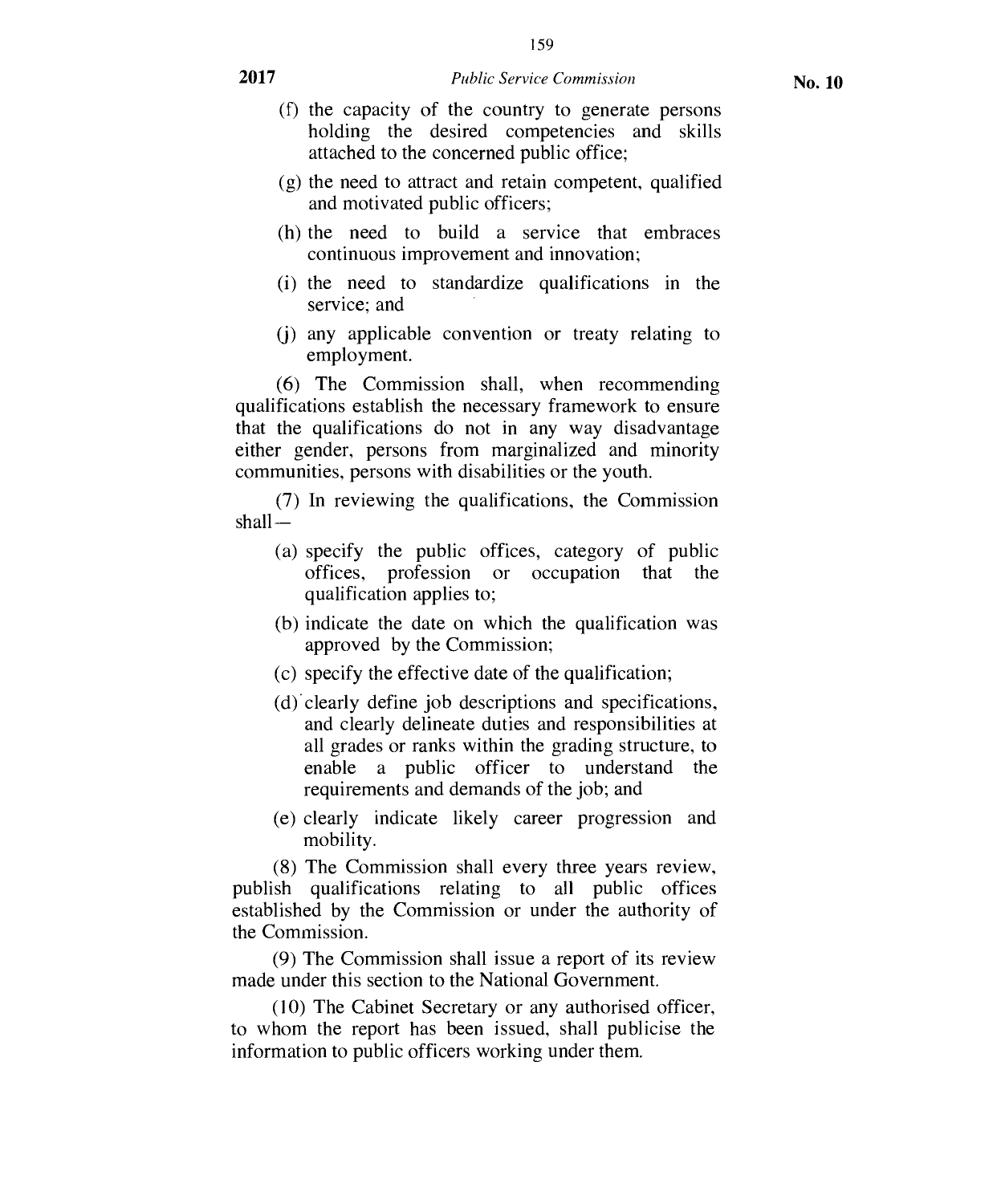(11) A determination, review or recommendation of qualifications shall not apply retrospectively to a public officer who is already holding or acting in the public office with respect to which the qualifications relate.

(12) Where a qualification is reviewed, the review shall not have the effect of automatically promoting the affected serving public officers to the upgraded grade or rank.

(13) A decision to promote the public officers affected by the review shall be made by the Commission or other lawful appointing authority in accordance with the provisions of this Act.

#### **PART VIII— DEVELOPMENT OF HUMAN RESOURCE IN THE PUBLIC SERVICE**

**56.** (1) The Commission shall, in the discharge of its Constitutional mandate of developing human resources in the public service —

- (a) review and issue human resource training and development policy and guidelines;
- (b) prescribe procedures and instruments governing the development of human resources in the public service;
- (c) prescribe measures for prudent utilization of the training funds in public bodies;
- (d) ensure that training needs assessment and projections are undertaken by every authorized officer;
- (e) ensure the training of public officers in accordance with this Part;
- (f) ensure equity in the provision of training opportunities to public officers;
- (g) prescribe measures for ensuring merit in the selection and award of training opportunities for public officers;
- (h) ensure that every authorized officer undertakes annual assessment of the impact of training programmes in the concerned public body;
- (i) prescribe measures to guarantee effective orientation and induction programmes in the public service; and

Human resource development.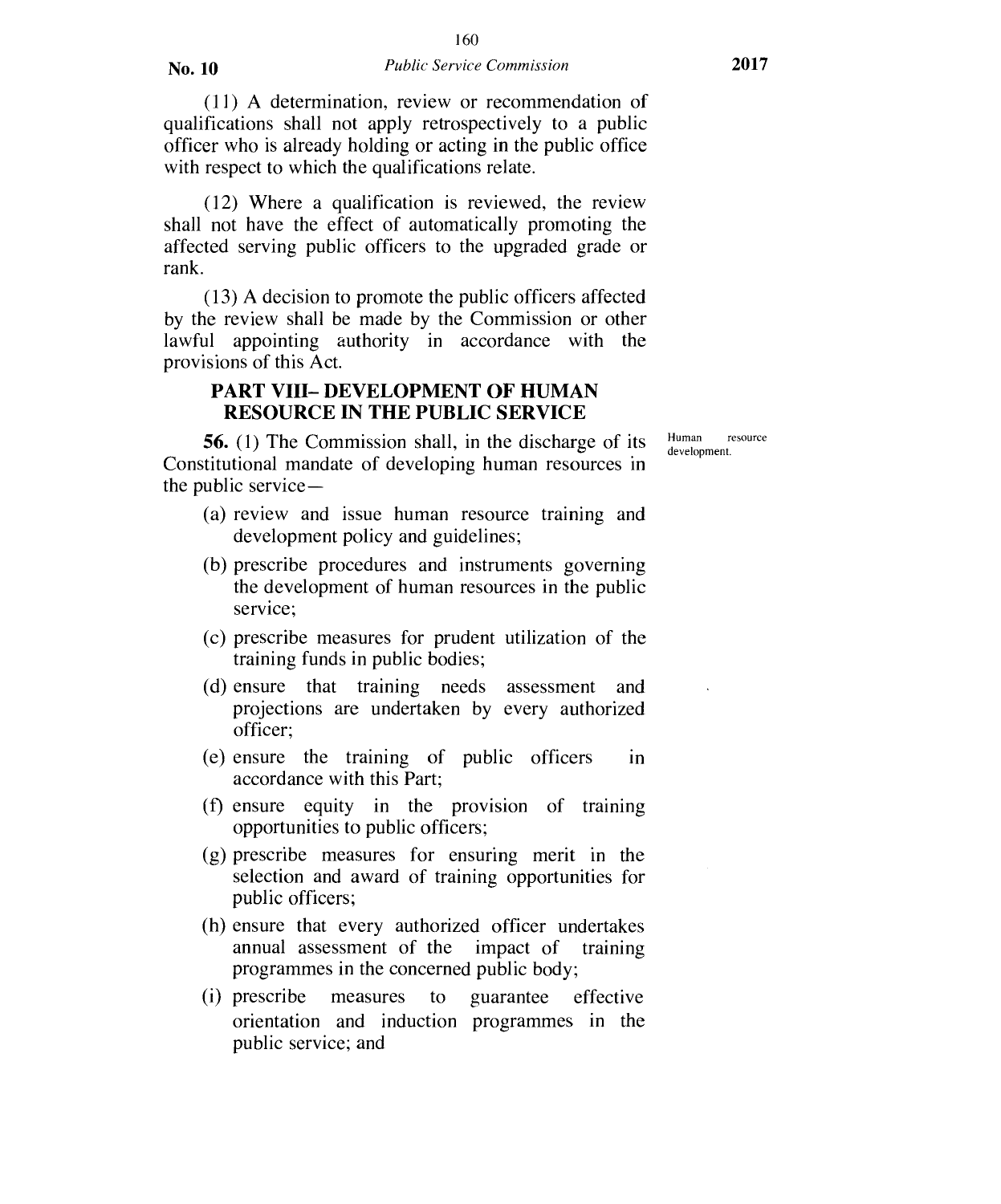(j) monitor and evaluate the effectiveness of Government training programmes geared towards improvement of performance and qualifying to hold a public office.

(2) The human resources in the public service shall be developed in order to —

- (a) continuously improve professional knowledge and skills needed for better performance of duties by public officers and public bodies;
- (b) bring about the right attitudinal orientation of public officers;
- (c) promote responsiveness to the prevailing socioeconomic and political environment in which the public bodies operate and scientific and technological developments;
- (d) enhance commitment to democratic values, partnership and participative decision making;
- (e) achieve a factual and scientific approach to decision making;
- (f) achieve high performance in every public body or public office;
- (g) promote and protect human rights and freedoms as provided for in the Constitution; and
- (h) promote an ethical environment for public service delivery in accordance with the national values and principles of governance and principles and values of public service as provided for in the Constitution.

(3) The Commission and any other lawful authority shall take into account the objectives set out in subsection (2) when developing human resources in the public service.

#### **PART IX—INVESTIGATION, MONITORING AND EVALUATION OF THE ORGANIZATION, ADMINISTRATION AND PERSONNEL PRACTICES OF THE PUBLIC SERVICE**

**57.** (1) In this Part, 'administration' includes the management of policies, resources, systems and procedures and the provision of professional advisory services in the

Monitoring and evaluation of the administration of the public service.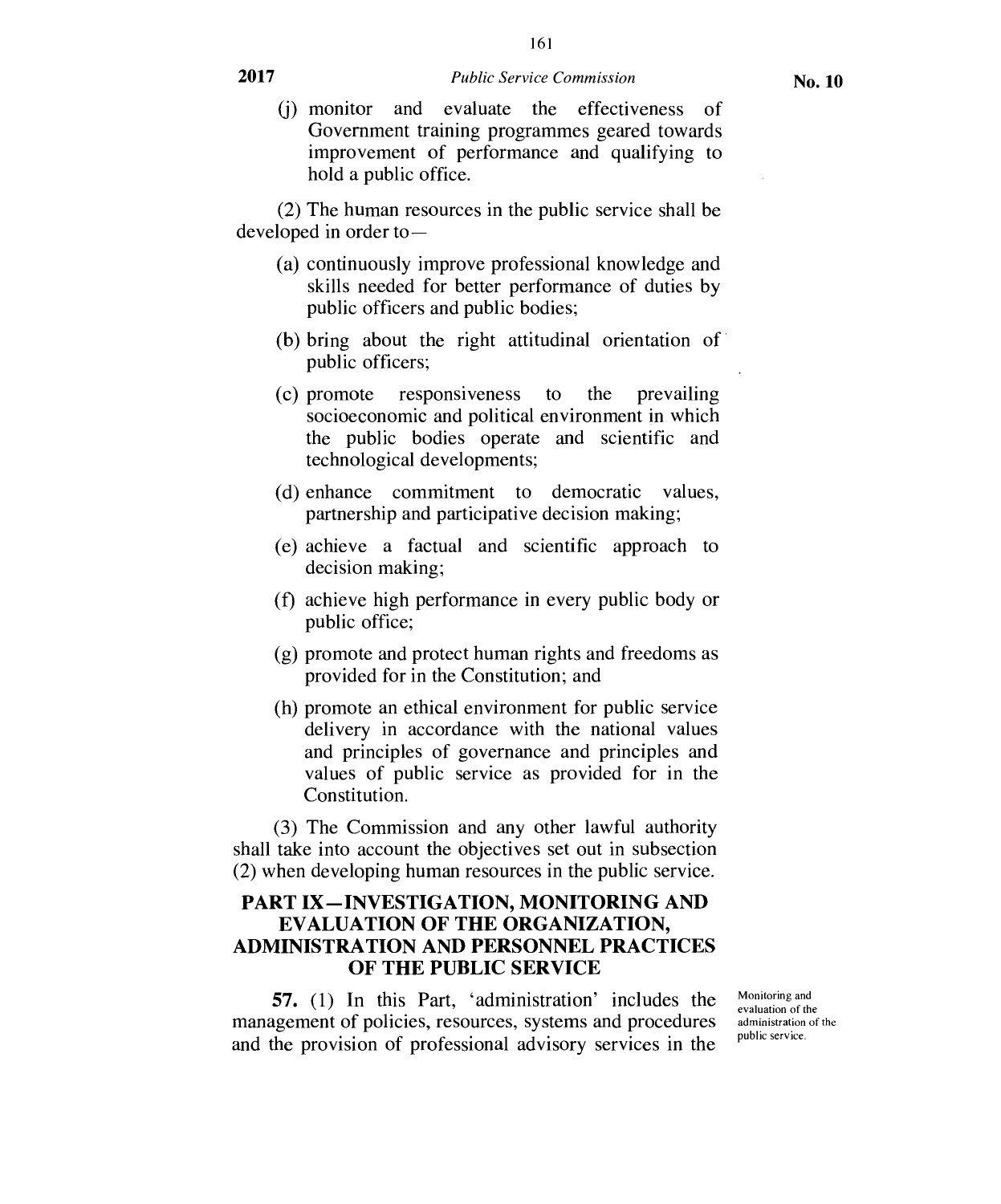public service, to achieve integrity, efficiency, effectiveness, uniformity and improvement of service delivery.

(2) The Commission shall discharge its duty under this section by monitoring, evaluating and reporting on a public body's —

- (a) core functions;
- (b) medium and long term plans for the delivery of the core functions;
- (c) structural organization;
- (d) direction taken in terms of goals and objectives; and
- (e) staffing needs including establishment and terms and conditions of service.

(3) The Commission shall by regulations set criteria for carrying out these duties.

58. (1) In this Act, "organization of the public service" means the organizational structures and establishment of departments, divisions, directorates, units, sections and other organizational or governance arrangements in the public service.

(2) The Commission shall investigate, monitor and evaluate the organization of the public service with respect to any public body and make recommendations to the public body, the President and Parliament.

(3) The recommendations of the Commission under subsection (2) may include—

- (a) establishment of any public body including a state department;
- (b) amalgamation of any public bodies including state departments;
- (c) addition to or subtraction from a department or division, directorate, unit, section or other organizational arrangement;
- (d) naming or renaming of any public body, department or division, directorate, unit, section or other organizational arrangement; or
- (e) abolition of any public body, department or division, directorate, unit, section or other organizational arrangement.

Organization of the public service.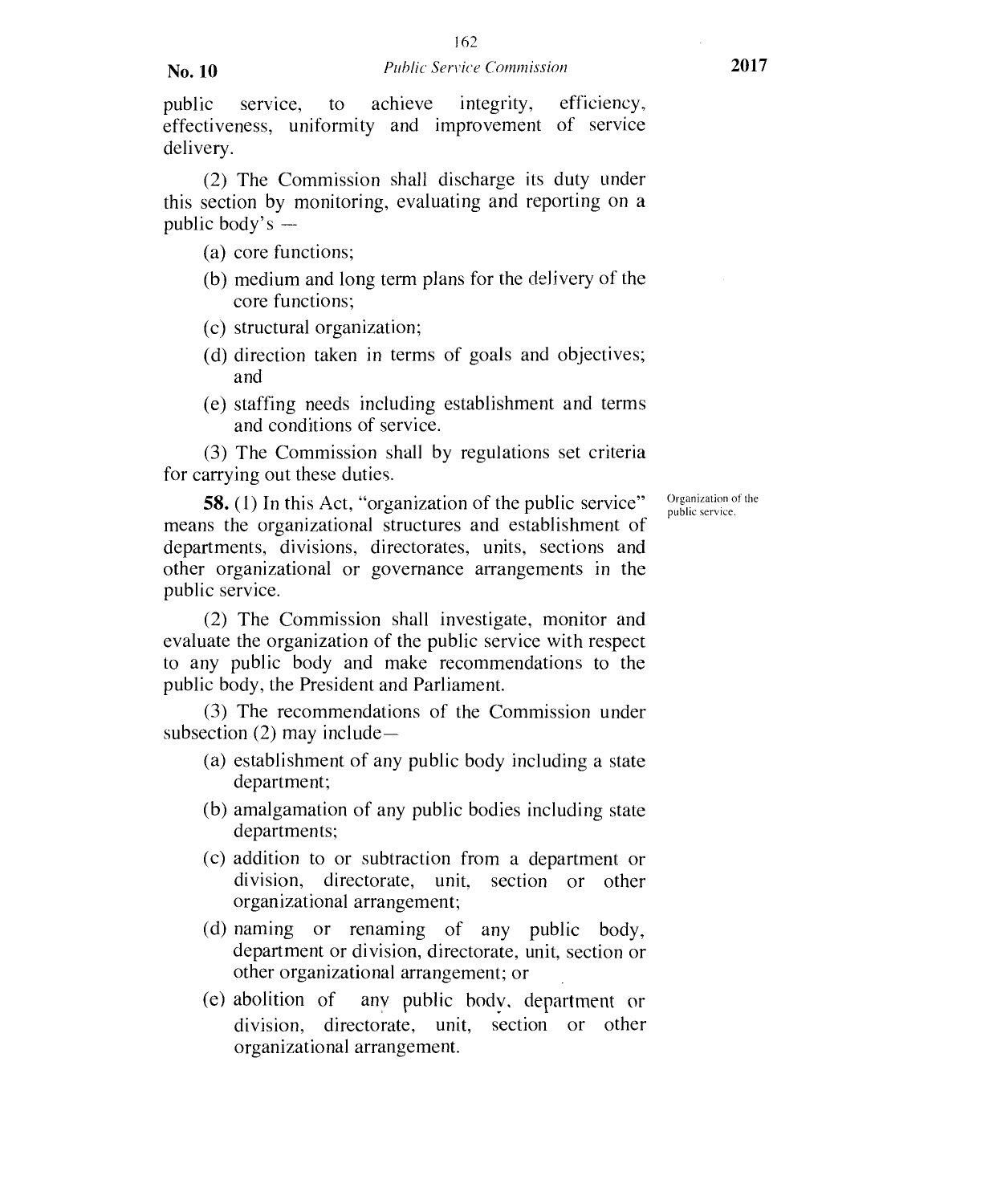(4) Where the Commission is vested with the constitutional function to abolish the public offices that would be subject to a recommendation under subsection (3), instead of making the recommendation, the Commission shall take the necessary action.

(5) Where the Commission's recommendations under subsection (3) (a) are addressed to the President, such recommendations may be construed to be recommendations for establishment of an office in the public service within the meaning of Article 132 (4) (a) of the Constitution.

**59.** For the purposes of this section, "personnel practices" means the standards, norms and practices applicable to entry, conduct, retention and removal of a public officer with respect toPersonnel practices in public service.

- (a) personnel records management;
- (b) human resource planning and management;
- (c) succession planning and talent management;
- (d) advertisement of vacancies, recruitment and selection procedures and criteria;
- (e) appointment, promotion, re-designation and related processes;
- $(f)$  job and occupational classification and grading;
- (g) remuneration and other conditions of service;
- (h) salary and payroll administration;
- (i) job assignments;
- (j) working environment;
- (k) qualifications attached to a public office;
- (1) training and development;
- (m)employee performance management systems;
- (n) deployment and secondment;
- (o) disciplinary control;
- (p) removal from service;
- (q) grievance management;

163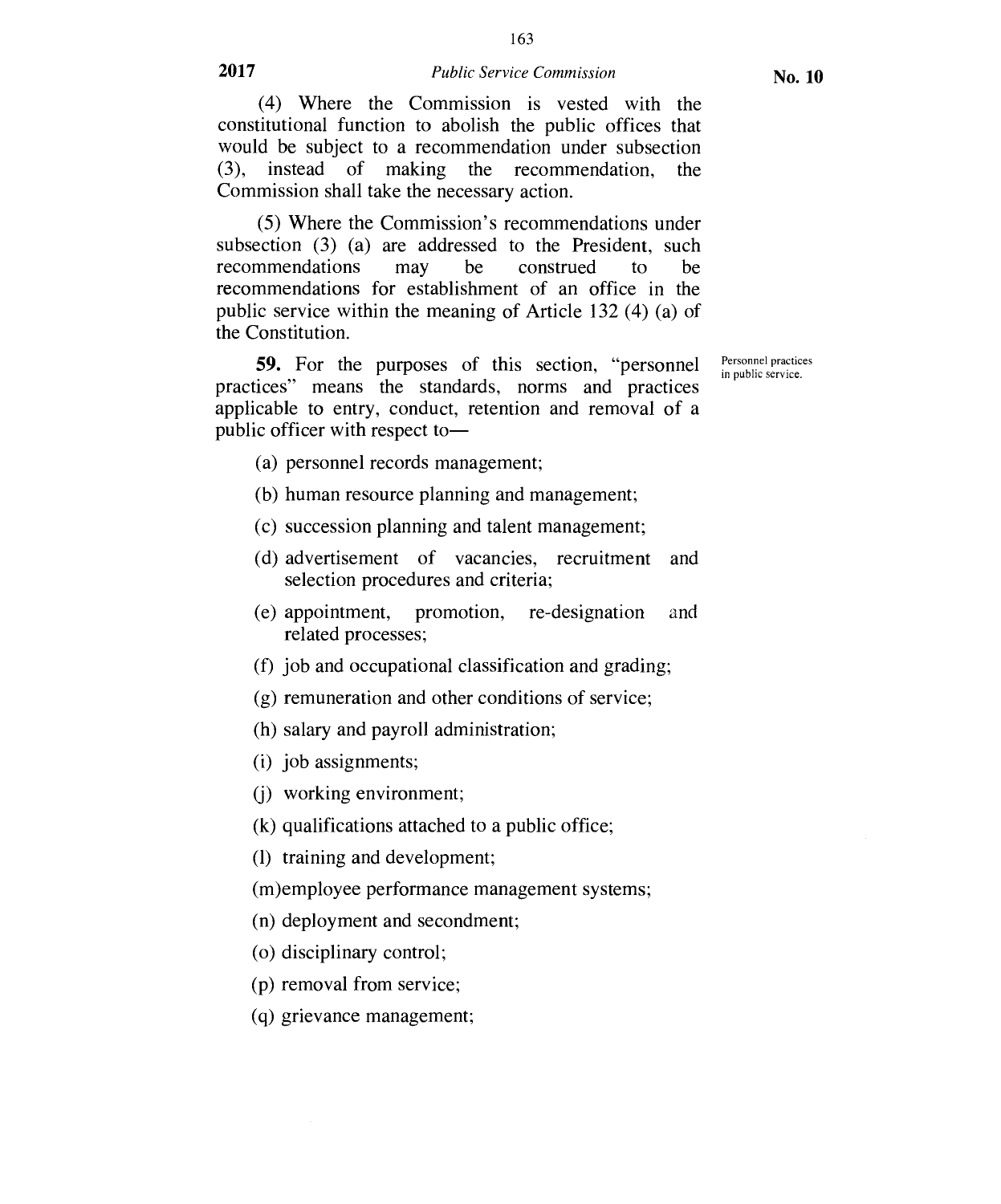- (r) management of cases of ill health;
- (s) staff welfare; and
- (t) any other duty that is undertaken by a human resource officer in a public body.

60. The Commission may, upon a complaint or on its own motion, investigate the organization, administration and personnel practices of the public service.

61. Upon investigation, monitoring and evaluation under this Part, the Commission shall communicate its findings to the respective authorised officer, public body or office, and where necessary, take appropriate action.

# **PART X —EFFICIENCY AND EFFECTIVENESS OF THE PUBLIC SERVICE**

62. (1) The Commission shall promote efficiency and effectiveness of the public service by —

- (a) setting standards in service delivery for evaluating performance in the public service;
- (b) evaluating the organization and core functions of public bodies with respect to human resources, internal processes, citizens' satisfaction and recommending measures for improved performance;
- (c) setting the performance contract guidelines in the public service and ensuring compliance with the Commission's set standards;
- (d) providing guidelines on performance appraisal systems for public bodies and the individual public officers;
- (e) evaluating performance agreements between the government and public bodies or individual public officers; and
- (f) investigating and making recommendations to the authorized officer on its own motion or upon receipt of a complaint on inefficiency and ineffectiveness of service delivery in public bodies including —
	- (i) general practices that lead to inefficiency in the public service; and

Investigation.

Reporting and use of findings.

Promotion of efficiency and effectiveness of the public service.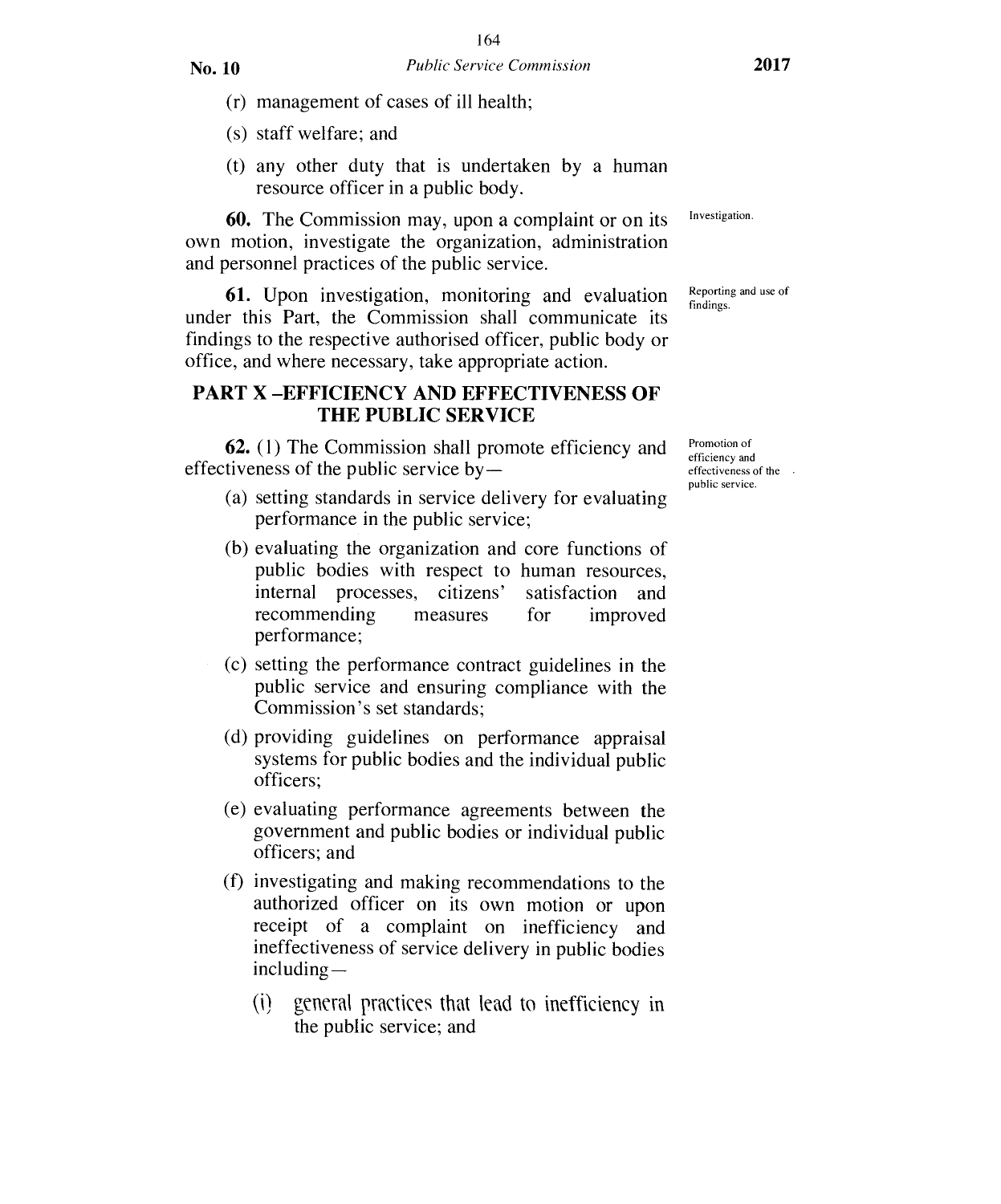165

- (ii) reported breach of any law, code of conduct or values and principles of governance and public service; or
- (iii) making recommendations to the respective authorised officer, public body or office for improved efficiency and effectiveness of the public service.

(2) The Commission may impose sanctions and make recommendations to the President on any penalty to be imposed on an authorized officer who does not ensure efficiency and effectiveness of a public body.

#### **PART XI— PROMOTION OF AND REPORTING ON VALUES AND PRINCIPLES OF GOVERNANCE AND VALUES AND PRINCIPLES OF PUBLIC SERVICE**

**63.** (1) The Commission shall, in accordance with Article 234 (2) of the Constitution, promote within the public service the national values and principles of governance and values and principles of public service in Articles 10 and 232 (1) of the Constitution by —

- (a) integrating the values and principles in the regulations, procedures, policies and instruments for delivery of the Commission's powers and functions;
- (b) informing and educating public officers and the public about the values and principles for the purpose of practicing the values and principles;
- (c) formulating and implementing programmes intended to inculcate in the public officers and citizens awareness of their civic responsibilities and appreciation of their duty to uphold the values and principles;
- (d) overseeing the implementation and effectiveness of the programmes in paragraph (c);
- (e) assessing and reporting on the public bodies' compliance with their obligations under international treaties and conventions on good governance, integrity and anti-corruption;
- (f) collaborating with other institutions working in the field of good governance, integrity and anti-

Promotion of values and principles of governance.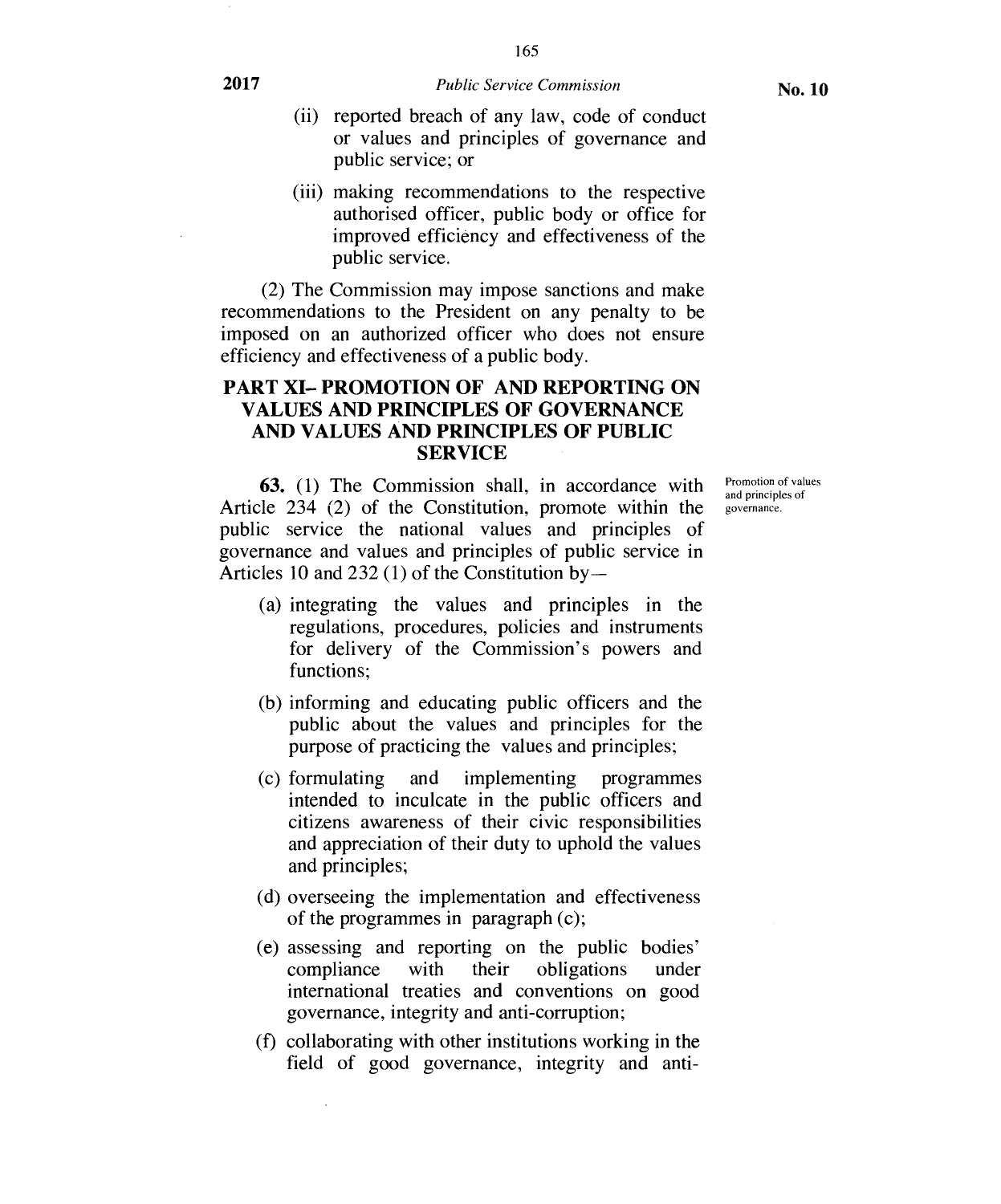corruption for the purpose of promoting and protecting the values and principles of governance in public service;

- (g) reporting or recommending to the President and Parliament on action taken or effective measures for promotion of the values and principles; and
- (h) performing such other functions as the Commission may consider necessary for the promotion and protection of the values and principles.

**64.** (1) The Commission shall evaluate and prepare a report to the President and Parliament on the extent to which the values and principles referred to in Articles 10 and 232 of the Constitution are complied with in the public service.

(2) The Commission shall publish and publicize the report made under this Part.

(3) The Commission shall communicate to an authorized officer or public body on instances of noncompliance with values and principles stipulated in Articles 10 and 232 of the Constitution, and require such compliance within a specified period.

(4) Any authorized officer or public body who refuses, fails or neglects to comply with the national values and principles shall be liable to disciplinary action in accordance with the applicable laws including removal from office.

#### **PART XII–EXERCISE OF DISCIPLINARY CONTROL IN THE PUBLIC SERVICE**

**65.** (1) The power to exercise disciplinary control within the public service shall vest in the Commission.

(2) The Commission may subject to this Act and to such instructions as it may determine, delegate the following disciplinary powers to its authorized officers—

(a) in respect of all public officers the power-

- (i) to interdict any public officer;
- (ii) to suspend any public officer;
- (iii) to stop, withhold or defer a normal increment of any public officer;

Delegation of disciplinary powers to authorized officers.

Report on national values and principles.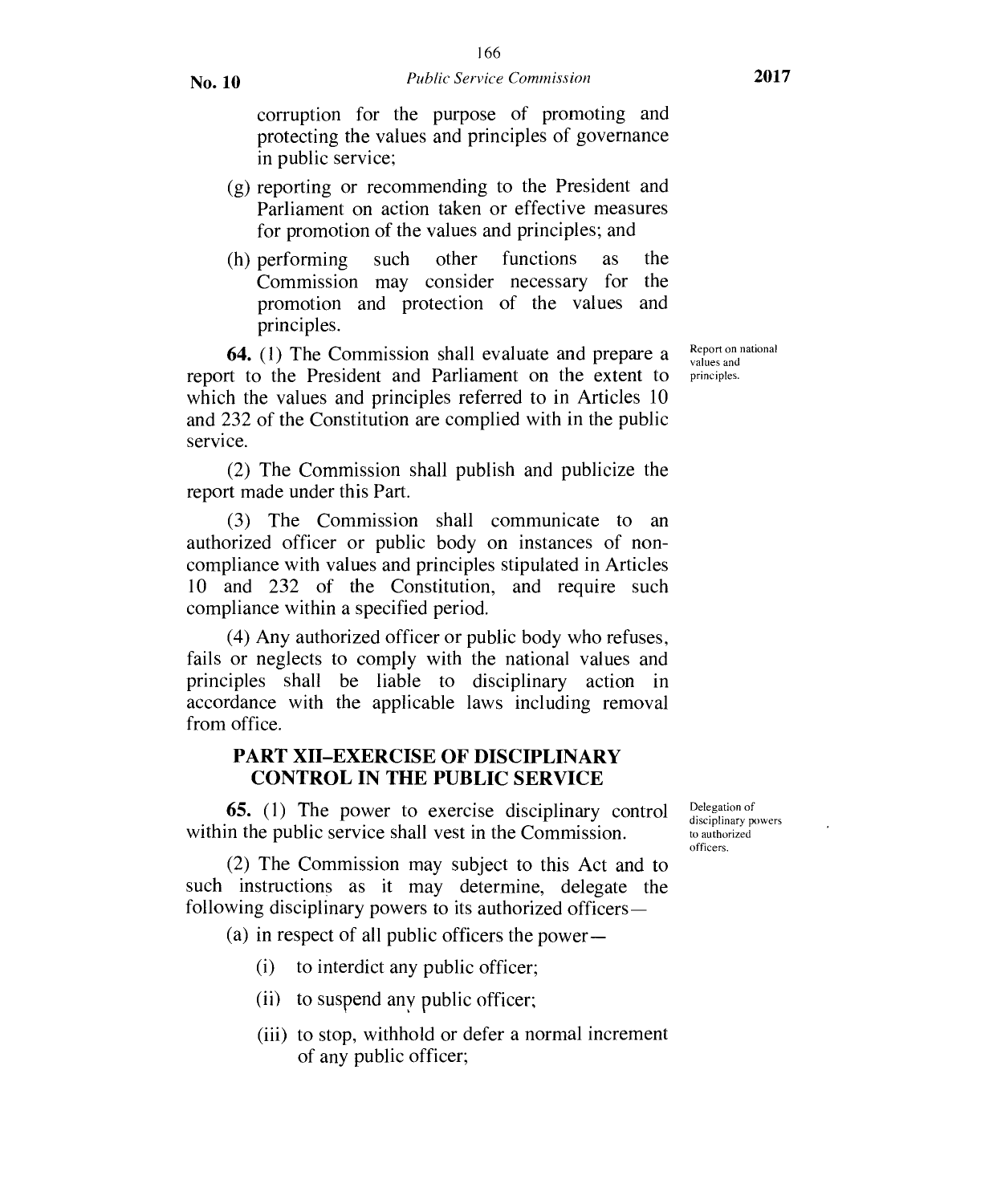167

- (iv) to reprimand a public officer; or
- (v) to stop a public officer's pay or salary.
- (b) in grades as may be determined by the Commission in the regulations, the power of dismissal or reduction in rank or seniority as provided for under this Part.

(3) Where a public officer, at the time of the proceedings for dismissal or reduction in rank or seniority, has served for an aggregate of fifteen years or more, the authorized officer shall not exercise the delegated power of dismissal or reduction in rank or seniority but shall, after the investigations, forward the case to the Commission for determination.

(4) Any authorized officer exercising the powers delegated under subsection (2) shall act in accordance with—

- (a) this Act;
- (b) the Constitution or any other written law; and
- (c) such directions as the Commission may, from time to time, issue.

**66.** (1) Despite any other provisions of this Act, an authorized officer may, without reference to the Commission —

- (a) after investigation and after giving a public officer an opportunity to make representation, which shall be recorded, reprimand the public officer ; or
- (b) stop the pay or salary of a public officer who has been absent from duty without leave, lawful cause or reasonable excuse, an amount equivalent to the public officer's pay or salary for such period of absence.

(2) An authorized officer exercising delegated powers under this section shall act in accordance with provisions of this Part.

**67.** Where a public officer is absent from duty without leave, reasonable or lawful cause for a period exceeding twenty-four hours and the public officer cannot be traced within a period of ten days from the commencement of Absence from duty without leave.

Authorized officer may impose penalties.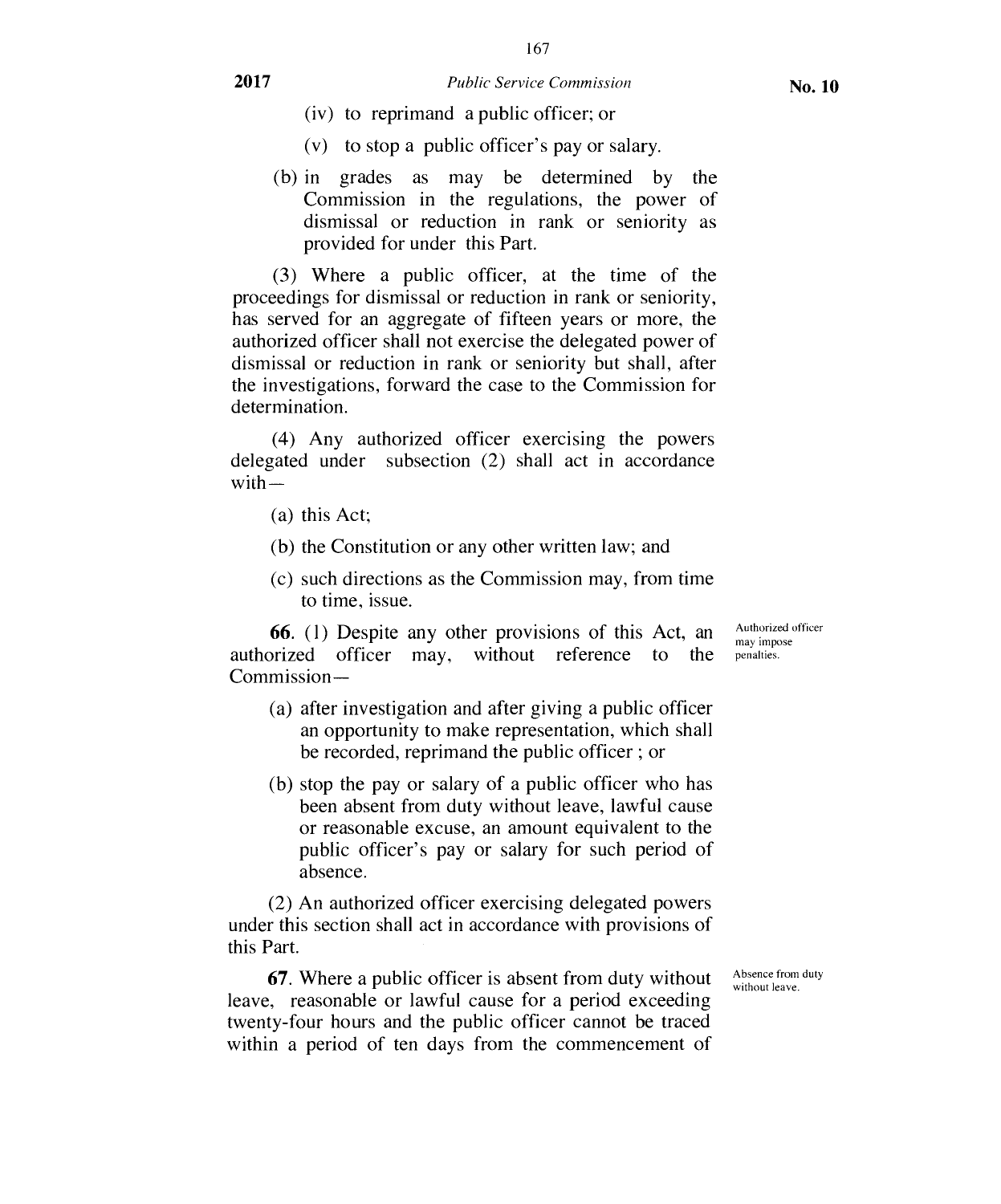such absence, or if traced, no reply to a charge of absence without leave is received from the public officer within ten days after the dispatch of the charge to such public officer, the authority empowered to dismiss the public officer may summarily dismiss the public officer:

Provided that if the public officer replies to the charge, the disciplinary process as prescribed under this Part shall apply to the case and if the public officer cannot be traced within a period of ten days from the commencement of such absence, the authorised officer shall stop the payment of salary and other remunerative allowances and report the case of the missing public officer to the officer's next of kin and the Commission for appropriate action, including relevant investigation.

**68.** (1) Subject to any other Act of Parliament, the penalties which may be imposed on a public officer as a result of disciplinary proceedings include—

(a) recovery of the cost or part of the cost for any loss or breakage caused by default or negligence, provided no such cost has been recovered by surcharge action under the appropriate financial instructions or regulations;

(b) reprimand;

(c) deferment of increment in salary;

(d) deferment of a promotion:

Provided that where deferment of a promotion is imposed, the imposition shall not persist for a period exceeding twelve months and the deferred promotion shall take effect on the date the deferment lapsed;

(e) dismissal; and

(f) reduction in rank or seniority.

(2) Nothing in this section shall limit the powers conferred on the Commission or any other lawful authority discharging a disciplinary function to, instead of imposing a penalty, require a public officer to retire from public service on any of the grounds of retirement prescribed under this Act.

(3) For purposes of this section, retirement on any ground may be allowed instead of a penalty if the Types of penalties.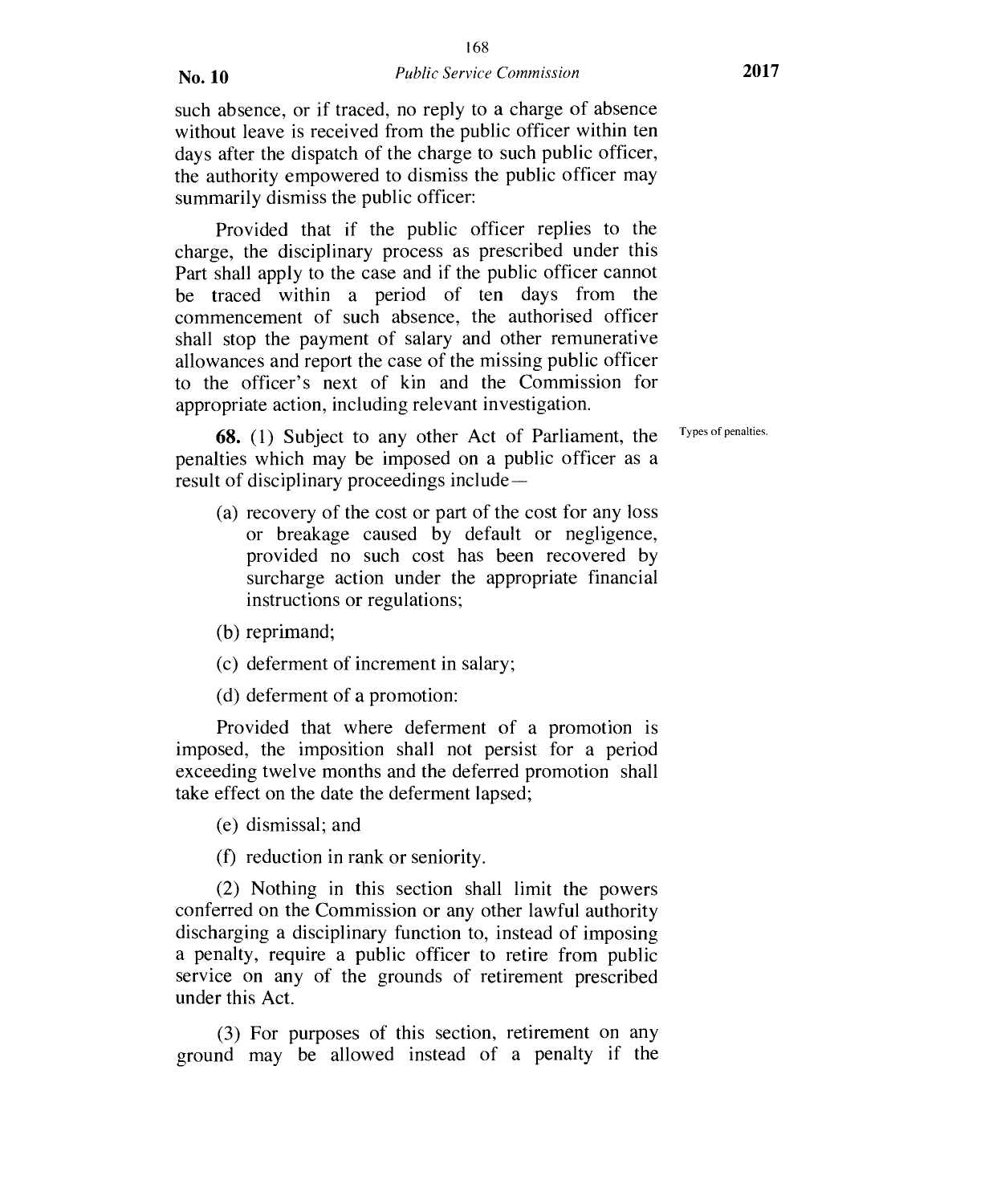169

prescribed conditions and procedures for such retirement as prescribed under this Act have been satisfied and the Commission or any other lawful authority discharging a disciplinary function considers upon proof of the misconduct that —

- (a) the public officer has nevertheless raised a mitigating factor which renders imposition of a penalty too harsh in view of the circumstances of the case;
- (b) the length of service, benefits accrued and previous good record of the public officer justifies the retirement;
- (c) imposing a penalty against the public service officer is likely to adversely affect the reputation of the public body concerned or the public service generally:

Provided that the Commission or other lawful authority shall cause the relevant procedure for the intended retirement to be adhered to in view of the circumstances of the case.

(4) Subject to any law or such agreement as may be in force, a public officer who is dismissed shall forfeit all rights or claims to a pension, gratuity, annual allowance or other retiring award, and any rights or claims that the public officer enjoys in regard to leave or passages at the public expense.

**69.** (1) A public officer who commits an act of misconduct shall be dealt with immediately in accordance with this Part.

General principles of disciplinary process.

(2) If any case comes to the attention of the Commission and the Commission is of the opinion that disciplinary proceedings should be instituted against a public officer, the Commission shall, despite any other provisions of this Act, direct the authorized officer to initiate such proceedings.

(3) The Commission or any other lawful authority shall not prescribe any disciplinary process that offends the rules of natural justice.

(4) No penalty shall be imposed against a public officer unless—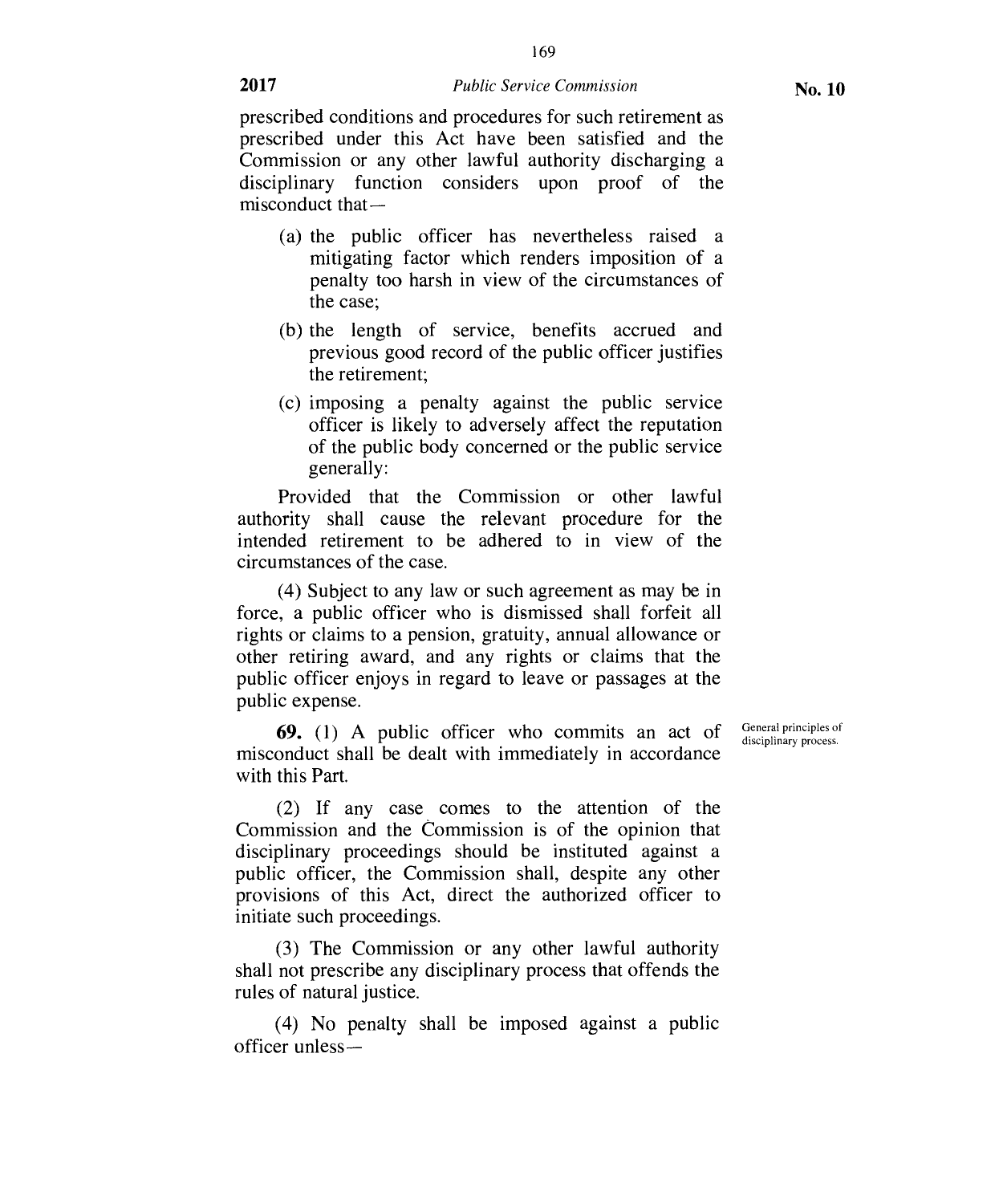- (a) the public officer has been notified, in writing, of the particulars of the misconduct as preferred, including the applicable provision of the Constitution, legislation or code of conduct alleged to have been breached;
- (b) the officer has been given a reasonable opportunity to respond to the allegations;
- (c) the allegations have been investigated by a public officer or officers who are senior to the officer subject to the proceedings or by any other lawful authority, and the findings are such that the public officer has committed the misconduct as alleged;
- (d) the person or authority investigating the case has not been directly or indirectly involved in the case as a witness or complainant or otherwise as an interested party; and
- (e) the mitigating or aggravating circumstances of the case have been considered.

(5) Where a penalty is imposed in a disciplinary process, the affected public officer or the representative shall be informed of the outcome of the disciplinary process, including such penalty that may have been imposed and any right of appeal or review, in writing.

(6) Every alleged case of misconduct that is likely to lead to the commencement of a disciplinary action shall be—

- (a) promptly recorded and reported by the relevant supervisor; and
- (b) investigated without delay and a report which shall be submitted together with relevant evidence compiled.

(7) In every investigation of an alleged misconduct, the lawful authority or public officer undertaking the investigation shall —

- (a) establish and maintain a record relating to the investigation;
- (b) give every party involved especially the affected public officer a chance to produce relevant documents, call and examine witnesses, and peruse any documents that may have been produced;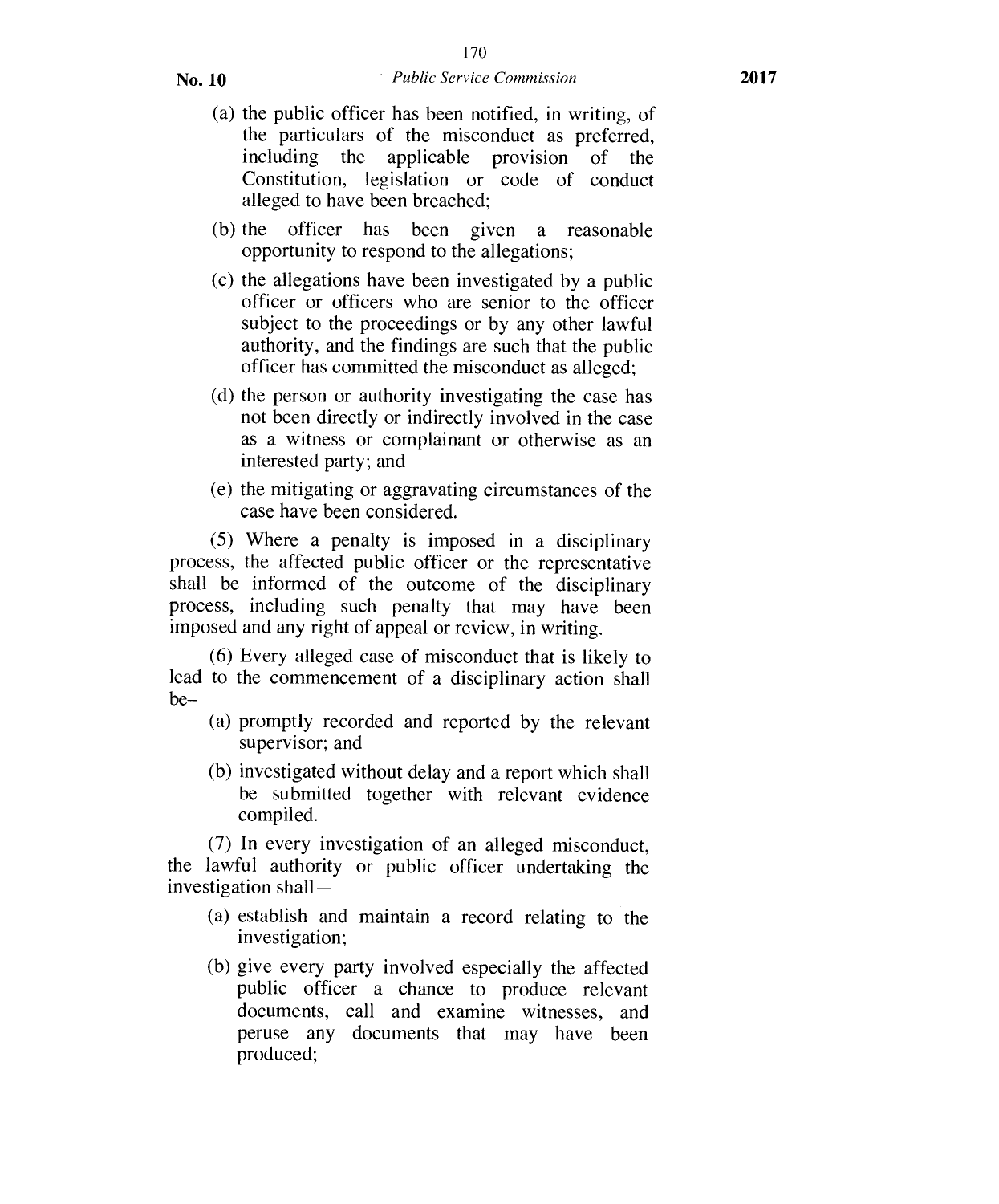- (c) record all relevant and material oral and documentary evidence;
- (d) record details of any matter which may aggravate or mitigate the case; and
- (e) sum up the case and record the comments in order to clearly show the findings and opinion on the issues under investigation in view of the evidence and the mitigating or aggravating factors on record.

(8) A person involved in investigating a disciplinary case shall not impose any penalty but only make findings and recommendations reserving imposition of penalty, if any, to be decided by the Commission or the authorized officer or other person vested with authority to do so.

(9) A member of the Commission, an authorised officer or any other person vested with the function and power to impose a penalty in a disciplinary process shall not be involved as an investigator of any disciplinary case.

(10) Where disciplinary proceedings have been taken against a public officer under this Act, the public officer shall be informed, by the Commission, authorized officer or other lawful authority, of —

- (a) the findings on each alleged misconduct which has been preferred against the public officer;
- (b) the penalty, if any, to be inflicted upon the public officer; and
- (c) the right to appeal or application for review with the Commission or other lawful authority within the time prescribed in the applicable disciplinary procedures.

(11) Any disciplinary proceeding against any public  $N_0$ . 4 of 2015. officer shall uphold the right to a fair administrative action as provided for in Article 47 of the Constitution and the Fair Administrative Action Act.

(12) Where a case is filed in any court against a public body or an authorized officer relating to a disciplinary case involving a public officer, the concerned authorized officer shall, as soon as possible, notify the Commission.

**70.** (1) Where an authorized officer is satisfied that Interdiction. public interest requires that a public officer should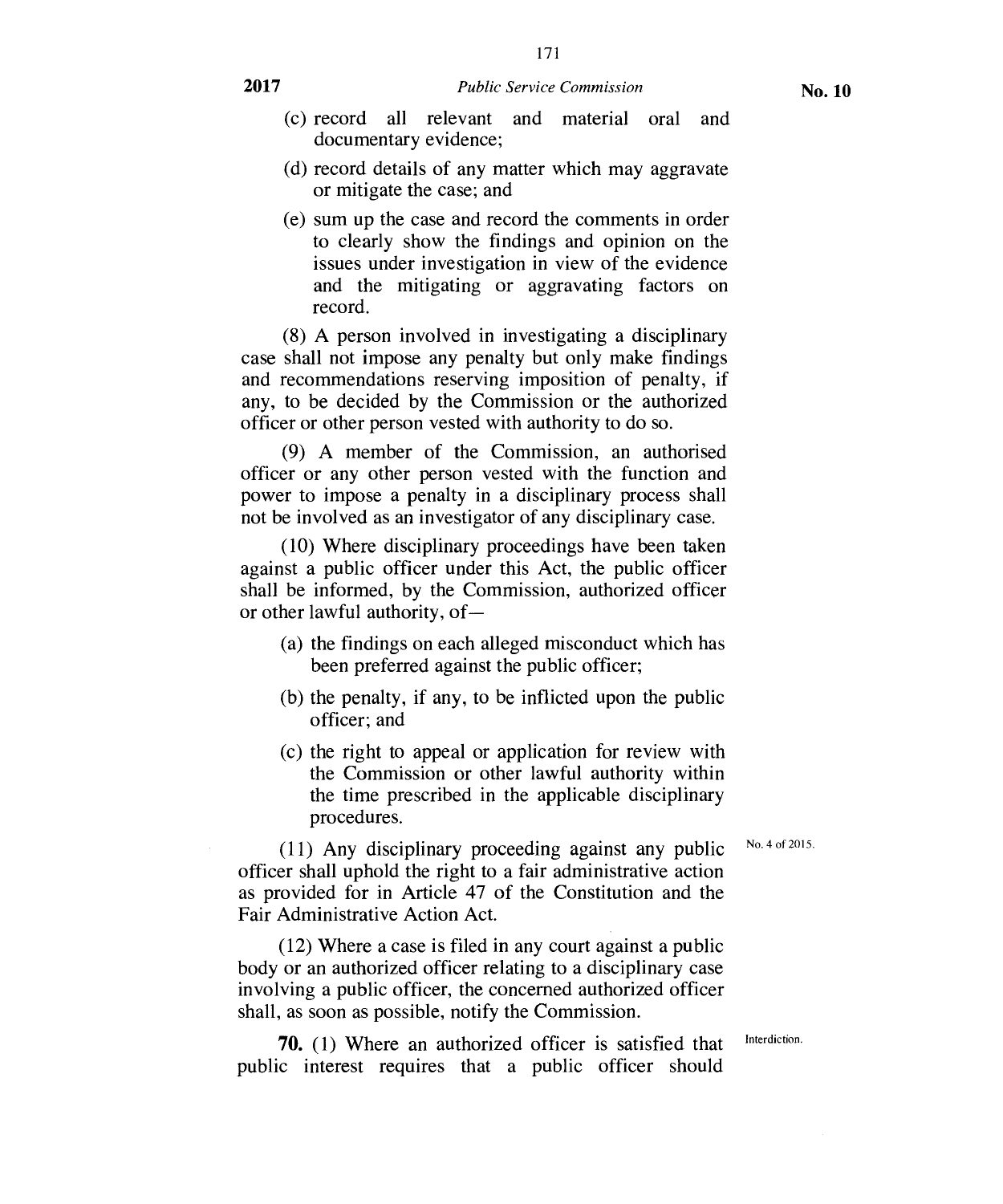immediately cease to exercise the powers and functions of a public office, the authorised officer may, where proceedings which may lead to the public officer's dismissal are being taken or are about to be taken or criminal proceedings are being instituted against the public officer, interdict the public officer from the exercise of those functions and powers.

(2) A public officer who is interdicted shall receive half basic salary and full house allowance but other benefits shall be withheld by the authorised officer:

Provided that a public officer on interdiction shall be paid medical allowance or medical insurance premium remitted, whichever is the case.

(3) Where disciplinary or criminal proceedings have been instituted against a public officer under interdiction and the public officer is not dismissed or otherwise punished, any benefit withheld under subsection (2) shall be restored to the public officer upon the termination of such proceedings.

(4) A public officer who is under interdiction shall not leave the duty station without the permission of the authorized officer or any public officer who is vested with the powers to give such permission on behalf of the authorized officer.

(5) Under this Part, "salary" refers to basic salary and, where applicable, includes overseas allowance.

Suspension.

**71.** (1) Where a public officer has been charged with a serious criminal offence, an authorized officer shall suspend the public officer from the exercise of the functions of the public office pending consideration of the public officer's case under this Act.

(2) An authorized officer may suspend a public officer against whom proceedings for dismissal have been taken if, as a result of those proceedings, the authorised officer determines that the public officer ought to be dismissed.

(3) A public officer who is suspended shall receive a half basic salary and full house allowance but other benefits shall be withheld by the authorised officer:

Provided that an officer on suspension shall be paid medical allowance or medical insurance premium remitted whichever is the case.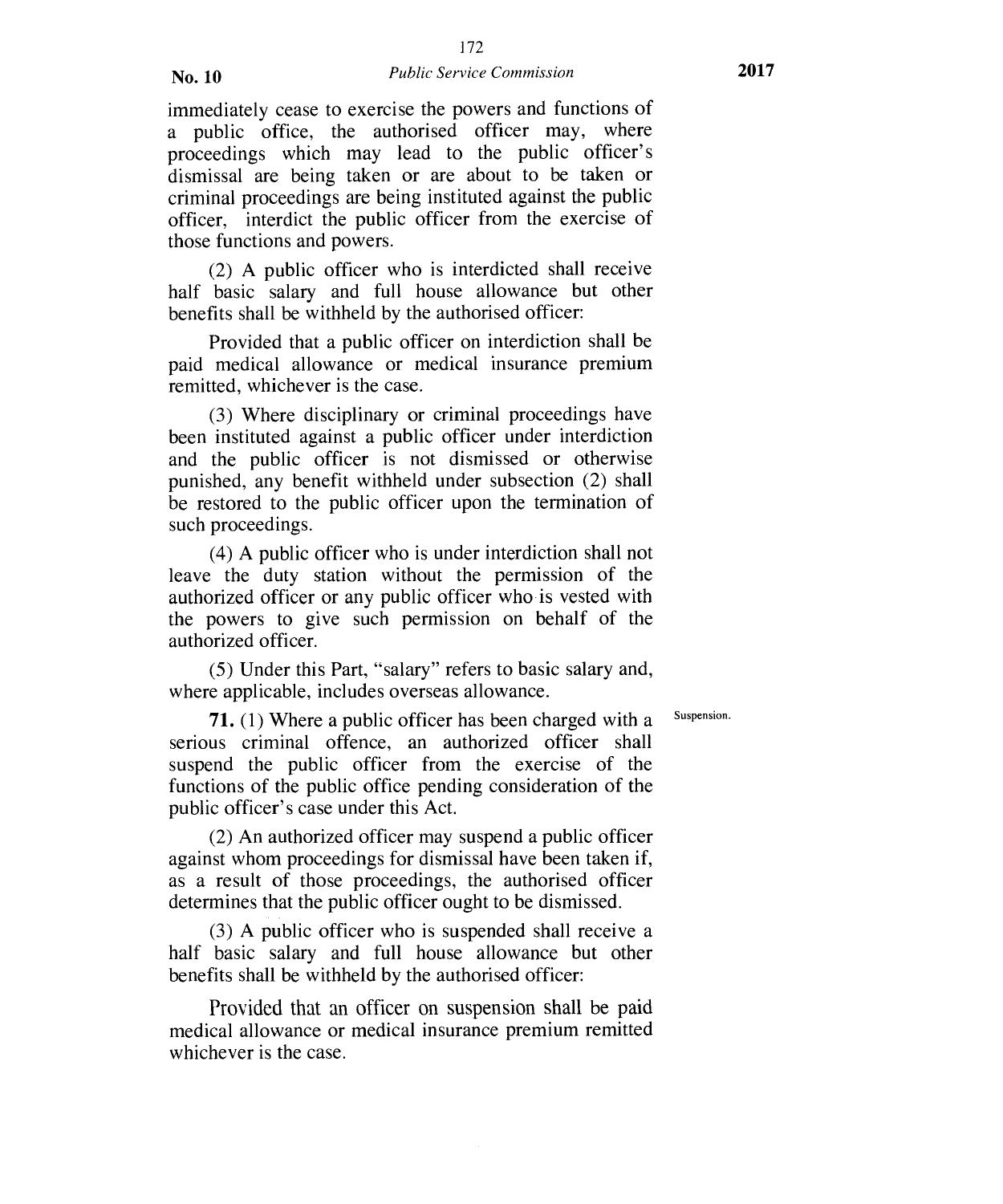173

(4) Where a public officer has been suspended but is not dismissed or otherwise punished under this Act, any salary, allowances or any other benefit withheld under this section shall be restored to the public officer upon termination of such proceedings.

(5) Where a public officer has been suspended and the public officer is not dismissed but a penalty under this Act is imposed, any salary, allowances or any other benefit withheld under this section shall not be restored upon termination of such proceedings:

Provided that upon termination of such proceedings, the officer shall be reinstated to the public office held at the commencement of the proceedings or demoted in accordance with the prevailing terms and conditions of service applicable to the office and with effect from the date of the decision to terminate the proceedings.

(6) A public officer who is suspended shall not leave the duty station without the permission of the authorized officer or of any public officer who is empowered to give such permission on behalf of the authorized officer.

72. (1) Where a public officer has been interdicted or suspended, the public officer may, in writing, request the authorized officer to communicate the progress and action taken towards the conclusion of the disciplinary case.

(2) Where a public officer has made a request in accordance with subsection (1), the authorized officer shall reply within thirty days from the date of receipt of the officer's request.

(3) Where a public officer has made a request in accordance with subsection (1) and the authorized officer has failed to respond within the period specified in subsection (2) or the public officer is dissatisfied with the response, the public officer may apply to the Commission for the lifting of the interdiction or suspension.

(4) The Commission shall upon receipt of an application under subsection (3) make a decision which may include the termination of the disciplinary proceedings.

73. (1) If a public officer is convicted of a criminal offence and in the opinion of the authorized officer, it suspended officer.

Duty to update interdicted or

Officer convicted of criminal offence.

 $,$   $,$   $\ast$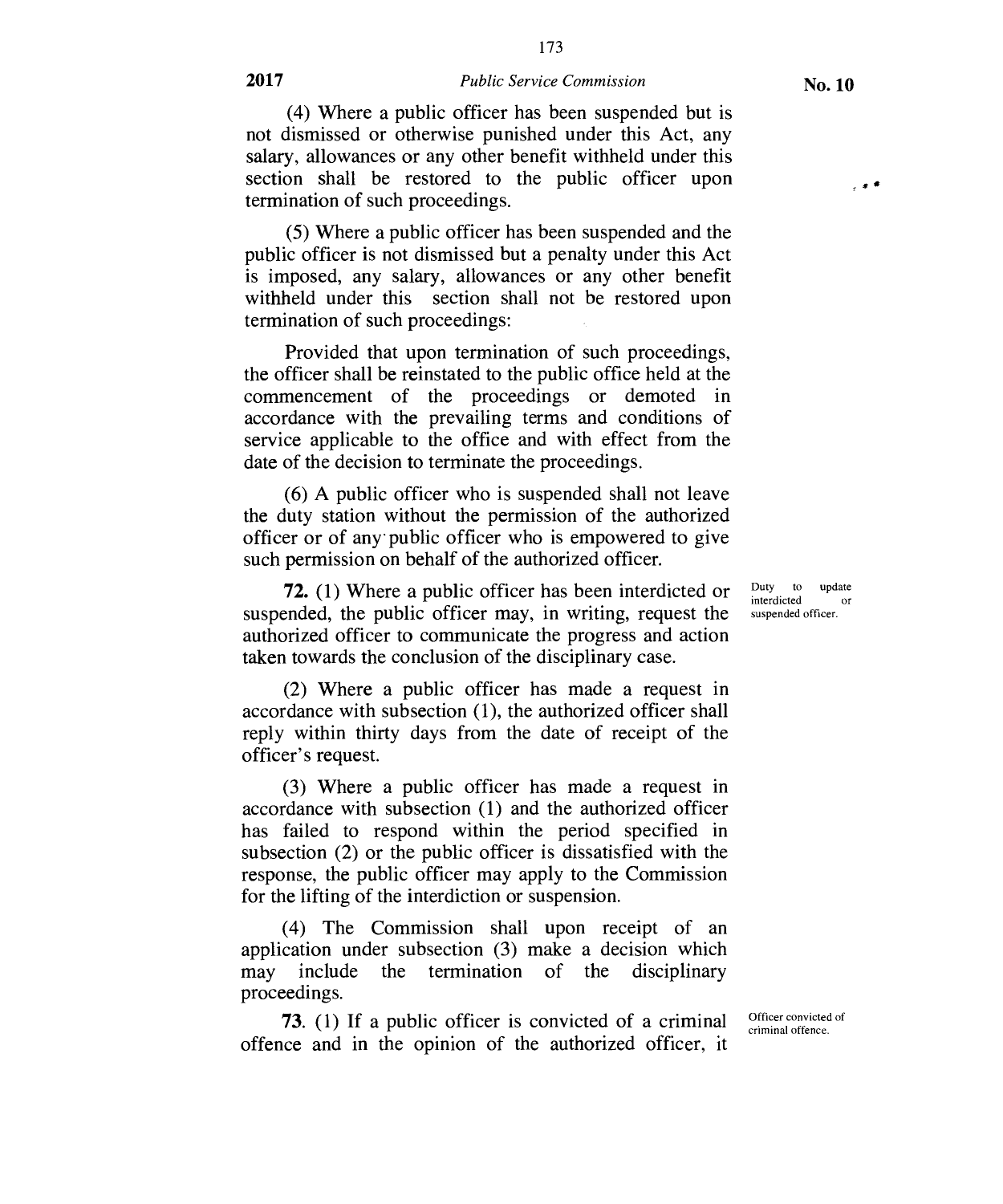warrants the imposition of any of the penalties prescribed under this Act, the authorized officer shall forward a copy of the charge sheet and judgment and any judgment or order made on appeal or revision to the Commission for consideration.

(2) The Commission shall consider the documents forwarded under subsection (1) and determine, by relying solely on the court record leading to the conviction, whether the public officer should be dismissed or be subjected to any of the other penalties prescribed under this Act or other legislation.

(3) For the purposes of this section, proceedings for  $Cap. 63$ minor offences may be disregarded, and disciplinary proceedings shall be confined to criminal proceedings under the Penal Code and other Acts where a prison sentence may be imposed, other than in default of payment of a fine.

**74.** (1) Any person who is dissatisfied or affected by a <sup>Appeals.</sup> decision made by an authorized officer or other authority in exercise or purported exercise of disciplinary control against any public officer under this Act may appeal to the Commission.

(2) An appeal under subsection (1) shall be made in writing within ninety days from the date of the decision appealed against:

Provided that the Commission may consider an appeal that was made out of time if, in the opinion of the circumstances consideration.

(3) The Commission shall not entertain an appeal by a public officer or a representative of a public officer, in respect of a particular decision, more than once.

(4) Despite the right of appeal conferred on a public officer by this section, disciplinary action shall not be deferred or suspended pending the determination of the appeal.

(5) After considering an appeal, the Commission  $may -$ 

(a) uphold the decision;

(b) set the decision aside;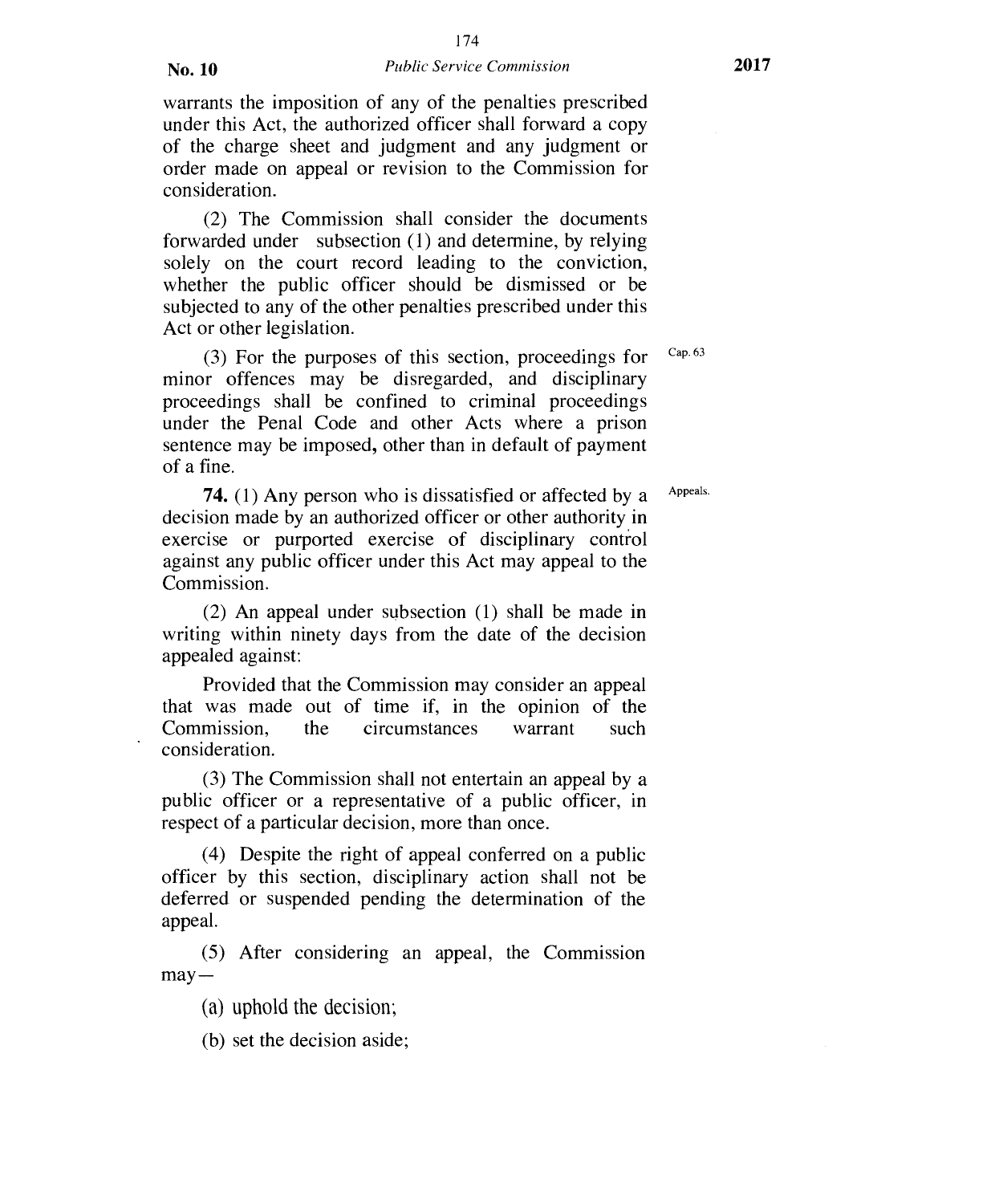175

- (c) vary the decision as it considers to be just;
- (d) give such directions as it may consider appropriate with respect to the decision;
- (e) direct the refund, reinstatement of remuneration or release of any withheld payments due to the public officer as it considers to be just;
- (f) direct that disciplinary action be taken against any public officer who has failed to discharge a duty that was the public officer's responsibility to perform in relation to the disciplinary case and the concerned public body has suffered a loss; or
- (g) make any other appropriate decision in view of the circumstances of the case.

(6) Where the Commission sets aside a decision under subsection  $(5)(b)$ , the public officer shall revert to the previous status held and receive the attendant benefits as though the decision set aside was never made.

Reviews.

75. (1) A person who is dissatisfied or affected by a decision made by the Commission on an appeal may apply for review and the Commission may admit the application if—

- (a) fresh material facts arise which with due diligence could not be presented when the decision was initially made; or
- (b) there is an error apparent on the record of the earlier decision.

(2) An application for review under subsection (1) shall be in writing and made within six months from the date of the decision to be reviewed:

Provided that the Commission may entertain an application for review out of time if, in the opinion of the Commission, the circumstances warrant it.

(3) Despite the right to apply for review conferred on a public officer by this section, disciplinary action shall not be deferred or suspended pending the determination of the application for review.

(4) After considering an application for review, the Commission may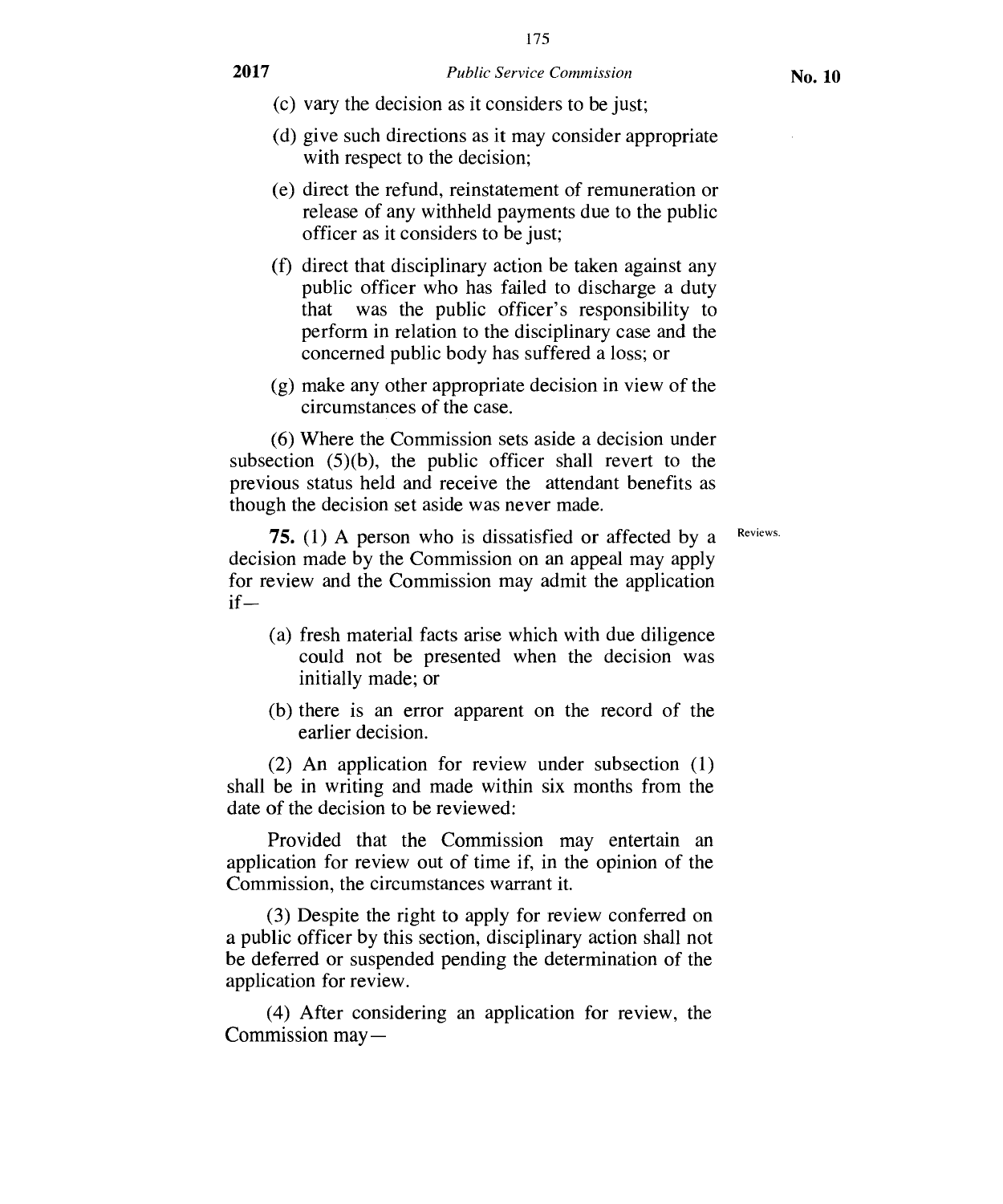(a) uphold the decision;

(b) set the decision aside;

- (c) vary the decision as it considers to be just;
- (d) give such directions as it may consider appropriate with respect to the decision;
- (e) direct the refund, reinstatement of remuneration or release of any withheld payments due to the public officer as it considers to be just;
- (f) direct that disciplinary action be taken against any public officer who has failed to discharge a duty that was the public officer's responsibility to perform in relation to the disciplinary case and the concerned public body has suffered a loss; or
- (g) make any other appropriate decision in view of the circumstances of the case.

(5) Where the Commission sets aside a decision under subsection (4)(b), the public officer shall revert to the previous status held and receive the attendant benefits as though the decision set aside was never made.

#### **PART XIII—PETITION FOR THE REMOVAL OF THE DIRECTOR OF PUBLIC PROSECUTIONS**

**76.** A petition for the removal of the Director of *Petition for removal* contained in the Director of *Petition public Prosecutions* under Article 158 of the Constitution *Public Prosecutions*. Public Prosecutions under Article 158 of the Constitution shall be made in accordance with regulations made by the Commission.

#### **PART XIV —RESIGNATION, RETIREMENT AND RELATED MATTERS**

77. Except as otherwise provided for in a contract of service, this Part shall apply to resignation, retirement, pension or other benefits due to a public officer.

78. (1) A public officer desirous of resigning from a public office shall write a resignation letter to the public officer's appointing authority.

(2) The public officer shall give one months' notice or pay one month's salary in lieu of notice.

(3) Where a public officer resigns from the public service, the public officer shall be entitled to benefits in accordance with thePetition for removal

Application of this Part.

Resignation.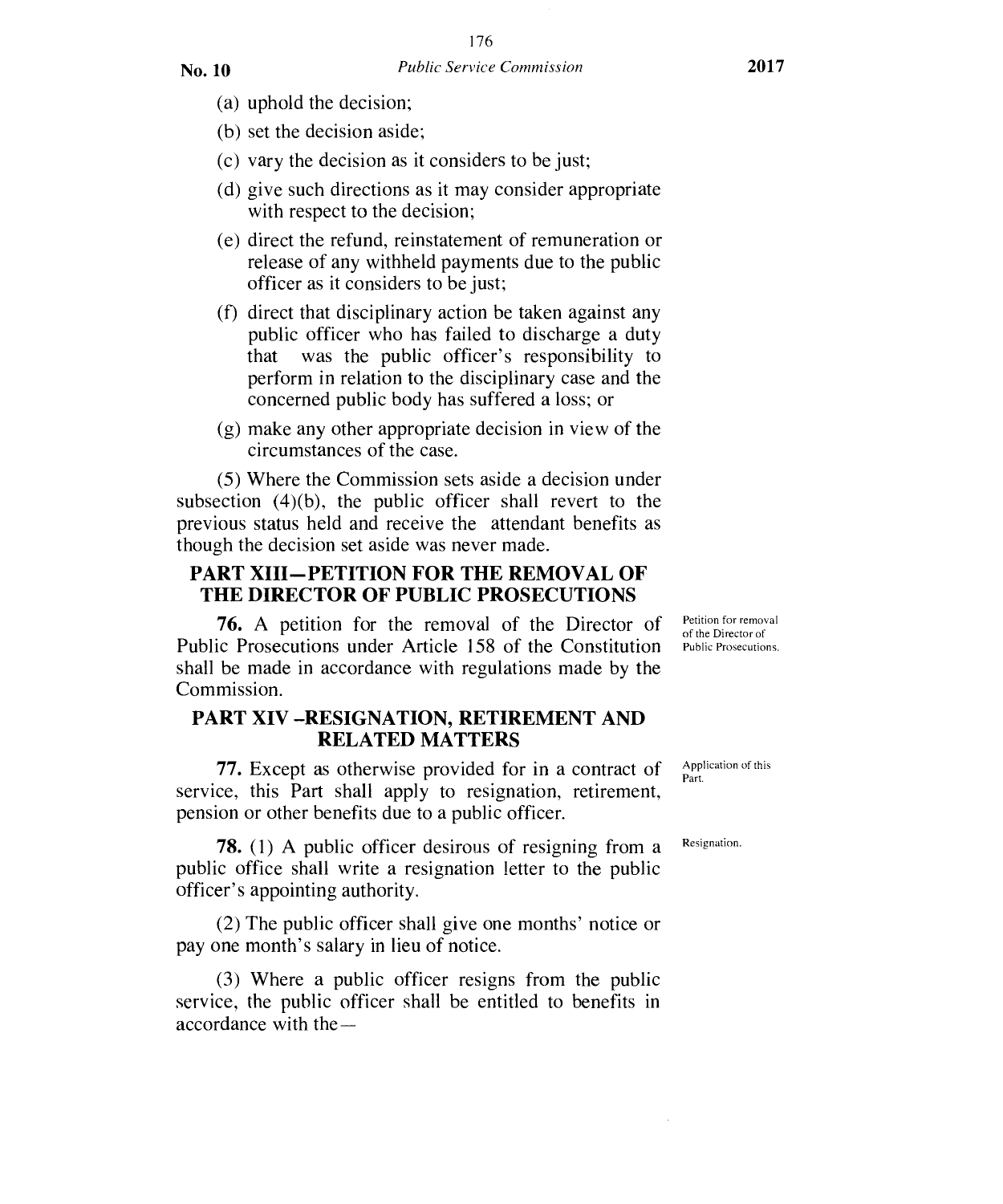- (a) terms and conditions applicable or contained in the contract of service; and
- (b) provisions of law governing the resignation of public officers; or employment law governing resignations generally.

(4) A person who had resigned from the public service may rejoin the service in accordance with the provisions of this Act or any other relevant legislation and procedures governing appointment to the public service.

**79.** (1) A public officer may retire from the public service—

- (a) on attainment of the mandatory retirement age as may be prescribed by regulation;
- (b) on attainment of fifty years;
- (c) on medical grounds;
- (d) where a public office is abolished;
- (e) in accordance with a special retirement scheme agreed between a public officer and the relevant lawful authority; or
- (f) by  $\nu$ sluntary retirement.

(2) Whenever a decision to retire a public officer is made in accordance with this Act, the relevant authorized officer shall —

- (a) notify the public officer in writing; and
- (b) prepare and forward the public officer's pensions claims to the pensions branch of the national treasury or other authority charged with administration of the public officer's pensions benefits.

**80.** (1) Where a public officer has attained the mandatory retirement age as may be prescribed in regulations — Retirement on the basis of age.

- (a) the public officer shall retire from the service with effect from the date of attaining the mandatory retirement age; and
- (b) the Commission or other appointing authority shall not extend the service of such retired public officer beyond the mandatory retirement age.

Grounds for retirement and entitlement to pensions benefits.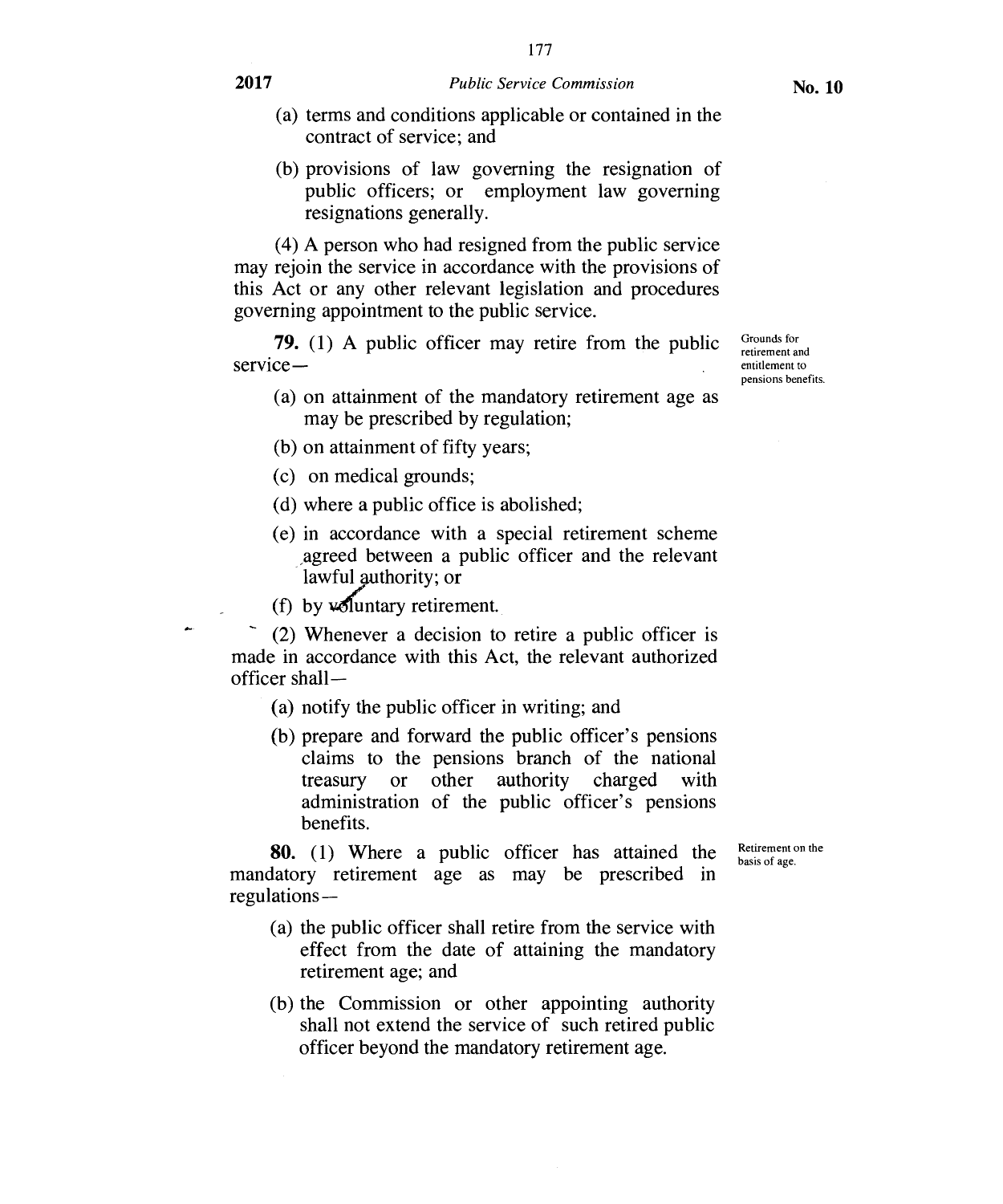**No. 10** *Public Service Commission* **2017** 

(2) Despite subsection (1)(b), the Commission or other appointing authority may engage the public officer for service after the retirement upon such terms of contract as may be agreed if—

- (a) the public officer possesses rare knowledge, skills and competencies for the time being required in the service;
- (b) the retired officer is willing to be engaged on contract; and
- (c) the retired public officer's performance shall not in any way be impaired by age.

81. Where a public officer has attained the age of fifty years and has been in the service for an aggregate period of at least five years, the public officer may opt to retire by giving the authorized officer at least three months' notice.

82. (1) A public officer may retire from the public service on grounds of ill health if—

- (a) the concerned authorized officer considers that a public officer is incapable by reason of any infirmity of body or mind of discharging the function of the public office and therefore it is in the best interest of the public officer to retire; or
- (b) the public officer requests to be retired on grounds of ill health, and in this case, the authorized officer shall initiate the process for the retirement in accordance with this section.

(2) Where a public officer is considered for retirement or has requested to be retired in accordance with subsection (1), the authorized officer shall call upon the public officer to appear before a medical board constituted by the Director of Medical Services to ascertain whether or not the public officer should be retired on grounds of ill health.

(3) After the public officer has been examined in accordance with subsection (2) and the medical board finds that the public officer should be retired on grounds of ill health, the Director of Medical Services shall forward the medical board's records of proceedings and findings together with the Director of Medical Services' comments to the authorized officer who shallRetirement on attainment of fifty years.

Retirement on grounds of ill health.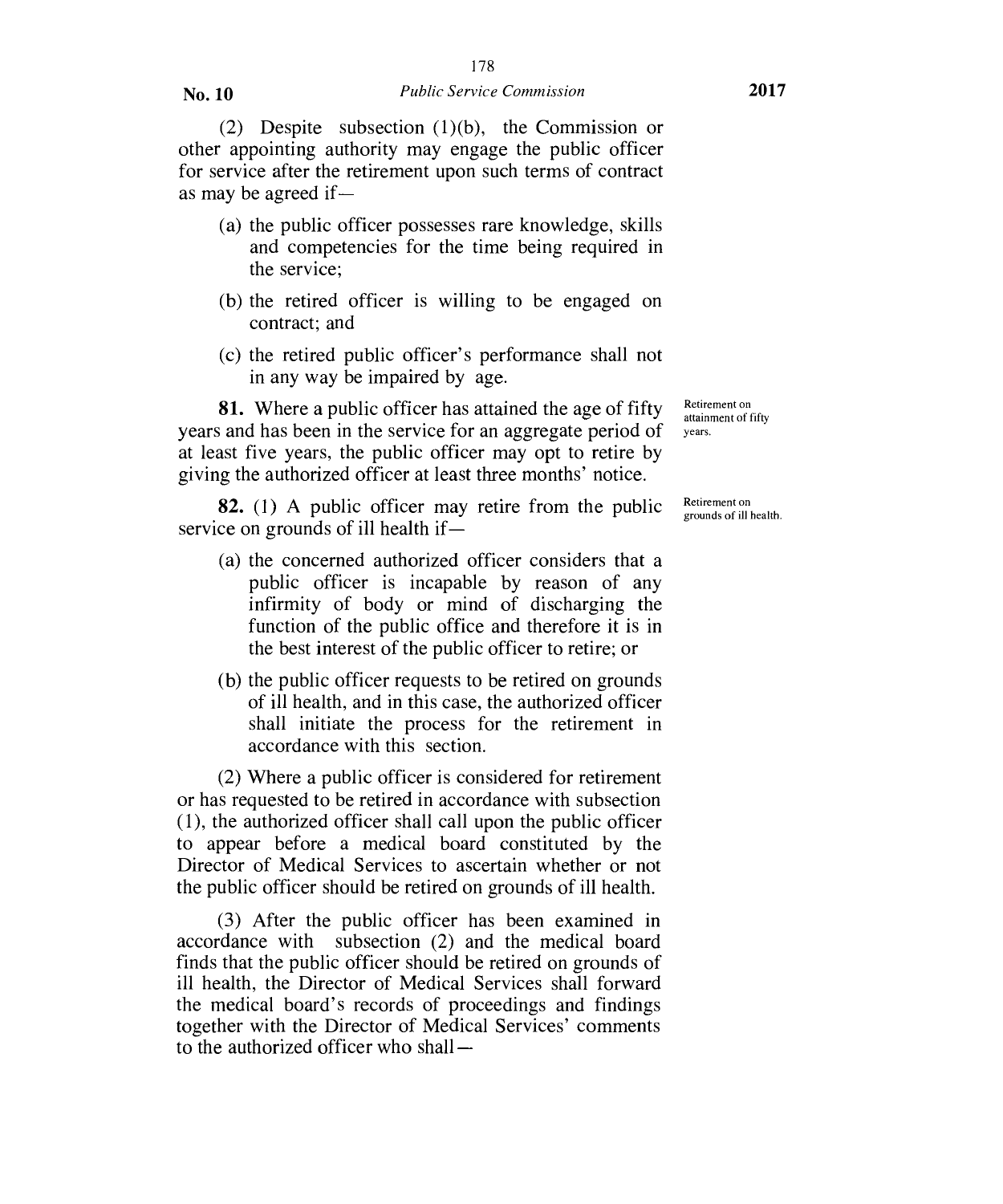179

- (a) request the public officer to make any personal representation in view of the medical board's record of proceedings and findings;
- (b) make recommendation in view of the medical board's findings on the public officer and the public officer's representation, if any; and
- (c) forward all the documents referred to in this section to the Commission.

(4) Unless the Commission considers that further inquiry is necessary, in which case it shall issue directions to the authorized officer, it shall determine whether the public officer should be called upon to retire on grounds of ill health.

(5) Where a public officer, who has the ability to appear before the medical board, fails to so appear, the authorised officer shall forward the case together with the relevant background information to the Commission and the Commission shall make an appropriate decision, including retiring the public officer on grounds of illhealth, where appropriate.

**83.** The Commission may retire any public officer where the  $-$ 

- (a) public officer's contractual terms and conditions of service provide for a special retirement clause that has fallen due; or
- (b) public officer is required or is willing to voluntarily retire in accordance with the terms and conditions of the contract.

**84.** (1) A public officer who has been retired under this Part shall be entitled to apply for a review against the decision on grounds of —

- (a) fresh material facts which with due diligence could not be presented when the decision was initially made;
- (b) an error apparent on the record of the initial decision; or
- (c) manifest absence of parity of treatment in view of the circumstances and facts of the case.

(2) An application for review under this section shall be made within six months from the date of the retirement decision

Retirement decisions reviewable.

Retirement based on special contractual terms or a special retirement scheme.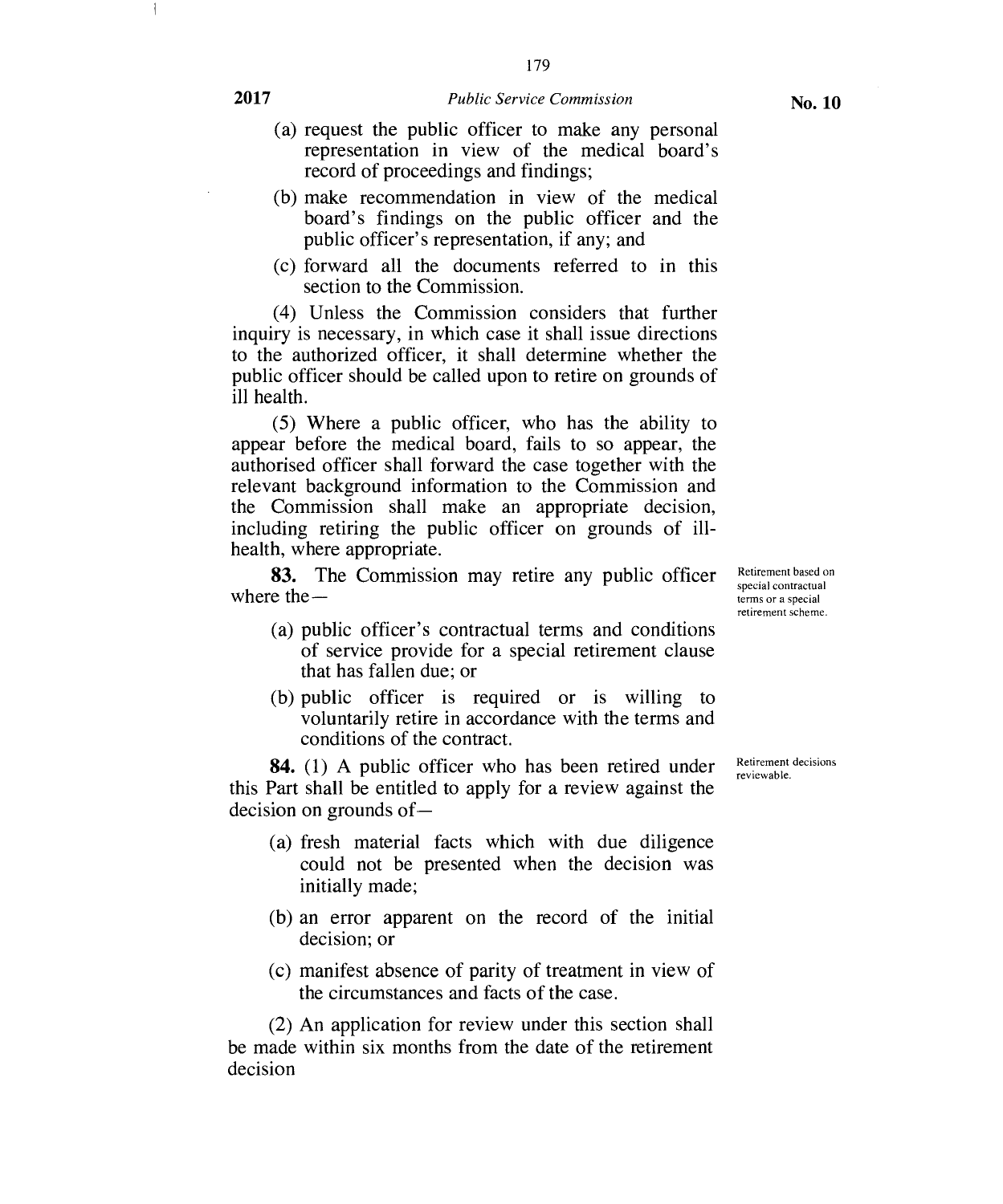Provided that the Commission may consider an application for review outside the prescribed time if circumstances warrant it.

# **PART XV — HEARING AND DETERMINATION OF APPEALS IN RESPECT OF COUNTY GOVERNMENT PUBLIC SERVICE**

**85.** The Commission shall, in order to discharge its mandate under Article 234 (2) (i) of the Constitution, hear and determine appeals in respect of any decision relating to engagement of any person in a County Government, including a decision in respect of —

- (a) recruitment, selection, appointment and qualifications attached to any office;
- (b) remuneration and terms and conditions of service;
- (c) disciplinary control;
- (d) national values and principles of governance, under Article 10 and values and principles of public service under Article 232 of the Constitution;
- (e) retirement and other forms of removal from the public service;
- (f) pension benefits, gratuity and any other terminal benefits; or
- (g) any other decision the Commission considers to fall within its constitutional competence to hear and determine an appeal in that regard.

**86.** (1) Any person who is dissatisfied or affected by a decision made by any authority or person in respect of a County Government public service may appeal to the Commission against the decision.

(2) An appeal under subsection (1) shall be in writing and made within ninety days from the date of the decision:

Provided that the Commission may consider an appeal out of time if, in the opinion of the Commission, the circumstances warrant it.

(3) The Commission shall make regulations to guide the hearing and determination of appeals from the county public service boards.

Procedure for appeal.

Appeal from County Government public service.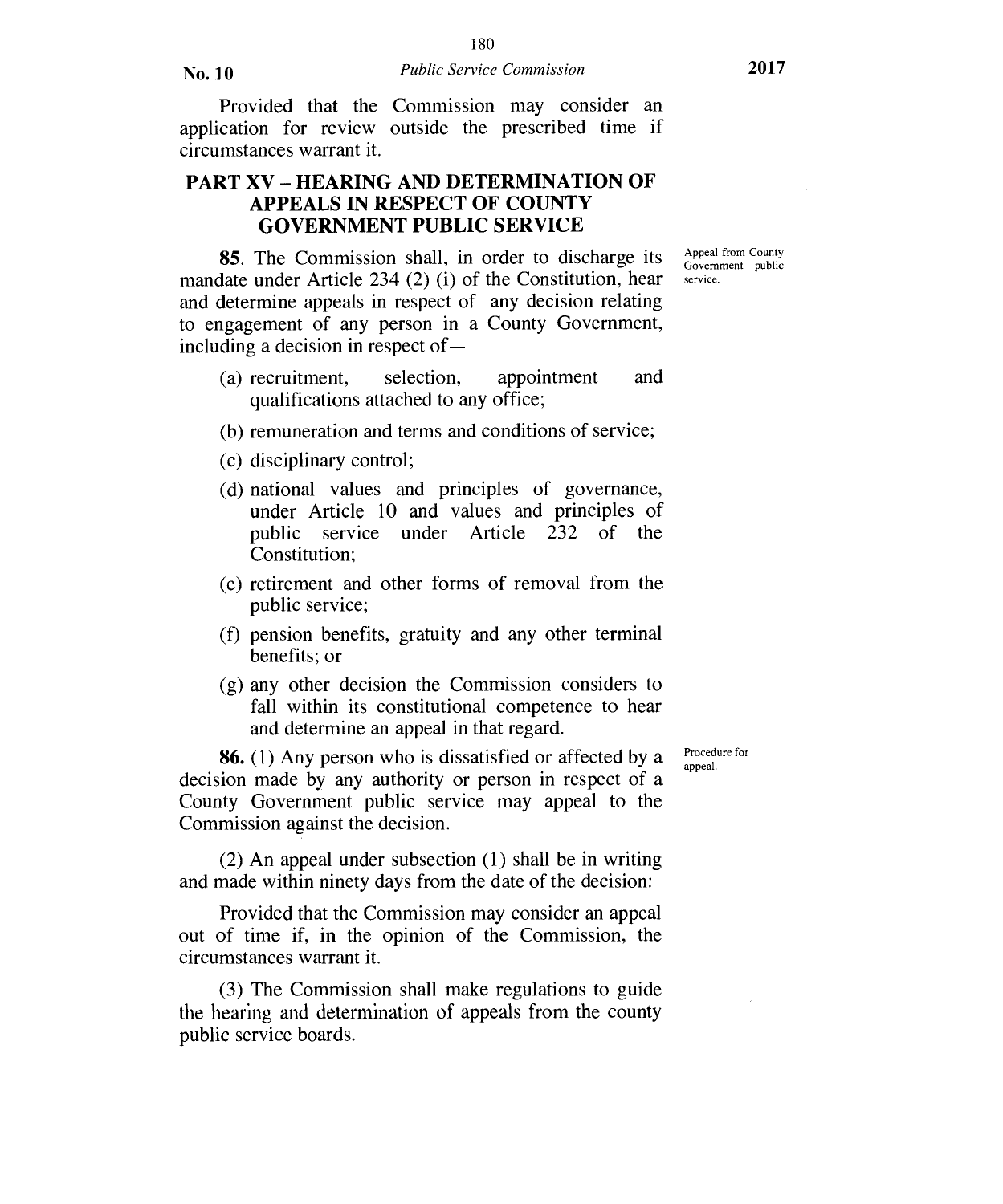181

(a) uphold the decision;

(b) set the decision aside;

(c) vary the decision as it considers to be just; or

(d) give such directions as it may consider appropriate with respect to the decision.

87. (1) The Commission may in hearing and determining appeals from the County Governments' public service, co-opt relevant experts depending on the nature of the appeal.

(2) A person shall not file any legal proceedings in any Court of law with respect to matters within the jurisdiction of the Commission to hear and determine appeals from county government public service unless the procedure provided for under this Part has been exhausted.

88. (1) A person who is dissatisfied or affected by a decision made by the Commission following an appeal under this section may apply for review and the Commission may admit the application if —

- (a) fresh material facts arise which with due diligence could not be presented when the decision was initially made; or
- (b) there is an error apparent on the record of the earlier decision.

(2) An application for review under subsection (4) shall be in writing and made within six months from the date of the decision.

(3) Notwithstanding sub section (2), the Commission may consider an application for review out of time if, in the opinion of the Commission, the circumstances warrant the consideration.

(4) Despite the right of appeal or the right to apply for review in accordance with this Part, the implementation of the decision shall not be deferred or suspended pending the determination of the appeal or the application for review.

(5) After considering an application for review under this section, the Commission may —

Procedure for review of a decision in respect of a county public service board.

The Commission may co-opt experts.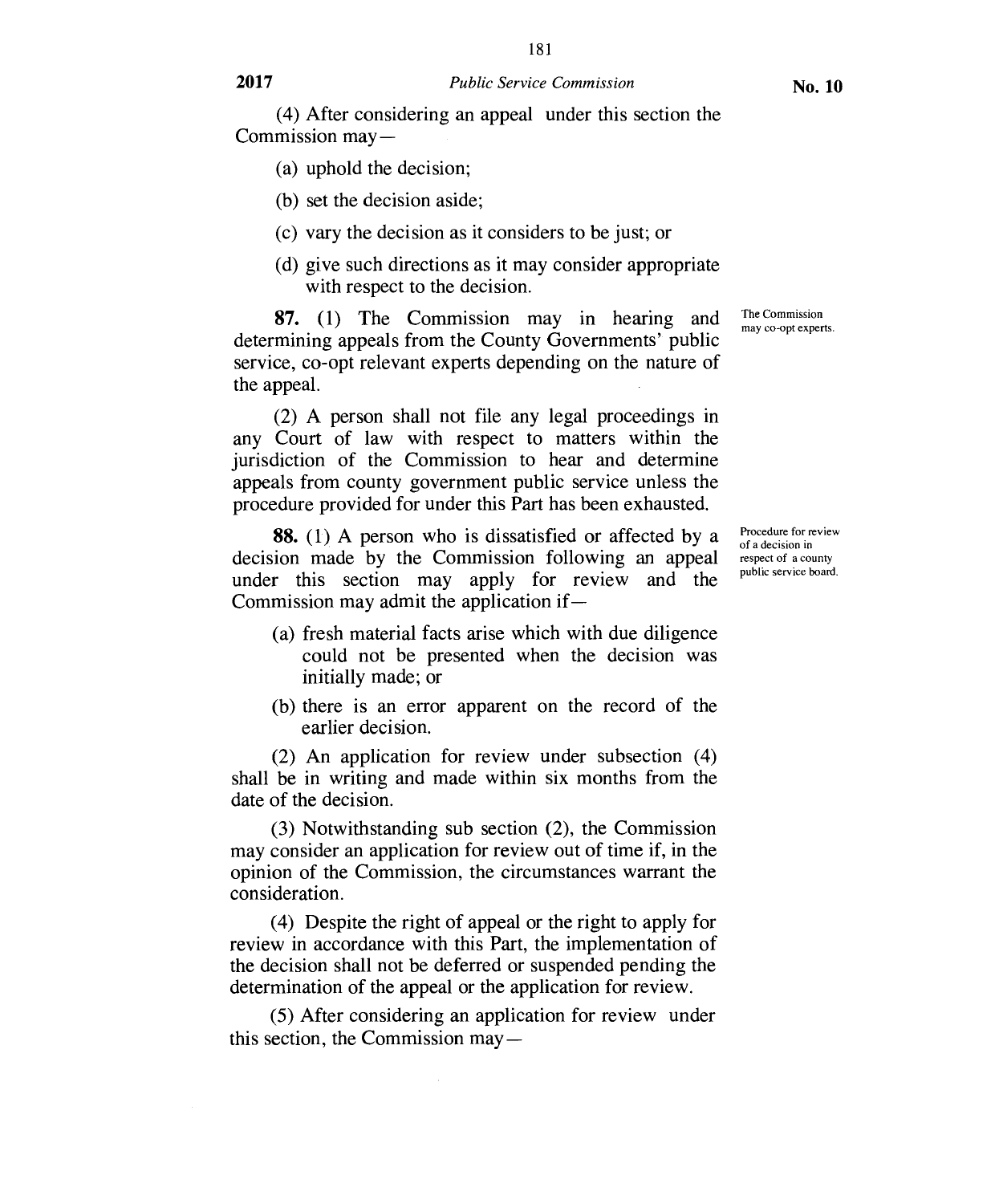(a) uphold the decision;

(b) set the decision aside;

(c) vary the decision as it considers to be just;

(d) give such directions as it may consider appropriate with respect to the decision;

(6) The Commission shall state the reason for its decision on an appeal or application for review.

89. (1) Any person who is affected by the decision of the Commission made under this Part may file the decision for enforcement by the Employment and Labour Relations Court provided for under Article 162 (2) (a) of the Constitution.

(2) Any person who refuses, fails or neglects to implement the Commission's decisions is liable to disciplinary action in accordance with the applicable laws including removal from office.

#### **PART XVI— COMMISSION'S REPORTS TO THE PRESIDENT AND PARLIAMENT**

90. (1) The Commission shall within three months after the closure of the financial year prepare a report for submission to the President and Parliament.

(2) The report shall contain —

- (a) the financial statements of the Commission;
- (b) decisions, observations, findings and recommendations in respect to any Constitutional or statutory function of the Commission;
- (c) any findings of an audit, investigation, evaluation, monitoring, inquiry, research or visits undertaken by the Commission;
- (d) any information that is required by law to be reported on by the Commission;
- (e) any issue the President or Parliament has in writing required the Commission to report upon;
- (f) any impediments to the achievements of the objects and functions of the Commission under the Constitution, this Act or any written law; and

Enforcement of appeal decision.

Annual Report.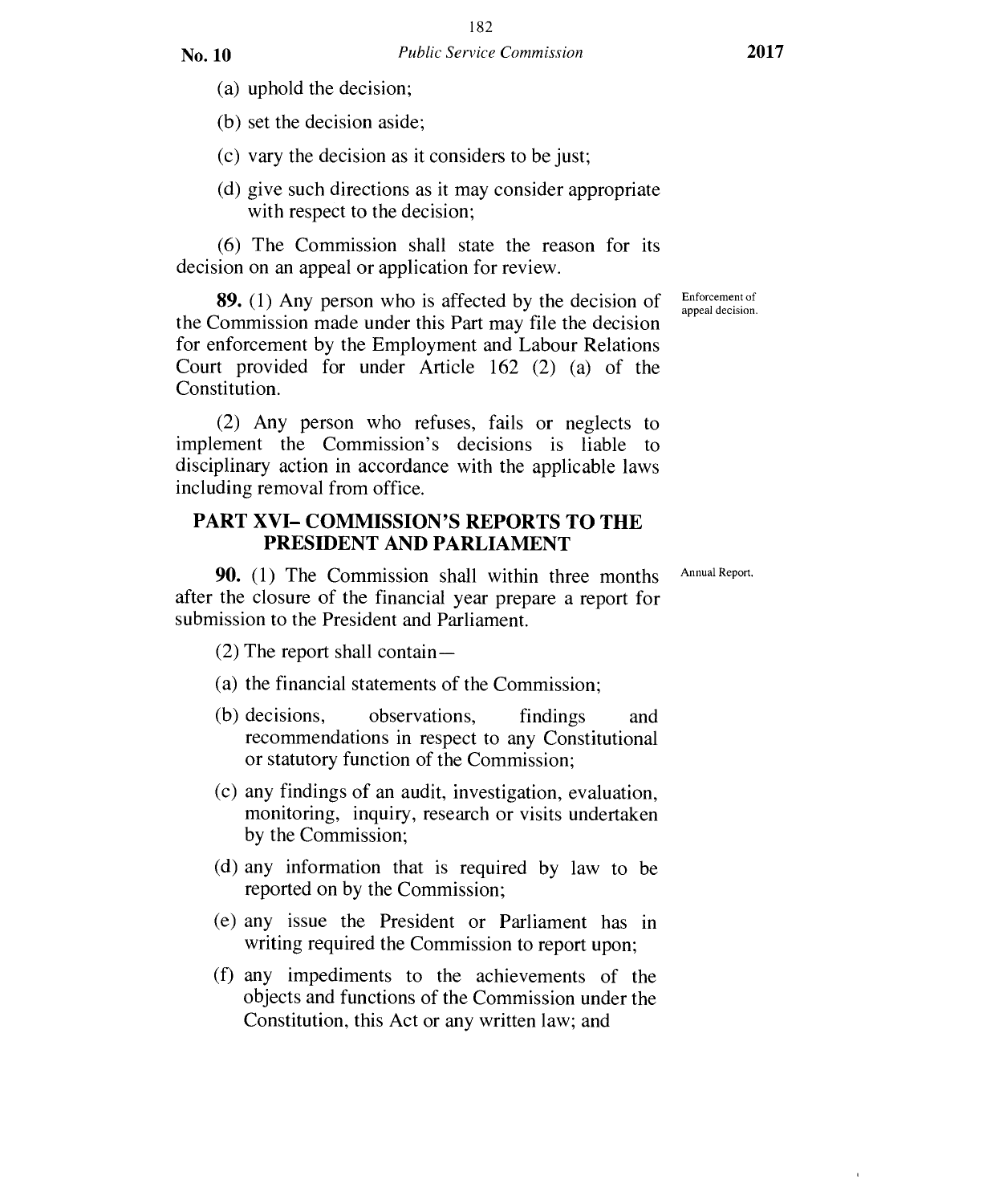(g) any other information relating to the Commission's functions that the Commission considers necessary.

91. The Commission shall publish and publicize the report submitted to the President and Parliament.

#### **PART XVII—PROVISIONS ON DELEGATED POWERS**

Regulations.

Report to be published.

92. (1) The Commission may make regulations prescribing anything required by this Act to be prescribed generally for the better carrying into effect the provisions of this Act.

(2) Without prejudice to the generality of subsection (1), such regulations may provide for —

- (a) the appointment, discipline and removal of staff in the public service;
- (b) the form and method of keeping records under this Act;
- (c) guidelines or criteria on the qualifications of persons entering the public service;
- (d) administration of career progression and professional development programs for public officers;
- (e) operations and procedures of a committee established under the Act;

(f)guidelines on retirement; and

(g) any other matter incidental to the discharge of the functions and powers of the Commission.

(3) For the purposes of Article 94 (6) of the Constitution —

- (a) the purpose and objective of the delegation under this section is to enable the Cabinet Secretary to make regulations for better carrying into effect the provisions of this Act;
- (b) the authority of the Cabinet Secretary to make regulations under this Act shall be limited to bringing into effect the provisions of this Act and fulfilment of the objectives specified under this section; and

No. 23 of 2013.

Cap. 2.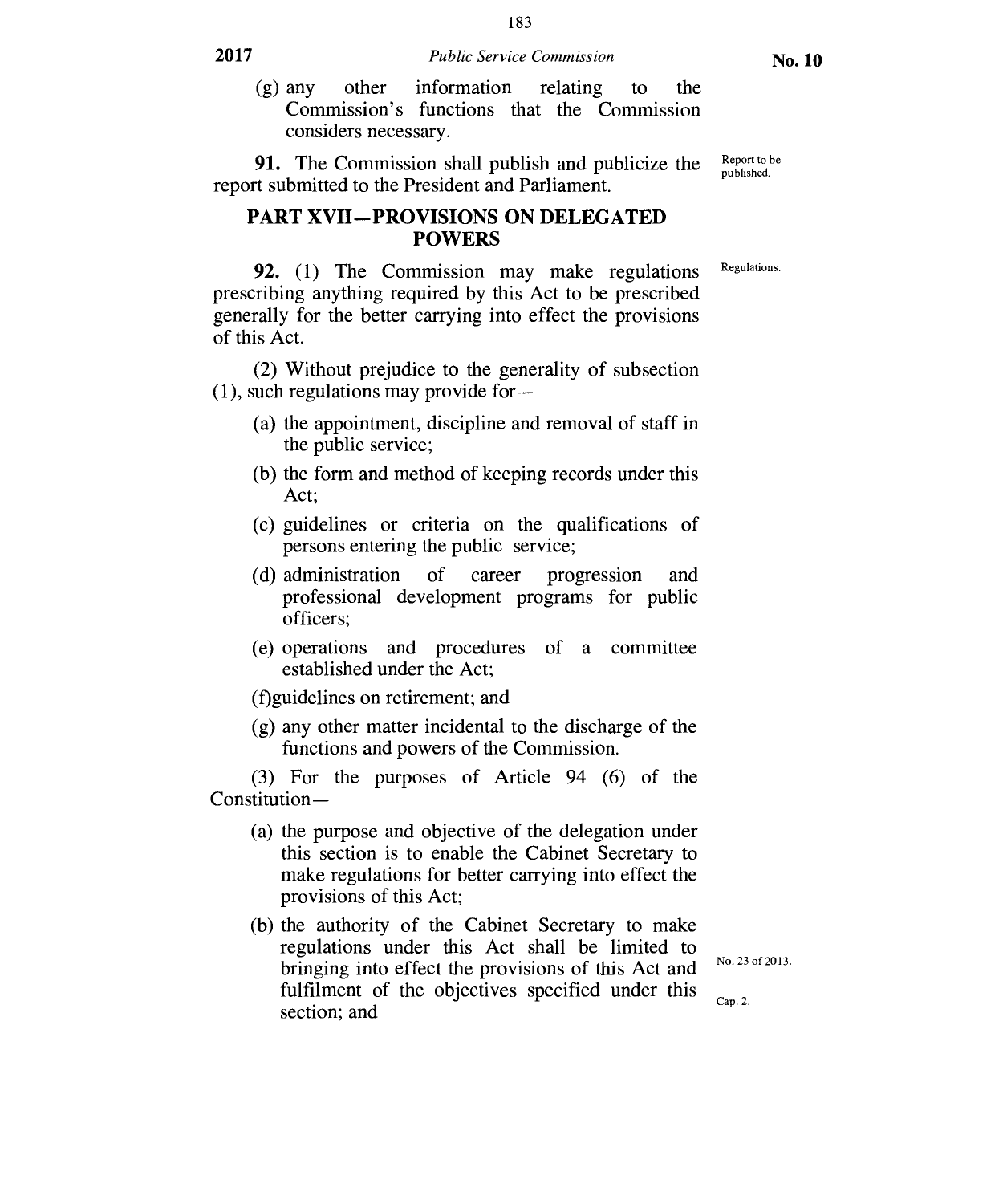- (c) the principles and standards applicable to the delegated power referred to under this section are those found  $in-$ 
	- (i) the Statutory Instruments Act;
	- (ii) the Interpretation and General Provisions Act;
	- (iii) the general rules of international law as<br>specified under Article  $2(5)$  of the specified under Constitution; and
	- (iv) any treaty and convention ratified by Kenya under Article 2(6) of the Constitution.

### **PART XVIII—MISCELLANEOUS PROVISIONS**

**93.** A decision of the Commission affecting a public officer shall be communicated to the public officer through the relevant authorized officer.

**94.** (1) Where under this Act—

(a) it is necessary to serve a notice, charge or other document upon a public officer or any person;

and

(b) it is not possible to effect such service upon, or communicate such information to the public officer or the person,

the notice, charge or other document, or a letter containing such information, may be sent by electronic mail or registered post addressed to the person's usual or last known place of address or post office box, and, relevant evidence of such postage shall be retained as evidence of delivery.

(2) If the officer so served does not respond within twenty one days, the Commission or authorized officer may take such action as it may consider necessary.

**95.** Nothing in this Act shall prevent a public officer from sending, directly to the Commission, an advance copy of a document which under this Act is required to be forwarded to the Commission through the relevant authorized officer.

**96.** (1) An authorized officer shall submit, to the Commission, in the month of October, January, April and July, of every year, with respect to the preceding quarter of the financial year, a quarterly return on the exercise of the Communication of Commission's decisions.

Service of notices, etc.

Advance copies to the Commission.

Special obligations of the authorized officer.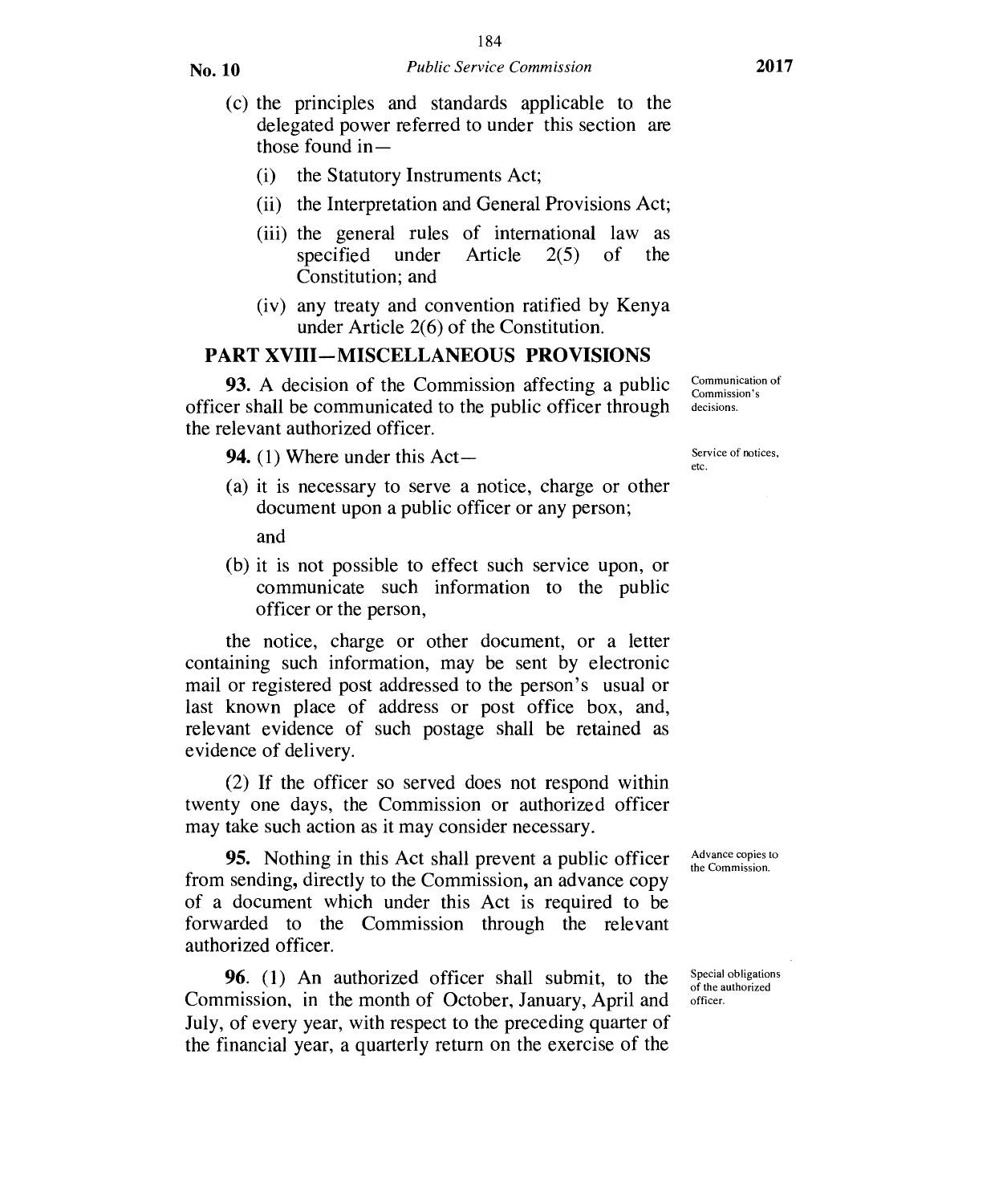- (a) the delegated function, duty performed or power exercised;
- (b) particulars of the public officer or persons subject to any decision made by the authorized officer including the name, employment number, national identification card number or passport number, county of birth, rank or seniority, age, gender, race and ethnic group, community, disability status and any other relevant details;
- (c) particulars of the decision made including the status of implementation; and
- (d) any impediment to the exercise of the power and performance of the function or duty.

97. The Commission may issue to the authorized officers, in the month of July in every year and at any other time it may consider necessary, a programme setting out an annual schedule on the exercise of any power and performance of any function or duty under this Act.

98. The Commission may, by notice in the Gazette, assign the Job Groups referred to in this Act to public offices in public bodies which do not use such Job Groups, for the proper application of this Act to those offices.

99. (1) The Commission shall publish and publicize important information within its mandate affecting the nation.

(2) A request for information by a citizen —

- (a) shall be addressed to the Secretary or such other person as the Commission may for that purpose designate and may be subject to the payment of a reasonable fee in instances where the Commission shall incur an expense in providing the information; and
- (b) may be subject to confidentiality requirements of the Commission.

(3) Subject to Article 35 of the Constitution and to the law relating to data protection and freedom of information, the Commission may decline to give information to an applicant where —

Scheduled exercise of powers and functions of the Commission.

Commission may assign alternative Job Groups.

Management of information.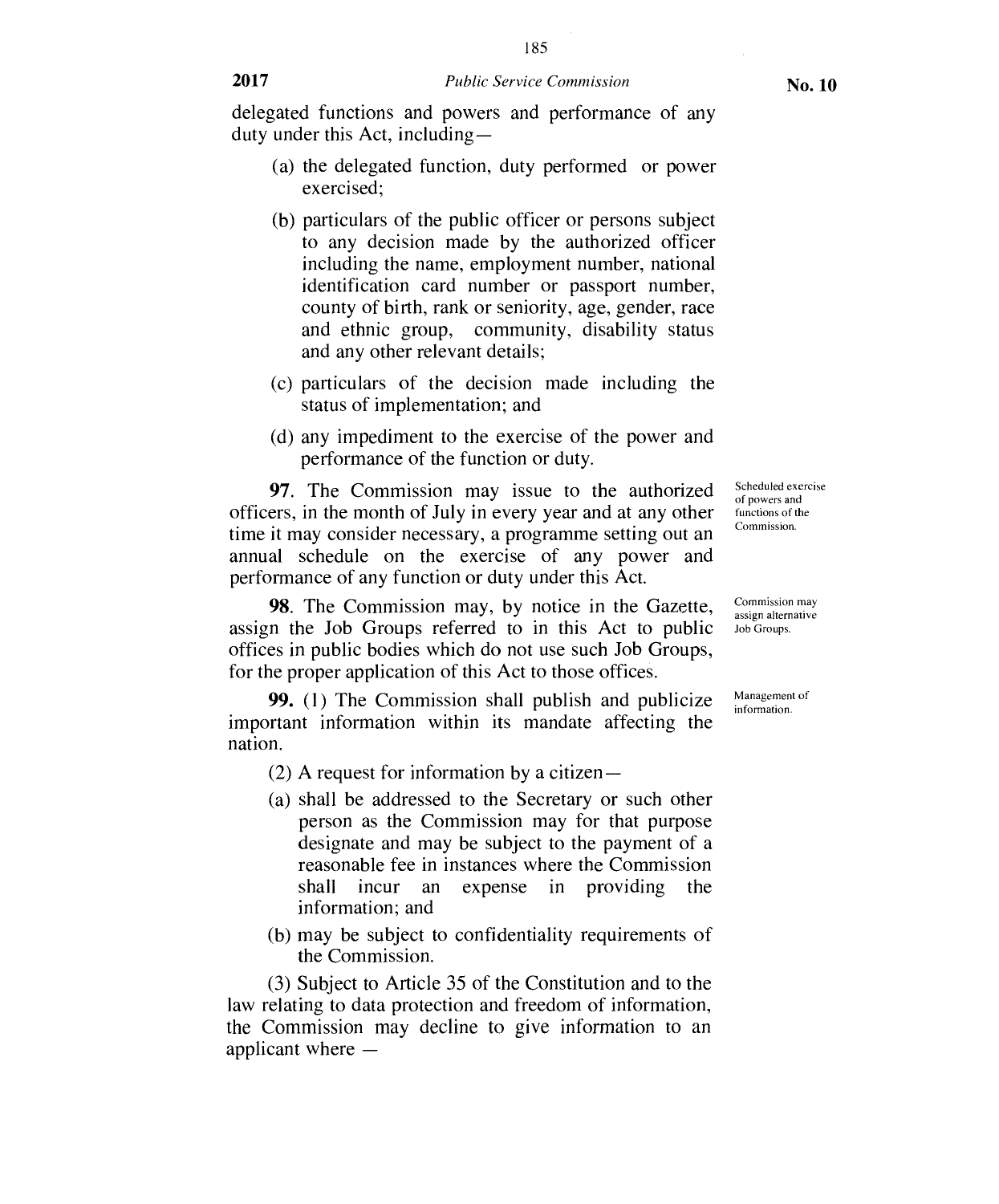- (a) the request is unreasonable in the circumstances;
- (b) the information requested is at a deliberative stage by the Commission;
- (c) there is failure of payment of the prescribed fee; or
- (d) the applicant fails to satisfy any confidentiality requirements by the Commission.

(4) Every member and employee of the Commission shall sign a confidentiality agreement.

100. (1) Without prejudice to any other law, no <sup>Offences</sup> member or officer of the Commission or any other person shall publish or disclose to an unauthorized person, any document, communication or information which has come to the knowledge of such member or officer in the course of performing their duties under this Act or any regulation made there under.

(2) A person who contravenes subsection (1) commits an offence and is liable, on conviction, to a fine not exceeding one hundred thousand shillings or to exceeding one hundred thousand shillings or to imprisonment for a term not exceeding two years, or to both such fine and imprisonment.

(3) Without prejudice to any other law, any person who discloses or publishes any information other than in accordance with Article 35 of the Constitution and the law relating to data protection and freedom of information, commits an offence and is liable on conviction, to a fine not exceeding one hundred thousand or imprisonment for a term not exceeding two years or to both such fine and imprisonment.

(4) Any person who gives false or misleading information to the Commission or to any member of the Commission commits an offence and is liable, on conviction, to a fine not exceeding two hundred thousand or to imprisonment for a term not exceeding two years, or to both such fine and imprisonment.

(5) A person who fails to produce a document or information required by the Commission on a matter before it, commits an offence and is liable, on conviction, to a fine not exceeding two hundred thousand or to imprisonment for a term not exceeding two years, or to both such fine and imprisonment.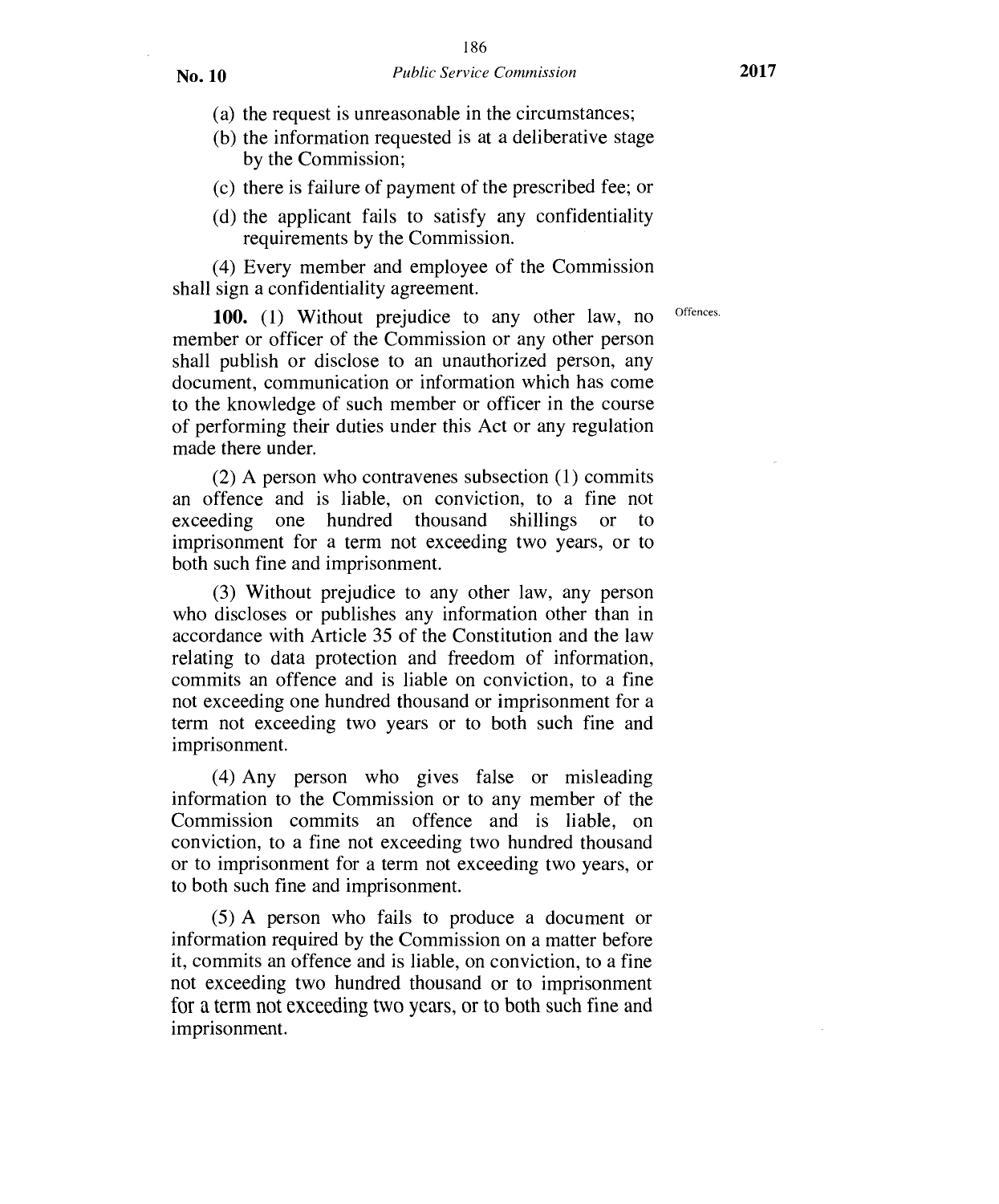187

Disclosure of interest.

101. (1) A person present at a meeting of the Commission or any committee at which any matter is the subject of consideration and in which matter that person is directly or indirectly interested in a private capacity, that person shall as soon as is practicable after the commencement of the meeting, declare such interest and shall not, unless the Commission or committee otherwise directs, take part in any consideration or discussion of, or vote on any question touching such matter.

(2) A disclosure of interest made under subsection (1) shall be recorded in the minutes of the meeting at which it is made.

(3) A person who contravenes subsection (1) commits an offence and upon conviction is liable to a fine not exceeding five hundred thousand shillings or to imprisonment for a term not exceeding seven years or to both such fine and imprisonment.

**102.** The Public Service Commission Act, 2012 is repealed.

Repeal of Act No. 13 of 2012.

Transition.

**103.** (1) The members of the Public Service Commission existing immediately before the commencement of this Act shall continue in office for the unexpired period of their respective terms.

(2) A person who immediately before the commencement of this Act was an officer of the Public Service Commission existing immediately before the commencement of this Act, may, subject to the provisions of the Constitution, this Act and any other relevant law, be an officer of the Commission.

(3) Any disciplinary proceedings that are pending before the Public Service Commission before the commencement of this Act shall be continued as if the Commission was the Commission before the commencement of this Act.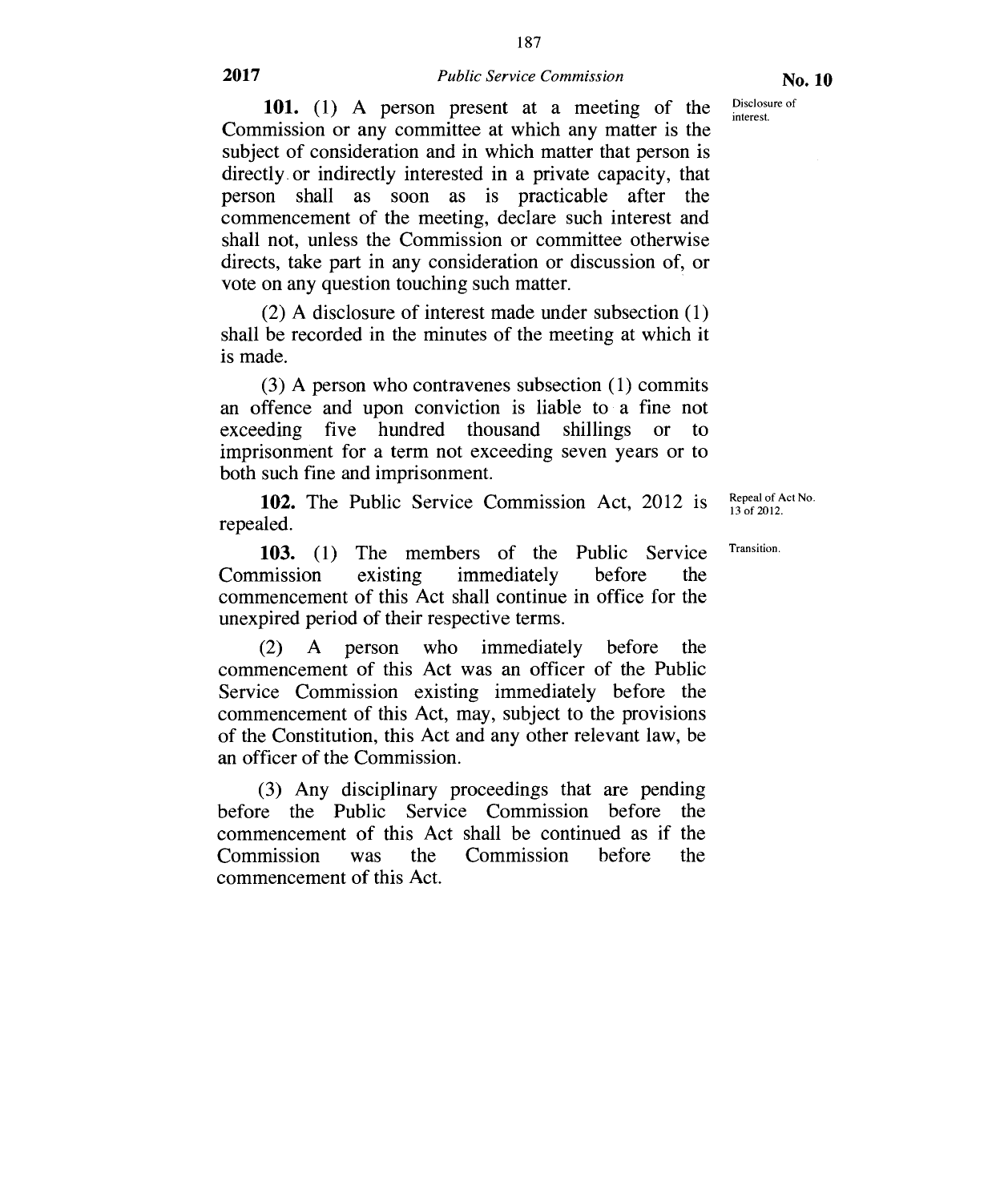#### No. 10 *Public Service Commission* **2017**

Transfer of assets,

**104.** (1) All property, assets, rights, liabilities, <sup>Tra</sup> obligations, agreements and other arrangements existing at the commencement of this Act and vested in, acquired, incurred or entered into by or on behalf of the Public Service Commission existing immediately before the commencement of this Act, shall upon the commencement of this Act subject to the relevant law, be deemed to have vested in or to have been acquired, incurred or entered into by or on behalf of the Commission to the same extent as they were enforceable by or against either of the former Commissions before the commencement of the Act.

(2) Where the transfer of any property transferred to or vested in the Commission under subsection (1) is required by any written law to be registered, the Commission shall, within three months from the Commission shall, within three months from commencement of this Act or within such other period as the written law may prescribe, apply to the appropriate registering authority for the registration of the transfer and thereupon the registering authority shall, at no cost to the Commission or any person by way of registration fees, stamp duty or other duties —

- (a) make such entries in the appropriate register as shall give effect to the transfer;
- (b) where appropriate, issue to the Commission a certificate of title or other statutory evidence of ownership of the property or make such amendments on such certificates or in the appropriate register as may be necessary; and
- (c) make any necessary endorsements on such deeds or other documents as may be presented to such registering authority relating to the title, right or obligation concerned.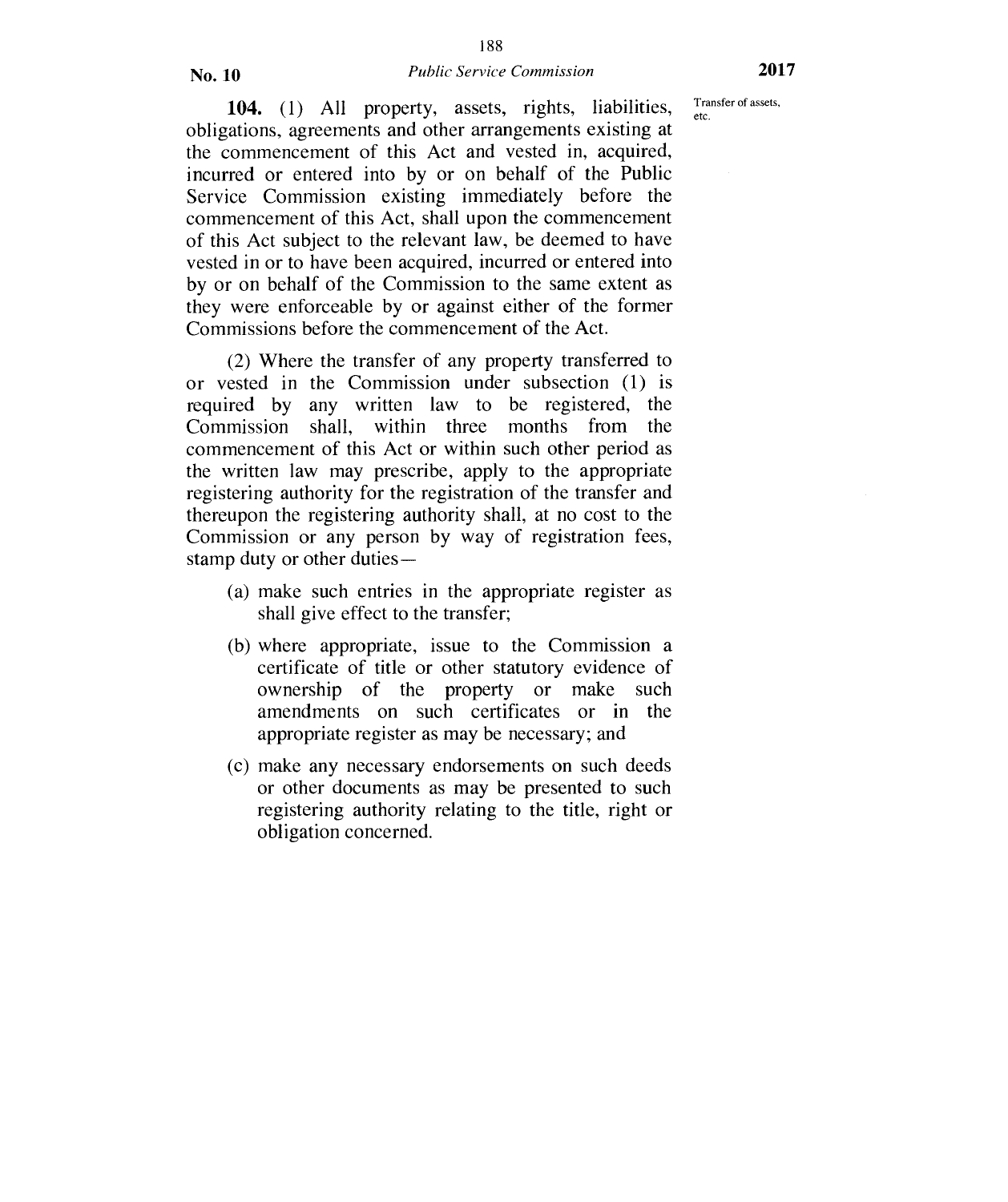# **FIRST SCHEDULE** (s. 7(3), 11(1)) **PROCEDURE FOR APPOINTMENT OF CHAIRPERSON AND MEMBERS OF THE COMMISSION**

#### **Selection Panel.**

**1.** (1) Whenever a vacancy arises, the President shall, within fourteen days by notice in the Government Gazette, declare vacancies in the Commission and constitute a selection panel comprising of the following —

- (a) a representative from the Office of the President;
- (b) a representative from the office of the Attorney-General;
- (c) a representative from the Ministry responsible for the Public Service;
- (d) a representative from the Institute of Certified Public Accountants of Kenya ;
- (e) a representative from the Institute of Human Resource Management who should be knowledgeable in human resource practices;
- (f) a representative from the Federation of Kenya Employers who should be knowledgeable in labour relations; and
- (g) a representative from the National Council for Persons with Disabilities.

(2) The panel shall elect a chairperson and a vice chairperson from amongst its members.

(3) Subject to the provisions of this Schedule, the panel shall determine its own procedure.

(4) The Office of the Secretary to the Cabinet shall provide facilities and any support required by the panel in the performance of its functions.

(5) This procedure shall start at least six months before the expiry of the term of a member of the Commission.

#### **Oath or affirmation of office.**

**2.** The chairperson, vice chairperson and members of the panel shall, before assuming office, take and subscribe the oath or affirmation of office prescribed in the Third Schedule.

#### **Selection of nominees.**

**3.** (1) The panel shall, within fourteen days of appointment, invite applications from qualified persons and publish the names of all applicants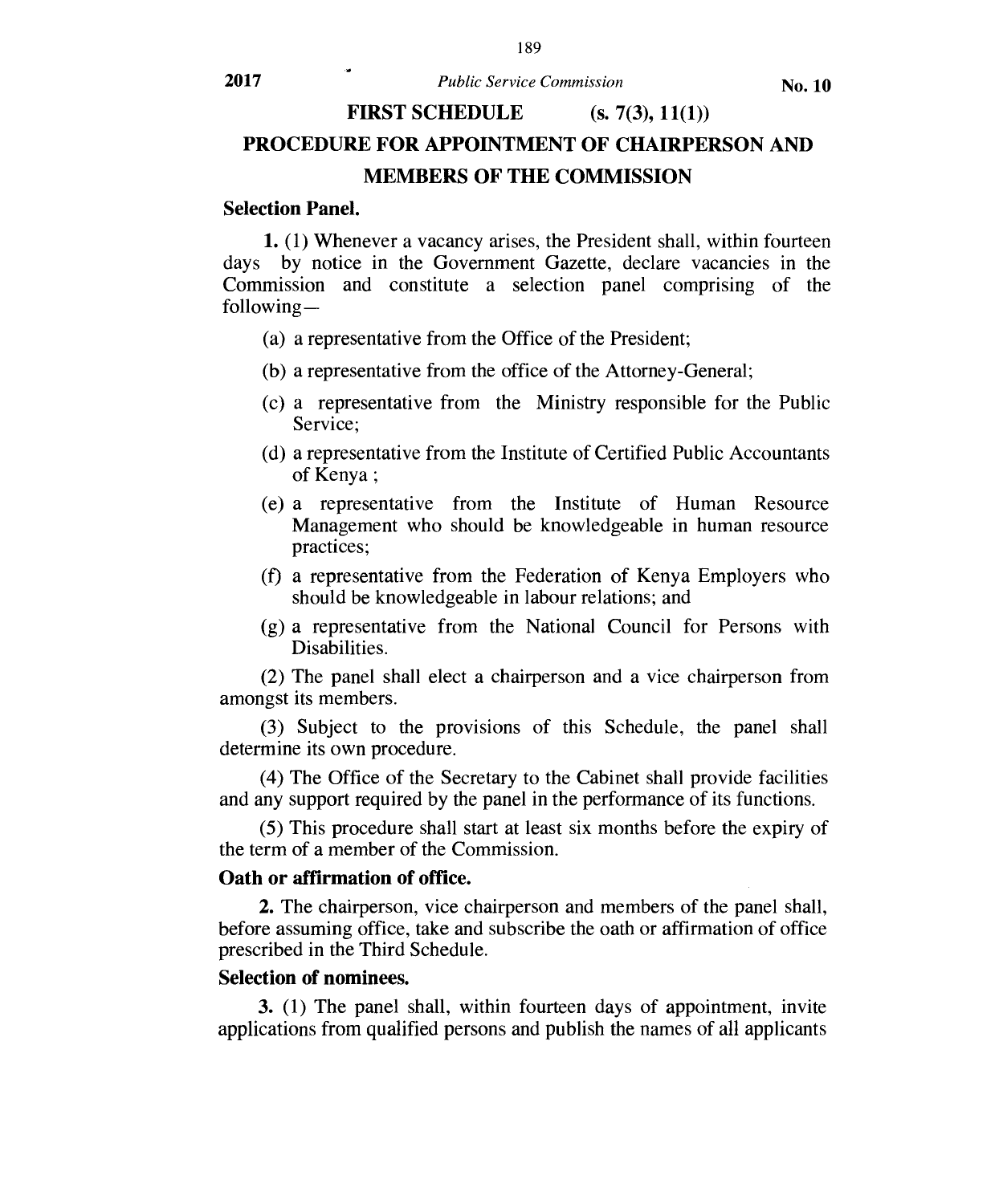and their qualifications in the Gazette, at least two newspapers with nationwide circulation and on the Commission's website.

(2) The panel shall consider the applications, shortlist and interview the applicants.

- (3) After carrying out the interviews, the panel shall —
- (a) select three persons qualified to be appointed as chairperson;
- (b) select three persons qualified to be appointed as vice-chairperson; and
- (c) select three persons qualified to be appointed as members of the Commission for each vacancy; and
- (d) forward the names of the persons selected under paragraphs (a), (b) and (c) to the President for nomination as the chairperson, vice-chairperson or member respectively or as the case may be.

(5) In nominating or appointing persons as members of the Commission, the panel and the President shall —

- (a) observe the principle of gender equity, ethnic and other diversities of the people of Kenya, and shall ensure equality of opportunity for persons with disabilities; and
- (b) take into account the national values and principles set out in Articles 10 and 232 of the Constitution.

#### **Approval by the National Assembly.**

4. (1) The National Assembly shall within fourteen days of its sitting, consider all nominations received and approve or reject any of them.

(2) Upon approval by the National Assembly, the Speaker shall within seven days of the approval, forward the names of the approved persons to the President for appointment.

#### **Rejection by National Assembly.**

5. (1) Where the National Assembly rejects any nomination pursuant to paragraph 4(1), the Speaker shall, within seven days, notify the President of the rejection.

(2) The President shall within fourteen days of the rejection, submit to the National Assembly a fresh nomination from amongst the list of nominees received from the panel under paragraph 3(3).

(3) If the National Assembly rejects all or any subsequent nominee submitted under sub-paragraph (2), the panel shall forward to the President fresh names from the persons shortlisted and interviewed under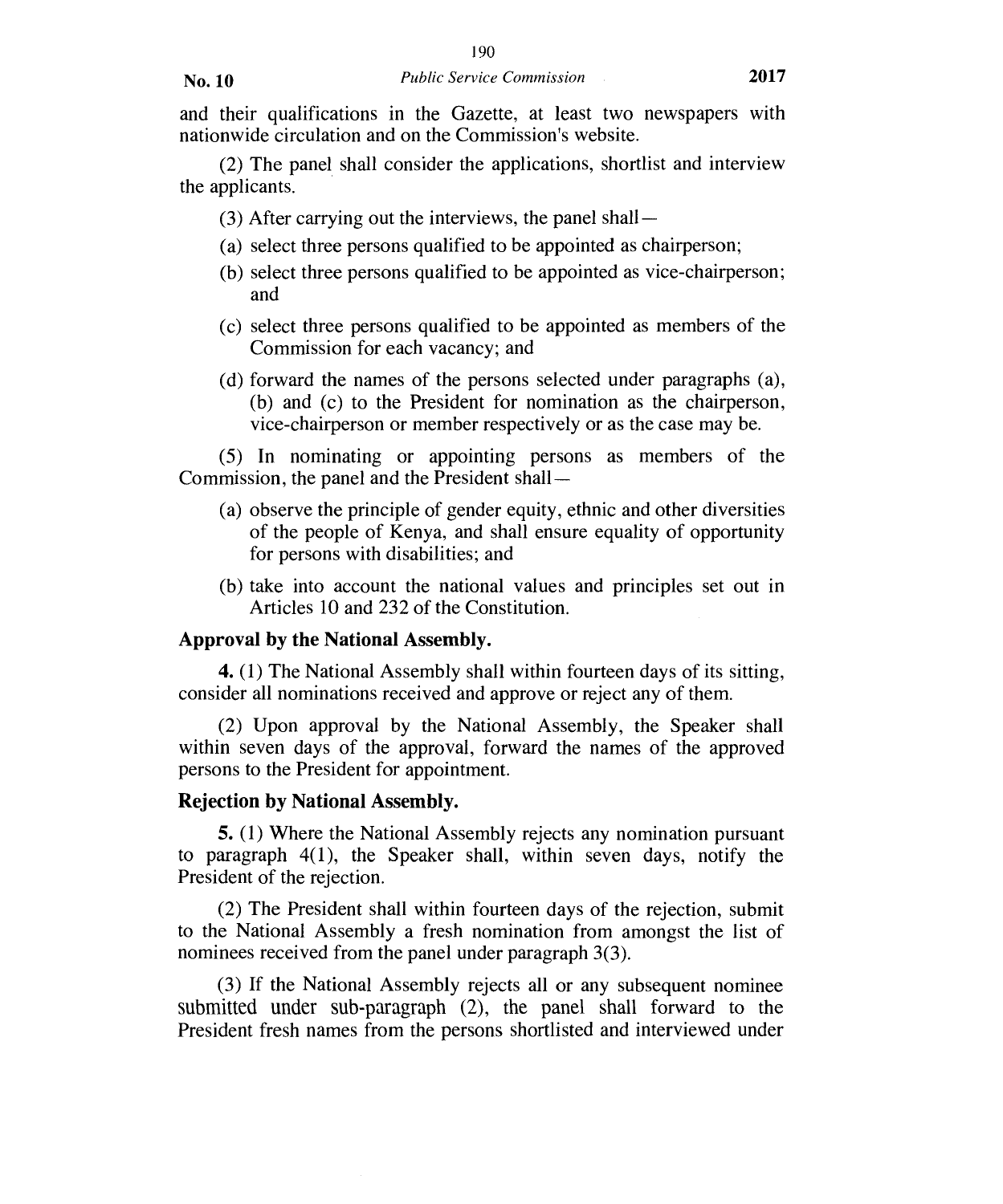paragraph  $3(2)$  and the provisions of paragraphs  $3(4)$ , 4 and 5 shall with necessary modifications, apply.

# **Appointment of chairperson, vice-chairperson and members.**

6. The President shall by notice in the Government Gazette, appoint the chairperson, vice-chairperson and the members approved and forwarded by the National Assembly within seven days upon receipt of the approved names.

# **Dissolution of panel.**

7. The panel shall stand dissolved when the appointments are made under paragraph 6.

8. Notwithstanding any other provision of this Schedule, the President may, by notice in the Gazette, extend the period specified in respect of any matter under this Schedule by a period not exceeding twenty-one days.

# **SECOND SCHEDULE** (s. 9)

# **OATH OR SOLEMN AFFIRMATION OF CHAIRPERSON/VICE-CHAIRPERSON/ MEMBER OF THE COMMISSION**

I having

been appointed as (Chairperson/Vice-Chairperson/Member) of the Public Service Commission, do swear/solemnly affirm, that **I** will without fear or favour, affection or ill-will, discharge the functions of the office of (Chairperson/Vice-Chairperson/Member) of the Commission, and that I will not, directly or indirectly, reveal any matter relating to such functions to unauthorized persons or otherwise than in the course of duty.

So help me God.

Signed

Sworn/Declared before me this  $\dots \dots \dots \dots$  day of  $\dots \dots \dots 20 \dots \dots$ 

*Chief Justice*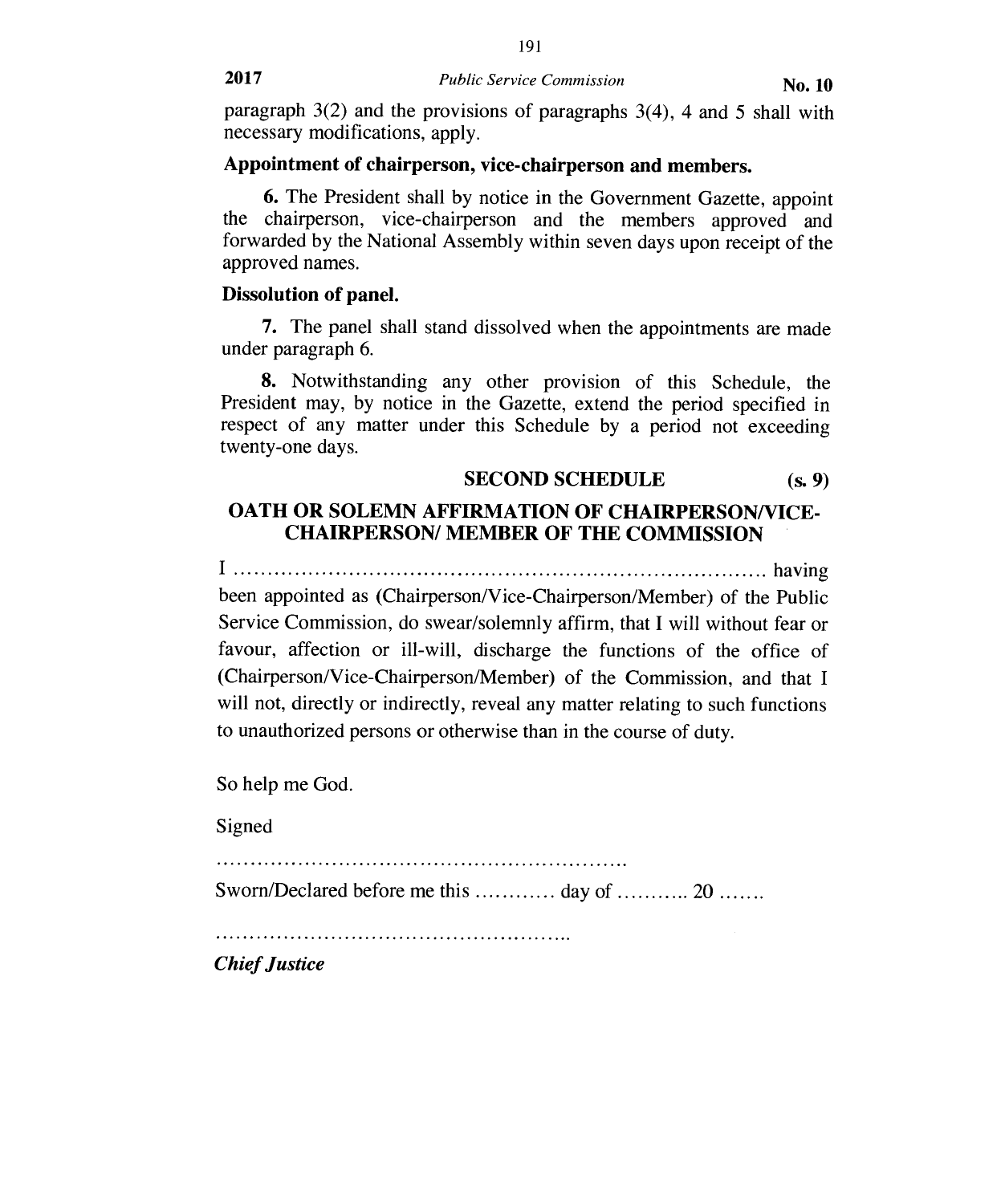### THIRD SCHEDULE (s.14(1))

# THE CONDUCT OF THE BUSINESS AND AFFAIRS OF THE **COMMISSION**

1. The Commission shall meet in plenary as often as may be necessary for the carrying out of its business but it shall meet at least once every calendar month.

2. A meeting of the Commission shall be held on such date and at such time as the Chairperson shall decide.

3. The Chairperson shall, on the written application of one- third of the members, convene a special meeting of the Commission.

4. Unless the majority of the total membership of the Commission otherwise agree, at least fourteen days written notice of every meeting of the Commission shall be given to every member of the Commission.

5. The quorum for the conduct of business at a meeting of the Commission shall be at least five members of the Commission.

6. The chairperson shall preside at every meeting of the Commission and in the absence of the chairperson, the vice-chairperson shall preside and in the absence of both the Chairperson and the vice-chairperson, the members present shall elect one of the members to preside and who shall, with respect to that meeting and the business transacted thereat, have all the powers of the Chairperson.

7. Unless a unanimous decision is reached, a decision on any matter before the Commission shall be by concurrence of a majority of all the members.

8. Subject to paragraph 5, no proceedings of the Commission shall be invalid by reason only of a vacancy among the members thereof.

9. The Secretary shall be the secretary at all meetings of the Commission.

10. The Commission shall cause minutes of all proceedings of meetings of the Commission to be recorded for that purpose.

11. Except as provided by this Schedule, the Commission may regulate its own procedure.